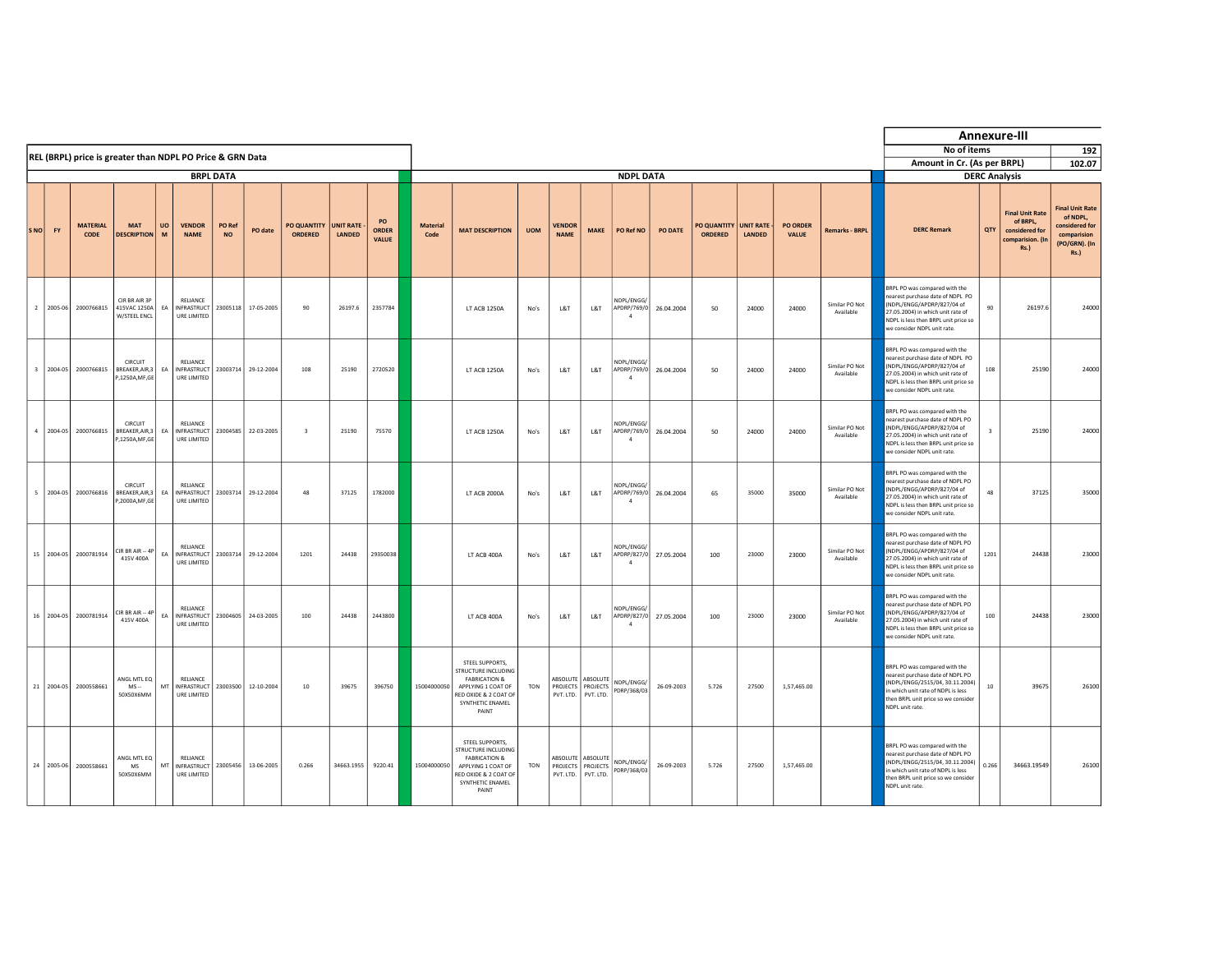|  | 27 2004-05 2000558661 | ANGL MTL EQ<br>$MS -$<br>50X50X6MM                                   | RELIANCE<br>MT   INFRASTRUCT   23003714   29-12-2004<br>URE LIMITED           |                                 | $\mathbf{q}$ | 33330     | 299970   | 15004000050 | STEEL SUPPORTS,<br><b>STRUCTURE INCLUDING</b><br><b>FABRICATION &amp;</b><br>APPLYING 1 COAT OF<br>RED OXIDE & 2 COAT OF<br>SYNTHETIC ENAMEL<br>PAINT                                      | <b>TON</b> |                                                          | ABSOLUTE ABSOLUTE<br>PROJECTS PROJECTS<br>PVT. LTD. PVT. LTD. | NDPL/ENGG/<br>PDRP/368/03                 | 26-09-2003 | 5.726  | 27500 | 1,57,465.00  | BRPL PO was compared with the<br>nearest purchase date of NDPL PO<br>(NDPL/ENGG/2515/04, 30.11.2004)<br>in which unit rate of NDPL is less<br>then BRPL unit price so we consider<br>NDPL unit rate.       | $\mathbf{Q}$ | 33330       | 26100 |
|--|-----------------------|----------------------------------------------------------------------|-------------------------------------------------------------------------------|---------------------------------|--------------|-----------|----------|-------------|--------------------------------------------------------------------------------------------------------------------------------------------------------------------------------------------|------------|----------------------------------------------------------|---------------------------------------------------------------|-------------------------------------------|------------|--------|-------|--------------|------------------------------------------------------------------------------------------------------------------------------------------------------------------------------------------------------------|--------------|-------------|-------|
|  | 88 2004-05 2000260149 | CBL ELEC N-<br>1.1KV AL PVC<br>1C 4MM2                               | RELIANCE<br>M<br>INFRASTRUCT 23004585 22-03-2005<br>URE LIMITED               |                                 | 15600        | 9.95      | 155220   | 4090000003  | 1.1KV GRADE,<br>STRANDED ALUMINIUM<br>CONDUCTOR, PVC<br>INSULATED,<br>UNARMOURED,<br>OVERALL BLUE COLOR<br>PVC SHEATHED CABLE<br>AS PER IS 1554 & ITS<br>LATEST AMENDMENTS<br>(1 X 4 SQMM) | KM         | M/S<br>ALCON<br>WIRE &<br>CABLES<br>NDUSTRIE<br>- 5      | ALCON                                                         | NDPL/ENGG/<br>2367/04                     | 05-10-2004 | 50     | 6334  | 316700.00    | <b>SRPL PO was compared with the</b><br>nearest purchase date of NDPL PO<br>(NDPL/ENGG/2367/04,05.10.2004)<br>in which unit rate of NDPL is less<br>then BRPL unit price so we consider<br>NDPL unit rate. | 15600        | 9.95        | 6.33  |
|  | 92 2005-06 2000674998 | CBL ELEC ARM<br>1.1KV XLPE AL<br>2C 10MM2                            | <b>RELIANCE</b><br>M<br>INFRASTRUCT 23005491 14-06-2005<br><b>URE LIMITED</b> |                                 | 85520        | 48.9008   | 4181996  | 4102000010  | 1.1KV GRADE 2X10<br>SOMM                                                                                                                                                                   | MTR        | PARAGON<br>CABLE<br><b>INDIA</b>                         |                                                               | NDPI/FNGG/<br>APDRP/1303/<br>05           | 27-05-2005 | 300000 | 43.62 | 13086000.00  | BRPL PO was compared with the<br>nearest purchase date of NDPL PO<br>(NDPL/ENGG/APDRP/1303/05) in<br>which unit rate of NDPL is less then<br>BRPL unit price so we consider NDP<br>unit rate.              | 85520        | 48.90080005 | 43.62 |
|  |                       | CBL ELEC ARM<br>93 2005-06 2000674998 1.1KV XLPE AL<br>2C 10MM2      | <b>RELIANCE</b><br>M<br>INFRASTRUCT 23005456 13-06-2005<br>URE LIMITED        |                                 | 4500         | 48.9      | 220050   | 4102000010  | 1.1KV GRADE 2X10<br>SQMM                                                                                                                                                                   | <b>MTR</b> | PARAGON<br>CABLE<br><b>INDIA</b>                         |                                                               | NDPL/ENGG/<br>APDRP/1303/<br>05           | 27-05-2005 | 300000 | 43.62 | 13086000.00  | BRPL PO was compared with the<br>nearest purchase date of NDPL PO<br>(NDPL/ENGG/APDRP/1303/05) in<br>which unit rate of NDPL is less then<br>BRPL unit price so we consider NDPL<br>unit rate.             | 4500         | 48.9        | 43.62 |
|  | 94 2004-05 2000674998 | CBL ELEC ARM<br>650/1100V<br>XLPE AL 2C<br>10MM2                     | RELIANCE<br>INFRASTRUCT 23003714 29-12-2004<br>M<br>URE LIMITED               |                                 | 60000        | 47.02     | 2821200  | 4102000010  | 1.1KV GRADE 2X10<br>SOMM                                                                                                                                                                   | <b>MTR</b> | PARAGON<br>CABLE<br>INDIA                                |                                                               | NDPL/ENGG/<br>APDRP/1303/<br>05           | 27-05-2005 | 300000 | 43.62 | 13086000.00  | BRPL PO was compared with the<br>D9 I9ON to atabase the of the read<br>(NDPL/ENGG/APDRP/1303/05) in<br>which unit rate of NDPL is less then<br>BRPL unit price so we consider NDPI<br>unit rate.           | 60000        | 47.02       | 43.62 |
|  | 95 2004-05 2000674998 | CBL ELEC ARM<br>1.1KV XLPE AL<br>2C 10MM2                            | RELIANCE<br>M<br>INFRASTRUCT 23004560 17-03-2005<br>URE LIMITED               |                                 | 214          | 47.02     | 10062.28 | 4102000010  | 1.1KV GRADE 2X10<br>SQMM                                                                                                                                                                   | MTR        | PARAGON<br>CABLE<br><b>INDIA</b>                         |                                                               | NDPL/ENGG/<br>APDRP/1303/<br>05           | 27-05-2005 | 300000 | 43.62 | 13086000.00  | BRPL PO was compared with the<br>nearest purchase date of NDPL PO<br>NDPL/ENGG/APDRP/1303/05) in<br>which unit rate of NDPL is less then<br>BRPL unit price so we consider NDPL<br>unit rate.              | 214          | 47.02       | 43.62 |
|  | 96 2004-05 2000674998 | CBL ELEC ARM<br>1.1KV XLPE AL<br>2C 10MM2                            | <b>RELIANCE</b><br>INFRASTRUCT 23004526 14-03-2005<br>M<br>URE LIMITED        |                                 | 43935        | 47.02     | 2065824  | 4102000010  | 1.1KV GRADE 2X10<br>SQMM                                                                                                                                                                   | MTR        | PARAGON<br>CABLE<br><b>INDIA</b>                         |                                                               | NDPL/ENGG/<br>APDRP/1303/<br>05           | 27-05-2005 | 300000 | 43.62 | 13086000.00  | BRPL PO was compared with the<br>nearest purchase date of NDPL PO<br>(NDPL/ENGG/APDRP/1303/05) in<br>which unit rate of NDPL is less then<br>BRPL unit price so we consider NDPL<br>unit rate.             | 43935        | 47.02       | 43.62 |
|  | 97 2004-05 2000674998 | CBL ELEC ARM<br>1.1KV XLPE AL<br>2C 10MM2                            | RELIANCE<br>INFRASTRUCT 23004605 24-03-2005<br>M<br>URE LIMITED               |                                 | 202347       | 47.02     | 9514356  | 4102000010  | 1.1KV GRADE 2X10<br>SOMM                                                                                                                                                                   | <b>MTR</b> | PARAGON<br>CABLE<br><b>INDIA</b>                         |                                                               | NDPL/ENGG/<br>APDRP/1303/<br>05           | 27-05-2005 | 300000 | 43.62 | 13086000.00  | BRPL PO was compared with the<br>nearest purchase date of NDPL PO<br>(NDPL/ENGG/APDRP/1303/05) in<br>which unit rate of NDPL is less then<br>BRPL unit price so we consider NDPI<br>unit rate.             | $2E+05$      | 47.02       | 43.62 |
|  | 98 2004-05 2000674999 | CBL ELEC ARM<br>650/1100V<br>XLPE AL 2C<br>25MM2                     | RELIANCE<br>M<br>URE LIMITED                                                  | INFRASTRUCT 23004581 21-03-2005 | 276297       | 68.62     | 18959500 | 4102000025  | Cable 1.1 KV Alu COND<br>Size 2C X 25SQMM<br>Armoured PVC Insulated<br>Inner and Overall PVC<br>Sheathed.                                                                                  | KM         | M/s<br>PARAMOU<br>NT<br><b>COMMUNI</b><br>CATIONS<br>LTD |                                                               | NDPL/ENGG/<br>Paramount APDRP/1595/<br>05 | 27-10-2005 | 50     | 59396 | 29,69,800.00 | BRPL PO was compared with the<br>nearest purchase date of NDPL PO<br>(NDPL/ENGG/APDRP/1595/05, 27-<br>10-05) in which unit rate of NDPL is<br>less then BRPL unit price so we<br>consider NDPL unit rate.  | $3E+05$      | 68.62       | 59.36 |
|  |                       | CBL ELEC ARM<br>100   2005-06 2000674999   1.1KV XLPE AL<br>2C 25MM2 | RELIANCE<br>M<br>INFRASTRUCT 23005118 17-05-2005<br>URE LIMITED               |                                 | 3927         | 60.891999 | 239122.9 | 4102000025  | Cable 1.1 KV Alu COND<br>Size 2C X 25SOMM<br>Armoured PVC Insulated,<br>Inner and Overall PVC<br>Sheathed.                                                                                 | KM         | M/s<br>PARAMOU<br>NT<br>OMMUNI<br>CATIONS<br>LTD         |                                                               | NDPL/ENGG/<br>Paramount APDRP/1595/<br>05 | 27-10-2005 | 50     | 59396 | 29,69,800.00 | BRPL PO was compared with the<br>nearest purchase date of NDPL PO<br>(NDPL/ENGG/APDRP/1595/05, 27-<br>10-05) in which unit rate of NDPL is<br>ess then BRPL unit price so we<br>consider NDPL unit rate.   | 3927         | 60.89199898 | 59.36 |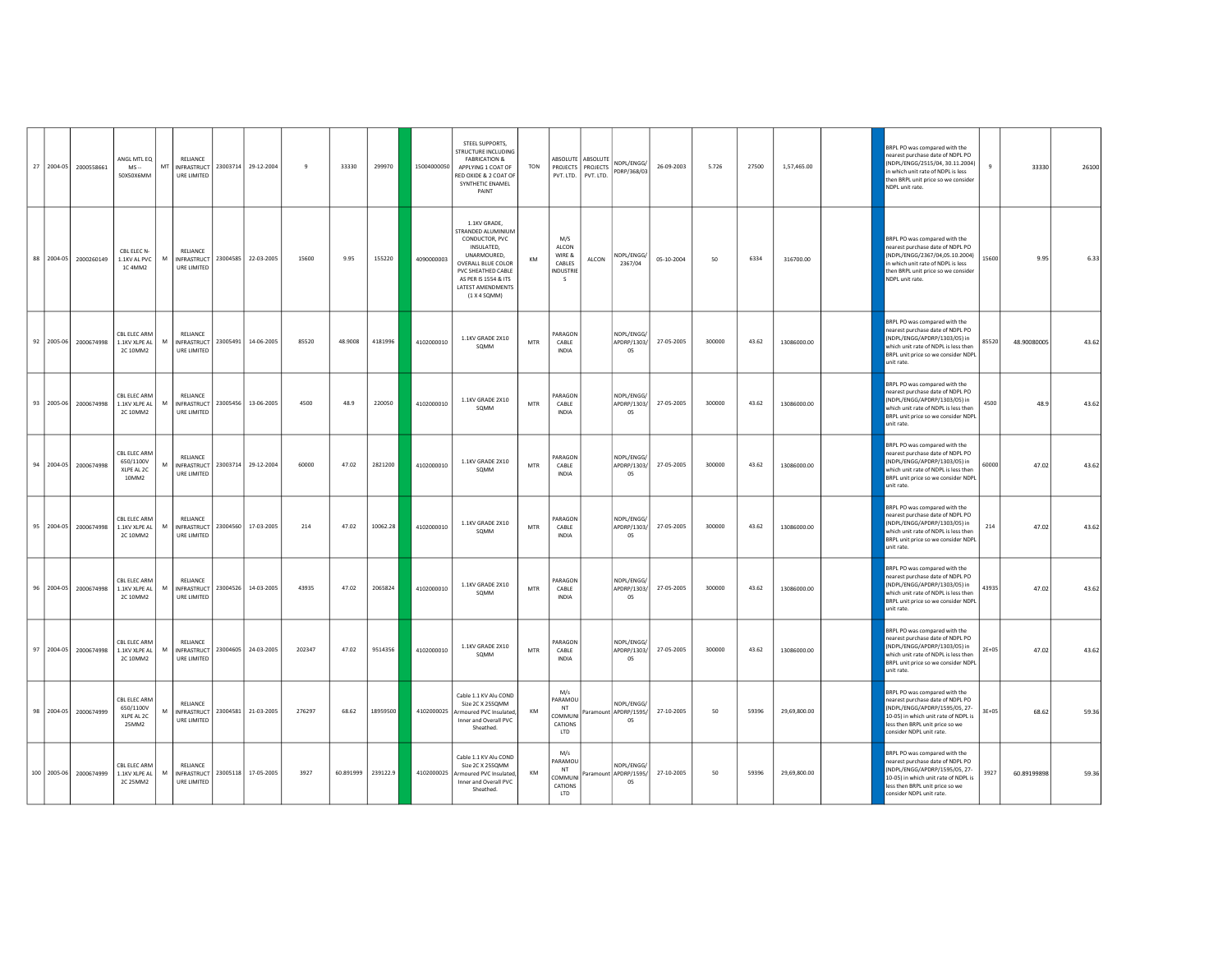| 101 2005-06 | 2000674999             | CBL ELEC ARM<br>1.1KV XLPE AL<br>2C 25MM2         | M | RELIANCE<br>URE LIMITED                       | INFRASTRUCT 23005456 13-06-2005     | 11479  | 60.89   | 698956.3 | 4102000025 | Cable 1.1 KV Alu COND<br>Size 2C X 25SQMM<br>Armoured PVC Insulated,<br>Inner and Overall PVC<br>Sheathed.                                                                                                                                                 | KM | M/s<br>PARAMOU<br>NT<br>COMMUNI<br>CATIONS<br>LTD |                               | NDPL/ENGG/<br>Paramount APDRP/1595/<br>05          | 27-10-2005                     | 50                       | 59396      | 29,69,800.00 |                                                                                                           | BRPL PO was compared with the<br>nearest purchase date of NDPL PO<br>(NDPL/ENGG/APDRP/1595/05, 27-<br>10-05) in which unit rate of NDPL is<br>less then BRPL unit price so we<br>consider NDPL unit rate. | 11479   | 60.89       | 59.36       |
|-------------|------------------------|---------------------------------------------------|---|-----------------------------------------------|-------------------------------------|--------|---------|----------|------------|------------------------------------------------------------------------------------------------------------------------------------------------------------------------------------------------------------------------------------------------------------|----|---------------------------------------------------|-------------------------------|----------------------------------------------------|--------------------------------|--------------------------|------------|--------------|-----------------------------------------------------------------------------------------------------------|-----------------------------------------------------------------------------------------------------------------------------------------------------------------------------------------------------------|---------|-------------|-------------|
| 102 2004-05 | 2000674999             | CBL ELEC ARM<br>650/1100V<br>XIPF AL2C<br>25MM2   | M | RELIANCE<br><b>INFRASTRUCT</b><br>URE LIMITED | 23004585 22-03-2005                 | 13970  | 60.38   | 843508.6 | 4102000025 | Cable 1.1 KV Alu COND<br>Size 2C X 25SQMM<br>Armoured PVC Insulated.<br>Inner and Overall PVC<br>Sheathed.                                                                                                                                                 | KM | M/s<br>PARAMOU<br>NT<br>COMMUNI<br>CATIONS<br>LTD |                               | NDPL/ENGG/<br>Paramount APDRP/1595/<br>05          | 27-10-2005                     | 50                       | 59396      | 29.69.800.00 |                                                                                                           | BRPL PO was compared with the<br>nearest purchase date of NDPL PO<br>(NDPL/ENGG/APDRP/1595/05, 27-<br>10-05) in which unit rate of NDPL is<br>less then BRPL unit price so we<br>consider NDPL unit rate. | 13970   | 60.38       | 59.36       |
| 110 2004-05 | 2000675000             | CBL ELEC ARM<br>650/1100V<br>XLPE AL 4C<br>25MM2  | M | RELIANCE<br>URE LIMITED                       | INFRASTRUCT   23004560   17-03-2005 | 66436  | 100.05  | 6646922  | 401000161  | CABLE 1.1KV AL 4CX25<br>SOMM ARM                                                                                                                                                                                                                           | M  | M/s M.P.<br>Telelinks<br>Ltd.                     | <b>MD</b><br><b>TELELINKS</b> |                                                    | 3500000152 03-12-2007          | 70000                    | 91.18      | 6382600.00   | NDPL has only one<br>order for this<br>order whereas we<br>have multiple<br>orders at different<br>times. | BRPL PO was compared with the<br>nearest purchase date of NDPL PO<br>(3500000152,03-12-07) in which<br>unit rate of NDPL is less then BRPL<br>unit price so we consider NDPL unit<br>rate                 | 66436   | 100.05      | 91.18       |
|             | 111 2004-05 2000675000 | CBL ELEC ARM<br>650/1100V<br>XI PF AI 4C<br>25MM2 | M | RELIANCE<br><b>INFRASTRUCT</b><br>URE LIMITED | 23004581 21-03-2005                 | 150000 | 97.87   | 14680500 | 401000161  | CABLE 1.1KV AL 4CX25<br>SOMM ARM                                                                                                                                                                                                                           | M  | M/s M.P.<br>Telelinks<br>Ltd.                     | MP<br>TELELINKS               |                                                    | 3500000152 03-12-2007          | 70000                    | 91.18      | 6382600.00   | NDPL has only one<br>order for this<br>order whereas we<br>have multiple<br>orders at different<br>times. | BRPL PO was compared with the<br>nearest purchase date of NDPL PO<br>(3500000152,03-12-07) in which<br>unit rate of NDPL is less then BRPL<br>unit price so we consider NDPL unit                         | $2E+05$ | 97.87       | 91.18       |
| 112 2005-06 | 2000675000             | CBL ELEC ARM<br>1.1KV XLPE AL<br>4C 25MM2         | M | RELIANCE<br><b>INFRASTRUCT</b><br>URE LIMITED | 23007997 20-01-2006                 | 96009  | 97.1984 | 9331921  | 401000161  | CABLE 1.1KV AL 4CX25<br>SOMM ARM                                                                                                                                                                                                                           | M  | M/s M.P.<br>Telelinks<br>Itd.                     | MP<br>TELELINKS               |                                                    | 3500000152 03-12-2007          | 70000                    | 91.18      | 6382600.00   | NDPL has only one<br>order for this<br>order whereas we<br>have multiple<br>orders at different<br>times. | BRPL PO was compared with the<br>nearest purchase date of NDPL PO<br>(3500000152,03-12-07) in which<br>unit rate of NDPL is less then BRPL<br>unit price so we consider NDPL unit<br>rate.                | 96009   | 97.19840005 | 91.18       |
| 113 2005-06 | 2000675000             | CBL ELEC ARM<br>1.1KV XLPE AL<br>4C 25MM2         | м | RELIANCE<br><b>INFRASTRUCT</b><br>URE LIMITED | 23006944 06-10-2005                 | 30000  | 93.9952 | 2819856  | 401000161  | CABLE 1.1KV AL 4CX25<br>SOMM ARM                                                                                                                                                                                                                           | M  | M/s M.P.<br>Telelinks<br>Ltd.                     | <b>MD</b><br><b>TELELINKS</b> |                                                    | 3500000152 03-12-2007          | 70000                    | 91.18      | 6382600.00   | NDPL has only one<br>order for this<br>order whereas we<br>have multiple<br>orders at different<br>times. | BRPL PO was compared with the<br>nearest purchase date of NDPL PO<br>(3500000152,03-12-07) in which<br>unit rate of NDPL is less then BRPL<br>unit price so we consider NDPL unit<br>rate.                | 30000   | 93.9952     | 91.18       |
| 114 2004-05 | 2000675001             | CBL ELEC ARM<br>650/1100V<br>XI PF AI 4C<br>50MM2 | M | RELIANCE<br>INFRASTRUCT<br>URE LIMITED        | 23004581 21-03-2005                 | 7046   | 160.87  | 1133490  | 4010000162 | CABLE 1.1KV AL 4CX50<br>SQMM ARM<br>1,1KV, 4 X 50 SQMM,<br>XLPE INSULATED,<br><b>GALVANIZED ROUND</b><br>WIRE ARMPURED<br>CABLE AS PER IS: 7098<br>(PARTI) / 88<(>&<)> ITS<br>LATEST AMENDMENTS                                                            | M  | M/S RAVIN<br>CABLES<br>LTD                        | RAVIN                         | 3500000900                                         | 27-04-2006                     | 50000                    | 157.990351 | 7899517.57   |                                                                                                           | BRPL PO was compared with the<br>nearest purchase date of NDPL PO<br>(3500000900,27-04-06) in which<br>unit rate of NDPL is less then BRPL<br>unit price so we consider NDPL unit                         | 7046    | 160.87      | 157.9903514 |
| 116 2004-05 | 2000675003             | CBL ELEC ARM<br>650/1100V<br>XLPE AL 1C<br>300MM2 | M | RELIANCE<br>URE LIMITED                       | INFRASTRUCT 23003714 29-12-2004     | 22917  | 155.98  | 3574594  | 4090000290 | 1.1KV grade, 1 X<br>300sgmm stranded<br>aluminium conductor,<br>XLPE insulated.<br>unarmoured, PVC<br>extruded inner sheath<br>and overall black PVC<br>outer sheathed cable of<br>following sizes as per IS<br>7098(Part-1)/88 with<br>latest amendments: | KM | M/s<br>POLYCAB<br><b>WIRES PVT</b><br>LTD         |                               | NDPL/ENGG/<br>Polycab APDRP/421/0 25-11-2003<br>-3 |                                | $\overline{\phantom{a}}$ | 124334.6   | 6,21,673.00  | NDPL cable is<br>unarmoured<br>whereas BSES<br>cable is armoured                                          | BRPL PO was compared with the<br>nearest purchase date of NDPL PO<br>(NDPL/ENGG/APDRP/421/03,25-11-<br>03) in which unit rate of NDPL is less<br>then BRPL unit price so we consider<br>NDPL unit rate.   | 22917   | 155.98      | 137.5       |
|             | 119 2004-05 2000675003 | CBL ELEC ARM<br>1.1KV XLPE AL<br>1C300MM2         | M | RELIANCE<br>URE LIMITED                       | INFRASTRUCT 23003714 29-12-2004     | 45     | 155.98  | 7019.1   | 4090000290 | 1.1KV grade, 1 X<br>300sqmm stranded<br>aluminium conductor,<br>XLPE insulated.<br>unarmoured. PVC<br>extruded inner sheath<br>and overall black PVC<br>outer sheathed cable of<br>following sizes as per IS<br>7098(Part-1)/88 with<br>latest amendments: | KM | M/s<br>POLYCAB<br><b>WIRES PVT</b><br><b>LTD</b>  |                               | NDPL/ENGG/<br>-3                                   | Polycab APDRP/421/0 25-11-2003 | $\sim$                   | 124334.6   | 6,21,673.00  | NDPL cable is<br>unarmoured<br>whereas BSES<br>cable is armoured                                          | BRPL PO was compared with the<br>nearest nurchase date of NDPLPO<br>(NDPL/ENGG/APDRP/830/04,01-06-<br>04) in which unit rate of NDPL is less<br>then BRPL unit price so we consider<br>NDPL unit rate.    | 45      | 155.98      | 137.5       |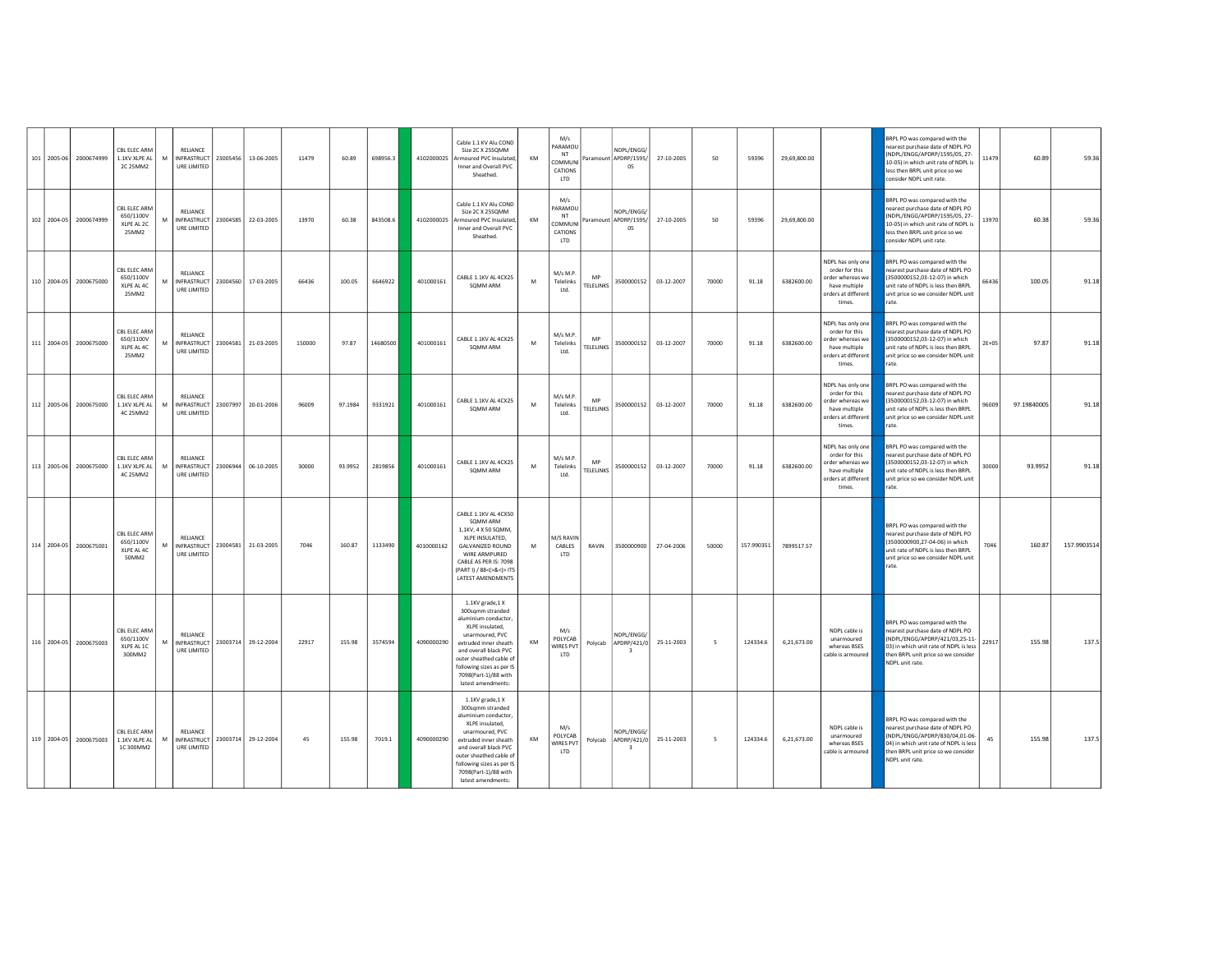| 141 2004-05 | 2000675354 | CBL FLFC AR<br>1.1KV PVC in<br><b>CU 6C 2.5MM2</b> | M | <b>RELIANCE</b><br>URE LIMITED                |          | INFRASTRUCT 23003500 10-12-2004 | 46058 | 86.25  | 3972503      | 4026000013 | <b>CABLE COPPER</b><br>CONDUCTOR 6CX2.5<br>SQMM\ SQMM<br>ARMOURED 1.1 KV FRLS                                                                         | MTR        | M/S TCL<br>SPECIAL<br>CABLES<br>LTD                     | NDPL/ENGG/<br>1623/03                   | 27-11-2003 | 4000 | 49.88  | 1,99,520.00 |                                             | <b>BRPL PO was compared with the</b><br>earest purchase date of NDPL PO<br>NDPL/ENGG/APDRP/643/04<br>,29.09.2005) in which unit rate of<br>NDPL is less then BRPL unit price so<br>we consider NDPL unit rate. | 46058 | 86.25  | 73      |
|-------------|------------|----------------------------------------------------|---|-----------------------------------------------|----------|---------------------------------|-------|--------|--------------|------------|-------------------------------------------------------------------------------------------------------------------------------------------------------|------------|---------------------------------------------------------|-----------------------------------------|------------|------|--------|-------------|---------------------------------------------|----------------------------------------------------------------------------------------------------------------------------------------------------------------------------------------------------------------|-------|--------|---------|
| 152 2005-06 | 2000682848 | CBL ELEC ARM<br>11KV XLPE AL<br>3C 300MM2          | M | RELIANCE<br><b>INFRASTRUCT</b><br>URE LIMITED |          | 23005118 17-05-2005             | 84333 | 1332.5 | $1.12E + 08$ | 4083000300 | CABLE 11 KV ALU COND<br>3 C X 300 SQMM<br>ARMOURED XPLE<br>INSULATED INNER<br>SHEATH OF THERMO<br>PLASTIC MATERIAL AND<br>OVERALL PVC SHEATHED        | MTR        | M/S<br><b>CORRENT</b><br><b>POWER</b><br>AEC<br>LIMITED | NDPL/ENGG/<br>TORRENT APDRP/1623/<br>05 | 26-10-2005 | 500  | 1261.1 | 630550.00   | Our material is<br>also with round<br>wire. | BRPL PO was compared with the<br>nearest purchase date of NDPL PO<br>(NDPL/ENGG/APDRP/1228/05, 21-<br>03-05) in which unit rate of NDPL is<br>less then BRPL unit price so we<br>consider NDPL unit rate.      | 84333 | 1332.5 | 1286.02 |
| 155 2005-06 | 2000682848 | CBL ELEC AR<br>11000V XLPE<br>AL 3C 300MM2         | M | RELIANCE<br>INFRASTRUCT<br>URE LIMITED        |          | 23005118 17-05-2005             | 26959 | 1332.5 | 35922868     | 4083000300 | CABLE 11 KV ALU COND<br>3 C X 300 SQMM<br>ARMOURED XPLE<br>INSULATED INNER<br>SHEATH OF THERMO<br>PLASTIC MATERIAL AND<br><b>OVERALL PVC SHEATHED</b> | MTR        | M/S<br>TORRENT<br>POWER<br>AEC<br>LIMITED               | NDPL/ENGG/<br>TORRENT APDRP/1623/<br>05 | 26-10-2005 | 500  | 1261.1 | 630550.00   | Our material is<br>also with round<br>wire. | BRPL PO was compared with the<br>nearest purchase date of NDPL PO<br>NDPL/ENGG/APDRP/1623/05,<br>26.10.2005) in which unit rate of<br>NDPL is less then BRPL unit price so<br>we consider NDPL unit rate.      | 26959 | 1332.5 | 1286.02 |
| 158 2005-06 | 2000682848 | CBL ELEC ARM<br>11KV XLPE AL<br>3C 300MM2          | M | RELIANCE<br><b>INFRASTRUCT</b><br>URE LIMITED |          | 23005118 17-05-2005             | 631   | 1332.5 | 840807.5     | 4083000300 | CABLE 11 KV ALU COND<br>3 C X 300 SQMM<br>ARMOURED XPLE<br>INSULATED INNER<br>SHEATH OF THERMO<br>PLASTIC MATERIAL AND<br>OVERALL PVC SHEATHED        | MTR        | M/S<br><b>TORRENT</b><br>POWER<br>AEC<br>LIMITED        | NDPL/ENGG/<br>TORRENT APDRP/1623/<br>05 | 26-10-2005 | 500  | 1261.1 | 630550.00   | Our material is<br>also with round<br>wire. | BRPL PO was compared with the<br>earest purchase date of NDPL PO<br>NDPL/ENGG/APDRP/1228/05, 21-<br>03-05) in which unit rate of NDPL is<br>less then BRPL unit price so we<br>consider NDPL unit rate.        | 631   | 1332.5 | 1286.02 |
| 161 2005-06 | 2000682848 | CRI FIFC ARM<br>11KV XLPE AL<br>3C 300MM2          | M | <b>RELIANCE</b><br>INFRASTRUCT<br>URE LIMITED |          | 23005456 13-06-2005             | 13427 | 1332.5 | 17891478     | 4083000300 | CABLE 11 KV ALU COND<br>3 C X 300 SQMM<br>ARMOURED XPLE<br>INSULATED INNER<br>SHEATH OF THERMO<br>PLASTIC MATERIAL AND<br><b>OVERALL PVC SHEATHED</b> | MTR        | M/S<br><b>TORRENT</b><br>POWER<br>AFC<br>LIMITED        | NDPL/ENGG/<br>TORRENT APDRP/1623/<br>05 | 26-10-2005 | 500  | 1261.1 | 630550.00   | Our material is<br>also with round<br>wire. | <b>SRPL PO was compared with the</b><br>earest purchase date of NDPL PO<br>NDPL/ENGG/APDRP/1228/05, 21-<br>03-05) in which unit rate of NDPL is<br>less then BRPL unit price so we<br>consider NDPL unit rate. | 13427 | 1332.5 | 1286.02 |
| 164 2005-06 | 2000682848 | CRI FIFC ARM<br>11KV XLPE AL<br>3C 300MM2          | M | <b>RELIANCE</b><br>INFRASTRUCT<br>URE LIMITED | 23005491 | 14-06-2005                      | 1000  | 1332.5 | 1332500      | 4083000300 | CABLE 11 KV ALU COND<br>3 C X 300 SQMM<br>ARMOURED XPLE<br>INSULATED INNER<br>SHEATH OF THERMO<br>PLASTIC MATERIAL AND<br>OVERALL PVC SHEATHED        | MTR        | M/S<br><b>CORRENT</b><br>POWER<br>AEC<br>LIMITED        | NDPL/ENGG/<br>TORRENT APDRP/1623/<br>05 | 26-10-2005 | 500  | 1261.1 | 630550.00   | Our material is<br>also with round<br>wire. | BRPL PO was compared with the<br>nearest purchase date of NDPL PO<br>NDPL/ENGG/APDRP/1228/05, 21-<br>03-05) in which unit rate of NDPL is<br>less then BRPL unit price so we<br>onsider NDPL unit rate.        | 1000  | 1332.5 | 1286.02 |
| 190 2005-06 | 2000695300 | CBL ELEC N-<br>ARM 1.1KV<br>XLPE AL 1C<br>630MM2   | M | <b>RELIANCE</b><br>URE LIMITED                |          | INFRASTRUCT 23005456 13-06-2005 | 42    | 358.08 | 15039.36     | 4090000630 | CABLE 1.1KV ALU COND<br>SIZE 1 C X630 SQMM<br>XLPE INSULATED FRLS<br>PVC OUTER SHEATHED<br>UNARMOURED                                                 | MTR        | L&T LTD-<br>FCC.                                        | NDPL/ENGG/<br>APDRP/718-<br>719/04      | 12-04-2004 | 240  | 280.5  | 67,320.00   | Specifications of<br>NDPL not available     | BRPL PO was compared with the<br>nearest purchase date of NDPL<br>PO(NDPL/ENGG/APDRP/718-<br>719/04) in which unit rate of NDPL is<br>less then BRPL unit price so we<br>consider NDPL unit rate.              | 42    | 358.08 | 280.5   |
| 191 2004-05 | 2000695300 | CBL ELEC N-<br>1.1KV AL XLPE<br>1C 630MM2          | M | RELIANCE<br>INFRASTRUCT<br>URE LIMITED        |          | 23003714 29-12-2004             | 47729 | 344.31 | 16433572     | 4090000630 | CABLE 1.1KV ALU COND<br>SIZE 1 C X630 SQMM<br>XLPE INSULATED FRLS<br>PVC OUTER SHEATHED<br>UNARMOURED                                                 | <b>MTR</b> | L&T LTD-<br>ECC                                         | NDPL/ENGG/<br>APDRP/718-<br>719/04      | 12-04-2004 | 240  | 280.5  | 67,320.00   | Specifications of<br>NDPL not available     | BRPL PO was compared with the<br>nearest purchase date of NDPL<br>PO(NDPL/ENGG/APDRP/718-<br>719/04) in which unit rate of NDPL is<br>less then BRPL unit price so we<br>consider NDPL unit rate.              | 47729 | 344.31 | 280.5   |
| 192 2004-05 | 2000695300 | CBL FLFC N<br>ARM 1.1KV<br>XLPE AL 1C<br>630MM2    | M | RELIANCE<br>INFRASTRUCT<br>URE LIMITED        |          | 23003714 29-12-2004             | 271   | 344.31 | 93308.01     | 4090000630 | CABLE 1.1KV ALU COND<br>SIZE 1 C X630 SOMM<br>XLPE INSULATED FRLS<br>PVC OUTER SHEATHED<br>UNARMOURED                                                 | MTR        | L&T LTD-<br>ECC                                         | NDPI/FNGG/<br>APDRP/718-<br>719/04      | 12-04-2004 | 240  | 280.5  | 67,320.00   | Specifications of<br>NDPL not available     | BRPL PO was compared with the<br>nearest purchase date of NDPL<br>POINDPL/ENGG/APDRP/718-<br>719/04) in which unit rate of NDPL is<br>less then BRPL unit price so we<br>consider NDPL unit rate.              | 271   | 344.31 | 280.5   |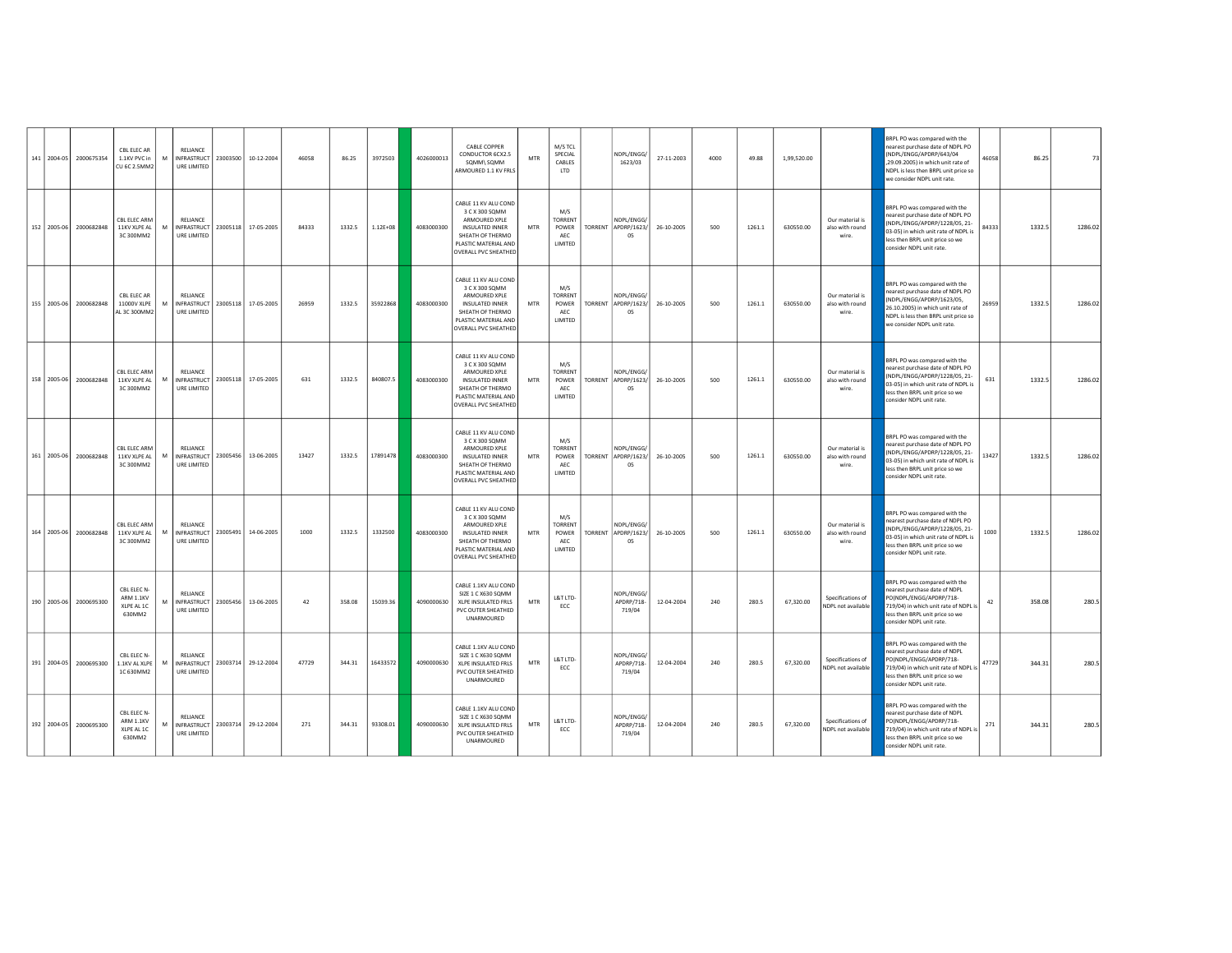|  | 193 2004-05 2000695300 | CBL FLFC N<br>1.1KV AL XLPE<br>1C 630MM2                                     | M  | <b>RELIANCE</b><br>INFRASTRUCT 23004560 17-03-2005<br>URE LIMITED |                                 | 17253        | 344.31     | 5940380  | 4090000630  | CABLE 1.1KV ALU COND<br>SIZE 1 C X630 SQMM<br>XLPE INSULATED FRLS<br>PVC OUTER SHEATHED<br>UNARMOURED                                                              | <b>MTR</b> | L&T LTD-<br>ECC                                      | NDPL/ENGG/<br>APDRP/718-<br>719/04          | 12-04-2004 | 240   | 280.5 | 67,320.00      | Specifications of<br>NDPL not available          | BRPL PO was compared with the<br>dON he atsh ezament transporter<br>PO(NDPL/ENGG/APDRP/718-<br>719/04) in which unit rate of NDPL is<br>less then BRPL unit price so we<br>consider NDPL unit rate.          | 17253  | 344.31     | 280.5 |
|--|------------------------|------------------------------------------------------------------------------|----|-------------------------------------------------------------------|---------------------------------|--------------|------------|----------|-------------|--------------------------------------------------------------------------------------------------------------------------------------------------------------------|------------|------------------------------------------------------|---------------------------------------------|------------|-------|-------|----------------|--------------------------------------------------|--------------------------------------------------------------------------------------------------------------------------------------------------------------------------------------------------------------|--------|------------|-------|
|  | 194 2004-05 2000695300 | CBL ELEC N-<br>ARM 1.1KV<br>XLPE AL 1C<br>630MM2                             | M  | RELIANCE<br>URE LIMITED                                           | INFRASTRUCT 23004560 17-03-2005 | $\mathbf{R}$ | 344.31     | 2754.48  | 4090000630  | CABLE 1.1KV ALU COND<br>SIZE 1 C X630 SOMM<br>XLPE INSULATED FRLS<br>PVC OUTER SHEATHED<br>UNARMOURED                                                              | <b>MTR</b> | L&T LTD-<br>FCC.                                     | NDPL/ENGG.<br>APDRP/718-<br>719/04          | 12-04-2004 | 240   | 280.5 | 67,320.00      | Specifications of<br>NDPL not available          | BRPL PO was compared with the<br>earest purchase date of NDPL<br>PO(NDPL/ENGG/APDRP/718-<br>719/04) in which unit rate of NDPL is<br>less then BRPL unit price so we<br>consider NDPL unit rate.             |        | 344.31     | 280.5 |
|  | 195 2004-05 2000695300 | CBL ELEC N-<br>1.1KV AL XLPE<br>1C 630MM2                                    | M  | RELIANCE<br>INFRASTRUCT 23004585 22-03-2005<br>URE LIMITED        |                                 | 60           | 344.31     | 20658.6  | 4090000630  | CABLE 1.1KV ALU COND<br>SIZE 1 C X630 SQMM<br>XLPE INSULATED FRLS<br>PVC OUTER SHEATHED<br>UNARMOURED                                                              | <b>MTR</b> | L&T LTD-<br>ECC                                      | NDPL/ENGG<br>APDRP/718-<br>719/04           | 12-04-2004 | 240   | 280.5 | 67,320.00      | Specifications of<br>NDPL not available          | BRPL PO was compared with the<br>earest purchase date of NDPL<br>PO(NDPL/ENGG/APDRP/718-<br>719/04) in which unit rate of NDPL is<br>less then BRPL unit price so we<br>consider NDPL unit rate.             | 60     | 344.31     | 280.5 |
|  | 196 2005-06 2000743985 | CBL AB 11KV<br>XLPE AL<br>CX150MM2+1<br>CX150MM2                             | M  | RELIANCE<br>INFRASTRUCT   23005491<br>URE LIMITED                 | 14-06-2005                      | 1984         | 652.704002 | 1294965  | 4025000220  | Cable ABC 11KV Size 3C<br>X 150 + 1C 150SQMM<br>XLPE STRD ALU COND<br>W/Bare Catenaries<br>Neutral Cum Messenger<br>Wire of ALU Alloy.                             | MTR        | M/s<br>CRYSTAL<br>Crystal<br>CABLE                   | NDPL/ENGG/<br>APDRP/1060/<br>04             | 04-11-2004 | 25000 | 550   | 1,37,50,000.00 |                                                  | BRPL PO was compared with the<br>nearest purchase date of NDPL PO<br>NDPL/ENGG/APDRP/1060/04,04-11-<br>04) in which unit rate of NDPL is less<br>then BRPL unit price so we consider<br>NDPL unit rate.      | 1984   | 652.704002 | 550   |
|  | 198 2005-06 2000743985 | CBL AB 11KV<br>XLPE AL<br>CX150MM2+1<br>CX150MM2                             | M  | <b>RELIANCE</b><br>INFRASTRUCT   23005456<br>URE LIMITED          | 13-06-2005                      | 4000         | 595.17     | 2380680  | 4025000220  | Cable ABC 11KV Size 3C<br>X 150 + 1C 150SQMM<br>XLPE STRD ALU COND<br>W/Bare Catenaries<br>Neutral Cum Messenger<br>Wire of ALU Alloy.                             | <b>MTR</b> | M/s<br>CRYSTAL<br>Crystal<br>CABLE                   | NDPL/ENGG/<br>APDRP/1060/<br>04             | 04-11-2004 | 25000 | 550   | 1,37,50,000.00 |                                                  | BRPL PO was compared with the<br>nearest purchase date of NDPL PO<br>NDPL/ENGG/APDRP/1060/04,04-11-<br>04) in which unit rate of NDPL is less<br>then BRPL unit price so we consider<br>NDPL unit rate.      | 4000   | 595.17     | 550   |
|  | 200 2005-06 2000743985 | CBL AB 11KV<br><b>XLPE AL</b><br>3CX150MM2+1<br>CX150MM2                     | M  | RELIANCE<br>INFRASTRUCT   23005456<br>URE LIMITED                 | 13-06-2005                      | 17           | 595.17     | 10117.89 | 4025000220  | Cable ABC 11KV Size 3C<br>X 150 + 1C 150SQMM<br>XLPE STRD ALU COND<br>W/Bare Catenaries<br>Neutral Cum Messenger<br>Wire of ALU Alloy.                             | <b>MTR</b> | M/s<br>CRYSTAL<br>Crystal<br>CABLE                   | NDPI/FNGG.<br>APDRP/1060/<br>04             | 04-11-2004 | 25000 | 550   | 1,37,50,000.00 |                                                  | BRPL PO was compared with the<br>earest purchase date of NDPL PO<br>NDPL/ENGG/APDRP/1060/04,04-11-<br>04) in which unit rate of NDPL is less<br>then BRPL unit price so we consider<br>NDPL unit rate.       | $17\,$ | 595.17     | 550   |
|  | 247 2004-05 2000069414 | HNL ISMC 100<br>100MM SOMM MT INFRASTRUCT 23004560 17-03-2005<br>4.7MM 7.5MM |    | <b>RELIANCE</b><br>URE LIMITED                                    |                                 | 9.267        | 31510      | 292003.2 | 15003000050 | CHANNEL MS SIZE<br>100X50 MM                                                                                                                                       | <b>TON</b> | ORIENTAL<br>FERRO<br>ALLOYS<br>LTD                   | NDPL/ENGG/<br>3545/05                       | 09-11-2005 | 20    | 24000 | 4,80,000.00    | NDPL thickness not<br>mentioned                  | BRPL PO was compared with the<br>nearest purchase date of NDPL PO<br>(NDPL/ENGG/3545/05) in which unit 9.267<br>rate of NDPL is less then BRPL unit<br>price so we consider NDPL unit rate                   |        | 31510      | 27000 |
|  | 255 2005-06 2000744032 | CLAMP, SUSPEN<br>SION, F/11KV, 3<br>CX150+1CX150<br>MM <sub>2</sub>          | EA | <b>RELIANCE</b><br>INFRASTRUCT   23005491<br>URE LIMITED          | 14-06-2005                      | 58           | 264.16     | 15321.28 | 4084003200  | <b>Suspension Clamp</b><br>Suitable for 11KV ABC<br>Cable 3C x120 to 150 SQ<br><b>MM</b>                                                                           | NOS        | Ultima<br>witchgear<br>s and<br>Projects<br>Pvt Ltd  | NDPL/ENGG/<br>APDRP/814/0<br>$\mathbf{A}$   | 20-05-2004 | 1000  | 165   | 165000.00      |                                                  | BRPL PO was compared with the<br>earest purchase date of NDPL PO<br>NDPL/ENGG/APDRP/814/04) in<br>which unit rate of NDPL is less then<br>BRPL unit price so we consider NDPL<br>unit rate.                  | 58     | 264.16     | 174   |
|  | 260 2005-06 2000744032 | CLAMP, SUSPEN<br>SION.F/11KV,3<br>CX150+1CX150<br>MM <sub>2</sub>            | EA | RELIANCE<br>INFRASTRUCT   23006994<br>URE LIMITED                 | 13-10-2005                      | 300          | 220.168    | 66050.4  | 4084003200  | <b>Suspension Clamp</b><br>Suitable for 11KV ABC<br>Cable 3C x120 to 150 SQ<br>MM                                                                                  | NOS        | Ultima<br>Switchgear<br>s and<br>Projects<br>Pvt Ltd | NDPL/ENGG/<br>APDRP/814/0<br>$\mathfrak{a}$ | 20-05-2004 | 1000  | 165   | 165000.00      |                                                  | <b>BRPL PO was compared with the</b><br>nearest purchase date of NDPL PO<br>NDPL/ENGG/APDRP/814/04) in<br>which unit rate of NDPL is less then<br>BRPL unit price so we consider NDPL<br>unit rate.          | 300    | 220.168    | 174   |
|  | 265 2005-06 2000744033 | CLAMP.SUSPEN<br>SION<br>/11KV,1CX95+<br>1CX35MM2                             | EA | RELIANCE<br>INFRASTRUCT   23005491<br>URE LIMITED                 | 14-06-2005                      | 100          | 234        | 23400    | 4084003150  | <b>SUSPENSION CLAMP</b><br>SUITABLE FOR 11KV ABC<br>CABLE 3 X 95 + 1 X 95<br>SQMM SUSPENSION<br><b>CLAMP SUITABLE FOR</b><br>11KV ABC CABLE 3 X 95<br>+1 X 95 SQMM | <b>NOS</b> | M/s L&T<br>L&T<br>Ltd.-ECC                           | NDPI/FNGG.<br>APDRP/514/0<br>$\overline{a}$ | 09-01-2004 | 6     | 193.6 | 1,161.60       | Clamp size<br>different in BSES &<br><b>NDPL</b> | BRPL PO was compared with the<br>nearest purchase date of NDPL PO<br>NDPL/ENGG/APDRP/1344/05<br>Dated 21.07.2005) in which unit<br>ate of NDPL is less then BRPL unit<br>price so we consider NDPL unit rate | 100    | 234        | 225.4 |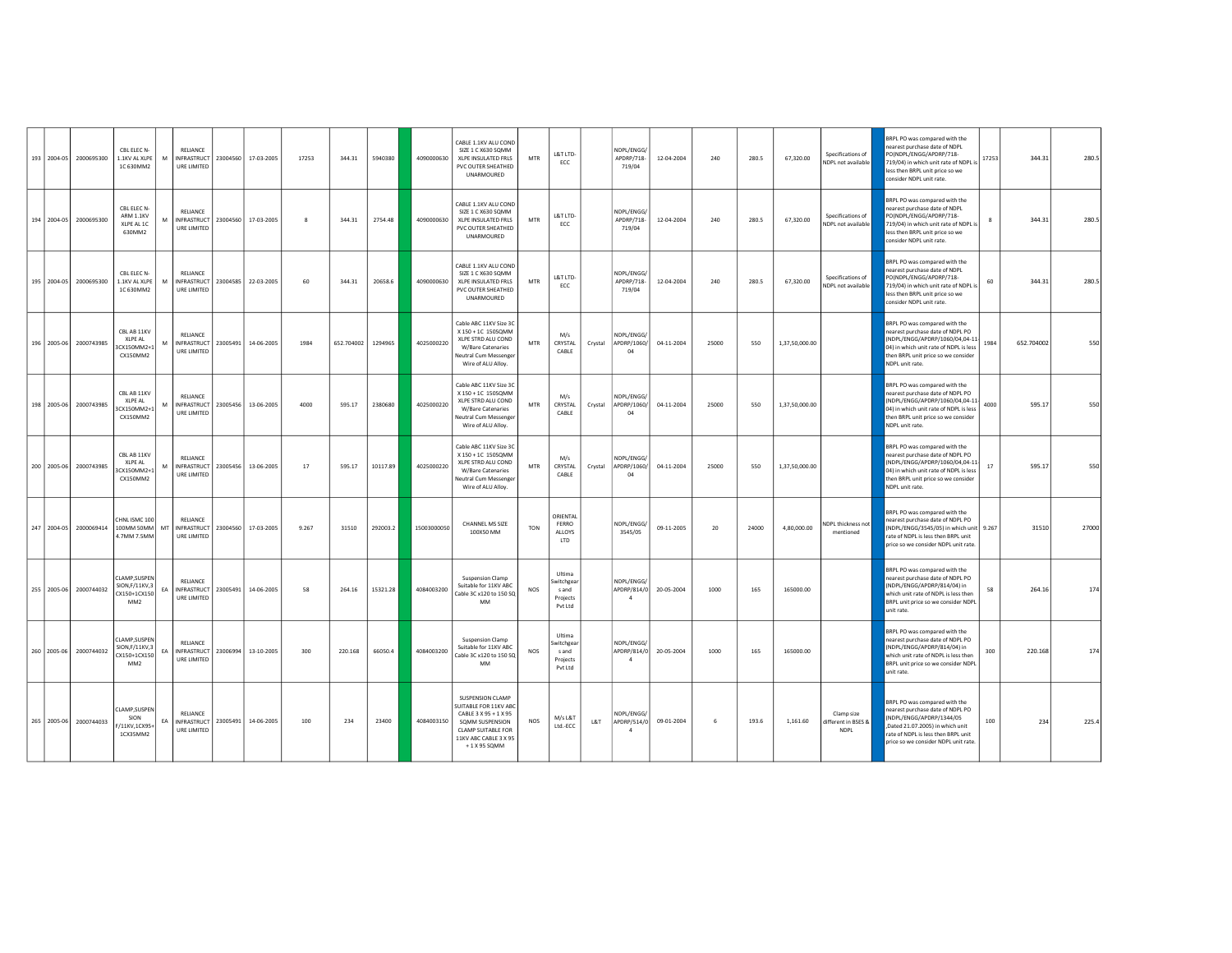|             | 297 2004-05 2000802927 | <b>CLAMP DEAD</b><br>END MESSNGR<br>WIRE, 35-70 SQ<br>MM      | RELIANCE<br>EA<br>URE LIMITED                                          | INFRASTRUCT 23004561 17-03-2005 | 2491   | 262.27  | 653314.6 | 4084003600 | Anchor (Dead end<br>lamp) Suitable For 11KV<br>ABC cable size 3C x 70<br>and 95 SQMM                   | <b>NOS</b>  | Ultima<br>witchgear<br>s and<br>Projects<br>Pvt Ltd | NDPL/ENGG/<br>APDRP/814/0                   | 20-05-2004 | 2000  | 180    | 360000.00    | Size of cap does<br>not match. | BRPL PO was compared with the<br>nearest purchase date of NDPL PO<br>(NDPL/ENGG/APDRP/1091/04,29-08<br>2491<br>05) in which unit rate of NDPL is less<br>then BRPL unit price so we consider<br>NDPL unit rate.       | 262.27      | 209     |
|-------------|------------------------|---------------------------------------------------------------|------------------------------------------------------------------------|---------------------------------|--------|---------|----------|------------|--------------------------------------------------------------------------------------------------------|-------------|-----------------------------------------------------|---------------------------------------------|------------|-------|--------|--------------|--------------------------------|-----------------------------------------------------------------------------------------------------------------------------------------------------------------------------------------------------------------------|-------------|---------|
|             | 302 2005-06 2000802927 | CLAMP DEAD<br>END MESSNGR<br>WIRE.35-70 SQ<br>MM              | RELIANCE<br>FA.<br>URE LIMITED                                         | INFRASTRUCT 23007067 20-10-2005 | 1690   | 239.2   | 404248   | 4084003600 | Anchor (Dead end<br>lamp) Suitable For 11KV<br>ABC cable size 3C x 70<br>and 95 SQMM                   | <b>NOS</b>  | Ultima<br>witchgear<br>s and<br>Projects<br>Pvt Ltd | NDPL/ENGG/<br>APDRP/814/0<br>$\overline{a}$ | 20-05-2004 | 2000  | 180    | 360000.00    | Size of cap does<br>not match. | BRPL PO was compared with the<br>D9 I9ON to atabase the of the read<br>(NDPL/ENGG/APDRP/1091/04,29-08<br>1690<br>05) in which unit rate of NDPL is less<br>then BRPL unit price so we consider<br>NDPL unit rate.     | 239.2       | 209     |
| 327 2005-06 | 2000675455             | CONDUCTOR,A<br>CSR, PVC<br>INS, RABBIT, 32.<br>26 MM2         | RELIANCE<br>M<br>INFRASTRUCT 23005456 13-06-2005<br>URE LIMITED        |                                 | 8406   | 38.52   | 323799.1 | 1032000015 | PVC INSULATED ACSR<br>RABBIT CONDUCTOR<br>51.70 SQ. MM (WIRESIZE<br>6+1/3.35 NO/MM)                    | <b>MTR</b>  | L&T LTD-<br>ECC                                     | NDPL/ENGG/<br>APDRP/718-<br>719/04          | 12-04-2004 | 390   | 58.30  | 22,737.00    |                                | BRPL PO was compared with the<br>nearest purchase date of NDPL PO<br>(NDPL/ENGG/APDRP/1359/05,29-06<br>8406<br>05) in which unit rate of NDPL is less<br>then BRPL unit price so we consider<br>NDPL unit rate.       | 38.52       | 29.9    |
|             | 349 2005-06 2000680507 | CONDUCTOR,A<br>CSR PVC<br>NS, DOG, 64.52<br>MM <sub>2</sub>   | <b>RELIANCE</b><br>M<br>URE LIMITED                                    | INFRASTRUCT 23006309 16-08-2005 | 198509 | 57.5016 | 11414585 |            |                                                                                                        |             |                                                     |                                             |            |       |        |              | Similar PO Not<br>Available    | As conductor in BRPL PO is insulated<br>but the same material in NDPL PO is<br>$2E+05$<br>ininsulated but for comparision<br>purpose we have taken NDPL<br>amount                                                     | 57.50159998 | 52.7735 |
|             | 350 2005-06 2000680507 | CONDUCTOR,A<br>CSR.PVC<br>NS, DOG, 64.52<br>MM2               | <b>RELIANCE</b><br>INFRASTRUCT 23007552 06-12-2005<br>M<br>URE LIMITED |                                 | 31082  | 57.5016 | 1787265  |            |                                                                                                        |             |                                                     |                                             |            |       |        |              | Similar PO Not<br>Available    | As conductor in BRPL PO is insulated<br>but the same material in NDPL PO is<br>31082<br>ininsulated but for comparision<br>purpose we have taken NDPL<br>amount                                                       | 57.50159996 | 52.7735 |
|             | 351 2005-06 2000680507 | CONDUCTOR,A<br>CSR, PVC<br>NS, DOG, 64.52<br>MM <sub>2</sub>  | RELIANCE<br>M<br>URE LIMITED                                           | INFRASTRUCT 23005491 14-06-2005 | 3000   | 53,8304 | 161491.2 |            |                                                                                                        |             |                                                     |                                             |            |       |        |              | Similar PO Not<br>Available    | As conductor in BRPL PO is insulated<br>but the same material in NDPL PO is<br>3000<br>uninsulated but for comparision<br>purpose we have taken NDPL<br>mount                                                         | 53,8304     | 52.7735 |
|             | 352 2005-06 2000680507 | CONDUCTOR.A<br>CSR, PVC<br>INS, DOG, 64.52<br>MM <sub>2</sub> | RELIANCE<br>INFRASTRUCT 23005456 13-06-2005<br>M<br>URE LIMITED        |                                 | 99386  | 53.83   | 5349948  |            |                                                                                                        |             |                                                     |                                             |            |       |        |              | Similar PO Not<br>Available    | As conductor in BRPL PO is insulated<br>but the same material in NDPL PO is<br>99386<br>uninsulated but for comparision<br>purpose we have taken NDPL<br>amount                                                       | 53.83       | 52.7735 |
| 353 2005-06 | 2000680507             | CONDUCTOR,A<br>CSR, PVC<br>INS, DOG, 64.52<br>MM <sub>2</sub> | RELIANCE<br>M<br>INFRASTRUCT 23005456 13-06-2005<br><b>URE LIMITED</b> |                                 | 52381  | 53.83   | 2819669  |            |                                                                                                        |             |                                                     |                                             |            |       |        |              | Similar PO Not<br>Available    | As conductor in BRPL PO is insulated<br>but the same material in NDPLPO is<br>uninsulated but for comparision<br>52381<br>purpose we have taken NDPL<br>mount                                                         | 53.83       | 52.7735 |
|             | 369 2004-05 2000687190 | CONDUCTOR,A<br>CSR.UN<br>INSULATED,DO<br>G                    | <b>RELIANCE</b><br>M<br>URE LIMITED                                    | INFRASTRUCT 23003714 29-12-2004 | 120000 | 48.3    | 5796000  | 1032000035 | ACSR DOGCONDUCTOR                                                                                      | MTR         | L&T LTD-<br>ECC                                     | NDPL/ENGG/<br>APDRP/519/0<br>$\overline{4}$ | 19-01-2004 | 2190  | 47.322 | 103635.18    |                                | BRPL PO was compared with the<br>nearest purchase date of NDPL PO<br>(NDPL/ENGG/APDRP/519/04, 19-01-<br>$1E + 05$<br>04) in which unit rate of NDPL is less<br>then BRPL unit price so we consider<br>NDPL unit rate. | 48.3        | 47.32   |
|             | 388 2004-05 2000687191 | CONDUCTOR,A<br>CSR.UN<br>INSULATED, GO<br>AT                  | RELIANCE<br>M<br>INFRASTRUCT 23003500 10-12-2004<br>URE LIMITED        |                                 | 60112  | 172.5   | 10369320 | 1032000120 | ACSR GOAT<br>CONDUCTOR                                                                                 | MTR         | AQUARIAN<br><b>ENTERPRIS</b><br>ES                  | NDPL/ENGG/<br>1727/04                       | 28-02-2004 | 12000 | 137.75 | 16,53,000.00 |                                | BRPL PO was compared with the<br>nearest purchase date of NDPL PO<br>(NDPL/ENGG/1727/04,28-02-04) in<br>60112<br>which unit rate of NDPL is less then<br>BRPL unit price so we consider NDPL<br>unit rate.            | 172.5       | 137.75  |
|             | 395 2004-05 2000687195 | CONDUCTOR,A<br>CSR,UN<br>NSULATED,ZEB<br>RA                   | RELIANCE<br>M<br>URE LIMITED                                           | INFRASTRUCT 23003500 10-12-2004 | 7700   | 195.5   | 1505350  | 1032000045 | <b>CONDUCTOR ZEBRA</b><br>NOMINAL ALUMINIUM<br>420 SQMM (WIRE SIZE<br>54+7/3.18 NO/MM)<br>O/D 28.62 MM | <b>MTRS</b> |                                                     | NDPL/ENGG/<br>EMCO LTD EMCO LTD APDRP/643/0 | 29-09-2005 | 150   | 259    | 38,850.00    |                                | BRPL PO was compared with the<br>nearest purchase date of NDPL PO<br>(NDPL/ENGG/APDRP/643/04) in<br>7700<br>which unit rate of NDPL is less then<br>BRPL unit price so we consider NDPL<br>unit rate.                 | 195.5       | 144.97  |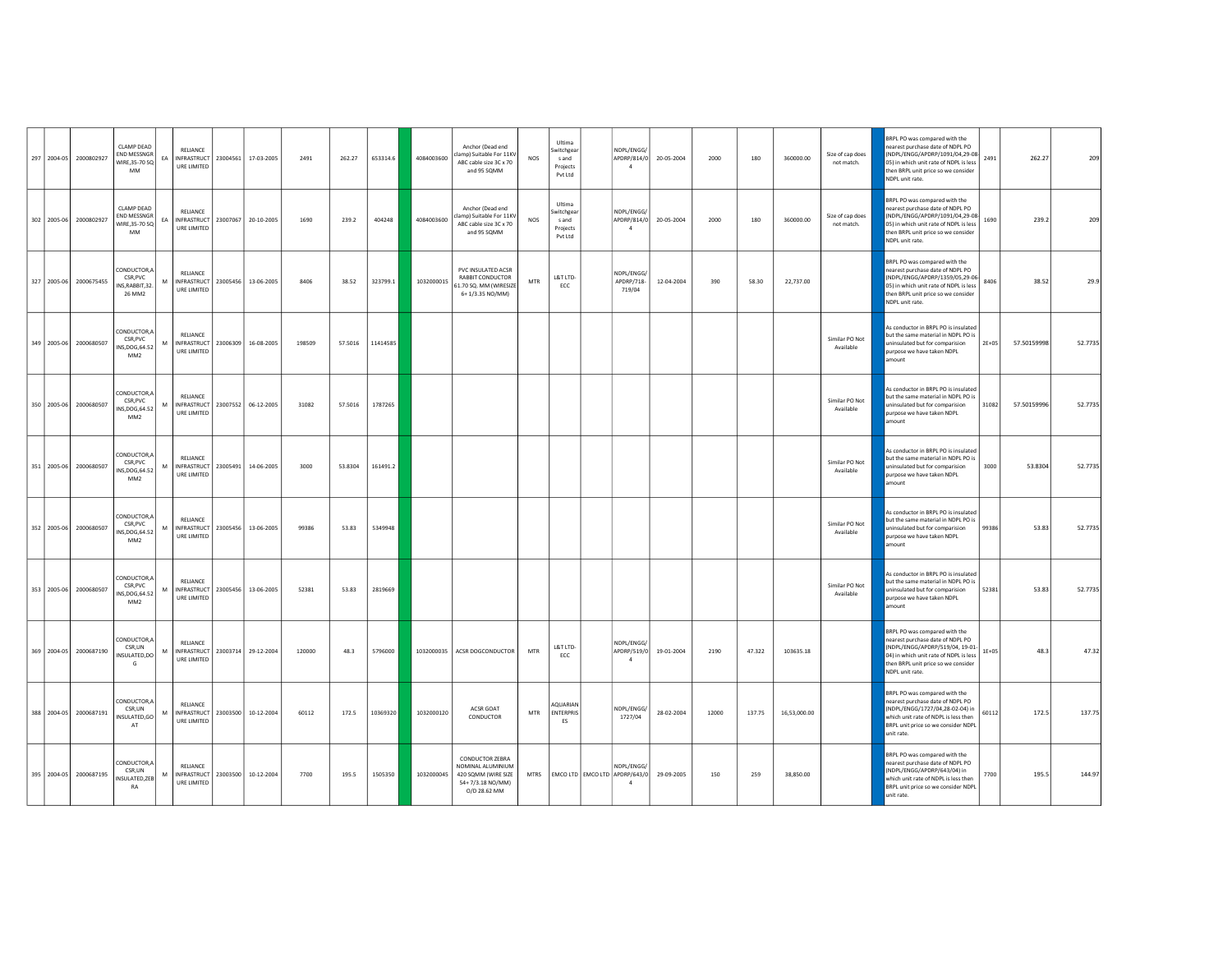|  | 397 2004-05 2000765417 | MID SPAN<br>COMPRESSION<br><b>OINT F/GOAT</b><br>COND.         | FA | <b>RELIANCE</b><br>URE LIMITED                                    | INFRASTRUCT 23003500 10-12-2004 | 200  | 1725    | 345000              | 4089000030  | MID SPAN JOINT<br><b>COMPRESSIOM TYPE</b><br>FOR ACSR GOAT<br>CONDUCTOR                                                      | <b>NOS</b>      | AQUARIAN<br><b>ENTERPRIS</b><br>ES                        | NDPL/ENGG/<br>1727/04                       | 28-02-2004             | $10\,$ | 512.5      | 5,125.00   |                             | BRPL PO was compared with the<br>earest purchase date of NDPL PO<br>NDPL/ENGG/1727/04,28-02-04) in<br>which unit rate of NDPL is less then<br>BRPL unit price so we consider NDPL<br>unit rate.               | 200  | 1725        | 512.5    |
|--|------------------------|----------------------------------------------------------------|----|-------------------------------------------------------------------|---------------------------------|------|---------|---------------------|-------------|------------------------------------------------------------------------------------------------------------------------------|-----------------|-----------------------------------------------------------|---------------------------------------------|------------------------|--------|------------|------------|-----------------------------|---------------------------------------------------------------------------------------------------------------------------------------------------------------------------------------------------------------|------|-------------|----------|
|  |                        | DAMPER VIRRA<br>398 2004-05 2000768236 TION F/EARTH EA<br>WIRE |    | <b>RELIANCE</b><br>INFRASTRUCT 23003500 10-12-2004<br>URE LIMITED |                                 | 120  | 402.5   | 48300               | 12172000080 | <b>VIRRATION DAMPERS</b><br>FOR EARTH WIRE                                                                                   | <b>NOS</b>      | AOUARIAN<br><b>ENTERPRIS</b><br>ES                        | NDPL/ENGG/<br>1727/04                       | 28-02-2004             | 22     | 190        | 4,180.00   |                             | BRPL PO was compared with the<br>earest purchase date of NDPL PO<br>NDPL/ENGG/2819/05.13-01-05) in<br>which unit rate of NDPL is less then<br>BRPL unit price so we consider NDPL<br>unit rate.               | 120  | 402.5       | 228.34   |
|  | 401 2004-05 2000790161 | CONNECTOR,M<br>ECHANICAL,95<br>MM2 TO<br>240MM2                | EA | RELIANCE<br>INFRASTRUCT 23003714<br>URE LIMITED                   | 29-12-2004                      | 15   | 1350.78 | 20261.7             | 12131001150 | MECHANICAL<br>CONNECTOR SIZE 95 TO<br>240 SOMM HT CABLE                                                                      | <b>NOS</b>      | M/s<br>ALAKNAND<br>A<br><b>ENTERPRIS</b><br>ES            | NDPL/ENGG.<br>2351/04                       | 23-09-2004             | 50     | 1235       | 61750.00   |                             | BRPL PO was compared with the<br>nearest purchase date of NDPL PO<br>NDPL/ENGG/2351/04) in which unit<br>ate of NDPL is less then BRPL unit<br>price so we consider NDPL unit rate.                           | 15   | 1350.78     | 1235     |
|  | 402 2004-05 2000790162 | ONNECTOR.M<br>ECHANICAL,18<br>5MM2 TO<br>400MM2                | EA | <b>RELIANCE</b><br>URE LIMITED                                    | INFRASTRUCT 23003714 29-12-2004 | 15   | 2172.5  | 32587.5             |             | MECHANICAL<br>12131001200 CONNECTOR SIZE 185<br>TO 400 SQMM HT CABLE                                                         | <b>NOS</b>      | M/s<br>ALAKNAND<br>A<br><b>ENTERPRIS</b><br>ES            | NDPL/ENGG/<br>2351/04                       | 23-09-2004             | 50     | 1729       | 86450.00   |                             | BRPL PO was compared with the<br>earest purchase date of NDPL PO<br>NDPL/ENGG/2351/04) in which unit<br>rate of NDPL is less then BRPL unit<br>price so we consider NDPL unit rate                            | 15   | 2172.5      | 1729     |
|  | 405 2004-05 2000801995 | CONNECTOR, IN<br>SULTION<br>PIERCING, 16/9<br>5 SOMM           | EA | <b>RELIANCE</b><br>URE LIMITED                                    | INFRASTRUCT 23004560 17-03-2005 | 1283 | 104.2   | 133688.6            | 4084001050  | INSULATING PIERCING<br>CONNCECTOR CAT NO.<br>P2X95 FOR IT ARC<br>CABLE MAIN 16-95<br>SQMM & SERVICE 4-35<br>(50) SQMM        | <b>NOS</b>      | M/s Tyco<br>Flectronics<br>Corp India<br>(P) Ltd.         | NDPL/ENGG.<br>APDRP/1208/<br>05             | 16-02-2005             | 15040  | 68         | 1022720.00 |                             | BRPL PO was compared with the<br>nearest purchase date of NDPL PO<br>(NDPL/ENGG/APDRP/1208/05,16-02-<br>05) in which unit rate of NDPL is less<br>then BRPL unit price so we consider<br>NDPL unit rate.      | 1283 | 104.2       |          |
|  | 408 2005-06 2000801995 | CONNECTOR, IN<br>SULTION<br>PIERCING,16/9<br>5 SOMM            | EA | <b>RELIANCE</b><br>URE LIMITED                                    | INFRASTRUCT 23007058 19-10-2005 | 4127 | 92.56   | 381995.1            | 4084001050  | <b>INSULATING PIERCING</b><br>CONNCECTOR CAT NO.<br>P2X95 FOR LT ABC<br>CABLE MAIN 16-95<br>SQMM & SERVICE 4-35<br>(50) SQMM | <b>NOS</b>      | M/s Tyco<br>Flectronics<br>Corp India<br>(P) Ltd.         | NDPI/FNGG.<br>APDRP/1208/<br>05             | 16-02-2005             | 15040  | 68         | 1022720.00 |                             | BRPL PO was compared with the<br>earest purchase date of NDPL PO<br>NDPL/ENGG/APDRP/1208/05,16-02-<br>05) in which unit rate of NDPL is less<br>then BRPL unit price so we consider<br>NDPL unit rate.        | 4127 | 92.56       |          |
|  | 419 2004-05 2000801997 | ONNECTOR IN<br>SULTION<br>PIERCING,25/9<br>5 SQMM              | EA | RELIANCE<br>URE LIMITED                                           | INFRASTRUCT 23004560 17-03-2005 | 1230 | 70.7    | 86961               | 4084001170  | INSULATING PIFRCING<br>CONNCECTOR FOR LT<br>ABC CABLE 35-95 SQMM<br>BARE NEUTRAL & 2.5-4<br>SOMM SERVICE CORE                | <b>NOS</b>      | M/s Tyco<br>Electronics<br>TYCO<br>Corp India<br>(P) Ltd. | NDPL/ENGG/<br>APDRP/1003/<br>04             | 20-09-2004             | 11400  | 68         | 775200.00  |                             | BRPL PO was compared with the<br>nearest purchase date of NDPL PO<br>NDPL/ENGG/APDRP/1003/04,29-09-<br>04) in which unit rate of NDPL is less<br>hen BRPL unit price so we consider<br>NDPL unit rate.        | 1230 | 70.7        |          |
|  | 420 2004-05 2000801998 | CONNECTOR, IN<br>SULTION<br>PIERCING,50/1<br>50 SOMM           | EA | <b>RELIANCE</b><br>URE LIMITED                                    | INFRASTRUCT 23004560 17-03-2005 | 427  | 247.48  | 105674              |             | <b>Insutating Piercing</b><br>Connector for LT ABC<br>Cable Main 50-150<br>SQMM & Service 635<br>(50) SQ MM                  | NO <sub>5</sub> | Ultima<br>Switchgear<br>sand<br>Projects<br>Pvt Ltd       | NDPL/ENGG/<br>$\overline{a}$                | APDRP/814/0 20-05-2004 | 1000   | 120        | 120000.00  | Similar PO Not<br>Available | BRPL PO was compared with the<br>nearest purchase date of NDPL PO<br>(NDPL/ENGG/APDRP/1208/05,16-02-<br>05) in which unit rate of NDPL is less<br>then BRPL unit price so we consider<br>NDPL unit rate.      | 427  | 247.48      |          |
|  | 424 2005-06 2000801999 | CONNECTOR, IN<br>SULTION<br>PIERCING,16/9<br>5 SQMM            | EA | <b>RELIANCE</b><br>URE LIMITED                                    | INFRASTRUCT 23007058 19-10-2005 | 910  | 110.24  | 100318.4            | 4084001150  | <b>Insutating Piercing</b><br>Connector for LT ABC<br>Cable Main 16-95<br>SQMM & 5-10 SQ MM<br>ST. Lighting                  | <b>NOS</b>      | Ultima<br>witchgea<br>s and<br>Projects<br>Pvt Ltd        | NDPI/FNGG.<br>APDRP/814/0<br>$\overline{a}$ | 20-05-2004             | 1000   | 50         | 50000.00   |                             | <b>BRPL PO was compared with the</b><br>earest purchase date of NDPL PO<br>NDPL/ENGG/APDRP/1208/05,16-02-<br>05) in which unit rate of NDPL is less<br>then BRPL unit price so we consider<br>NDPL unit rate. | 910  | 110.24      |          |
|  | 428 2004-05 2000801999 | CONNECTOR, IN<br>SULTION<br>IERCING,16/9<br>5 SOMM             | EA | RELIANCE<br>INFRASTRUCT 23004560<br>URE LIMITED                   | 17-03-2005                      | 1897 | 70.7    | 134117.9            | 4084001150  | <b>Insutating Piercing</b><br>Connector for LT ABC<br>Cable Main 16-95<br>SQMM & 5-10 SQ MM<br>ST. Lighting                  | <b>NOS</b>      | Ultima<br>witchgear<br>s and<br>Projects<br>Pvt Ltd       | NDPL/ENGG/<br>APDRP/814/0<br>$\mathbf{a}$   | 20-05-2004             | 1000   | 50         | 50000.00   |                             | RRPL PO was compared with the<br>nearest purchase date of NDPL PO<br>(NDPL/ENGG/APDRP/1208/05,16-02-<br>05) in which unit rate of NDPL is less<br>then BRPL unit price so we consider<br>NDPL unit rate.      | 1897 | 70.7        |          |
|  | 437 2005-06 2000680420 | TRANSFORMER<br>CT,66KV,800-<br>400/1-1-1-1A                    |    | RELIANCE<br>EA INFRASTRUCT 23007348 21-11-2005<br>URE LIMITED     |                                 | 6    |         | 41547.4883 249284.9 | 17231001003 | CT 66KV RATIO 800-<br>400/1/1/1/1A                                                                                           | <b>NOS</b>      | M/s Kapco<br><b>Electric Pvt</b><br>Ltd                   | NDPL/ENGG/<br>1959/04                       | 11-05-2004             | 6      | 37888.8515 | 227333.11  |                             | BRPL PO was compared with the<br>earest purchase date of NDPL PO<br>NDPL/ENGG/1959/04,11-05-04) in<br>which unit rate of NDPL is less then<br>BRPL unit price so we consider NDPL<br>unit rate.               |      | 41547.48833 | 37888.85 |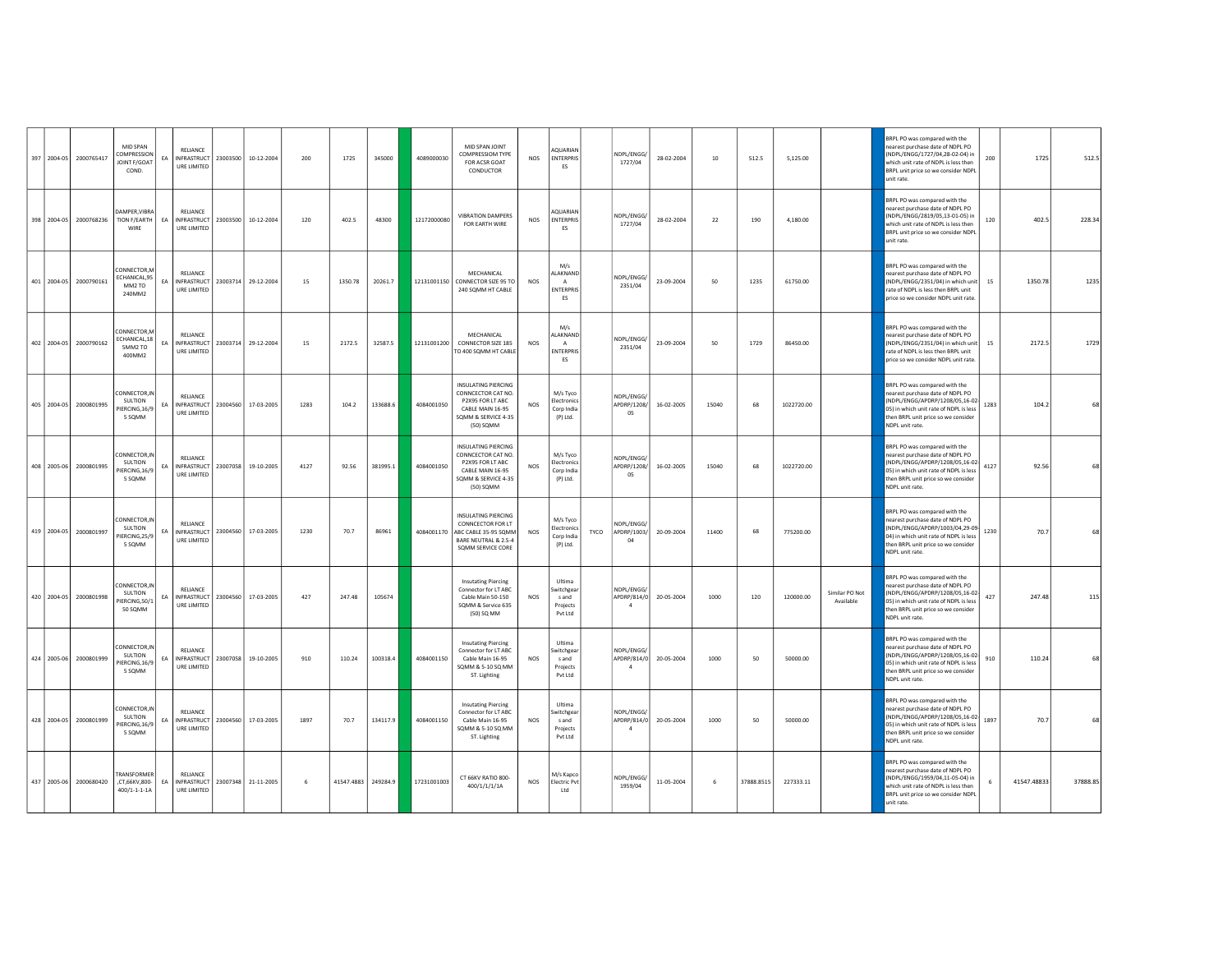|  | 439 2005-06 2000680422 | TRANSFORMER<br>CURRNT, 66KV,<br>100-200/1-1-1-<br>1A       | EA | RELIANCE<br>URE LIMITED                                               | INFRASTRUCT 23007348 21-11-2005 | $\overline{\mathbf{3}}$ |          | 41547.4867 124642.5 |             | 17231001002 CT 66KV RATIO 400-200<br>1/1/1/1A                            | <b>NOS</b> | M/s Kapco<br><b>Electric Pvt</b><br>Ltd               | NDPL/ENGG/<br>1959/04                       | 11-05-2004             | 6              | 36805.8895 | 220835.34    |                                                | BRPL PO was compared with the<br>earest purchase date of NDPL PO<br>(NDPL/ENGG/1959/04,11-05-04) in<br>which unit rate of NDPL is less then<br>BRPL unit price so we consider NDPL<br>unit rate.               | $\mathbf{R}$   | 41547.48667 | 36805.89 |
|--|------------------------|------------------------------------------------------------|----|-----------------------------------------------------------------------|---------------------------------|-------------------------|----------|---------------------|-------------|--------------------------------------------------------------------------|------------|-------------------------------------------------------|---------------------------------------------|------------------------|----------------|------------|--------------|------------------------------------------------|----------------------------------------------------------------------------------------------------------------------------------------------------------------------------------------------------------------|----------------|-------------|----------|
|  | 440 2004-05 2000680422 | TRANSFORMER<br>CURRNT, 66KV,<br>400-200/1-1-1-<br>1A       | FA | RELIANCE<br>INFRASTRUCT 23003500 10-12-2004<br>URE LIMITED            |                                 | 20                      | 36931.1  | 738622              | 17231001002 | CT 66KV RATIO 400-200<br>1/1/1/1A                                        | <b>NOS</b> | M/s Kapco<br><b>Electric Pvt</b><br>Ltd               | NDPL/ENGG/<br>1959/04                       | 11-05-2004             | 6              | 36805.8895 | 220835.34    |                                                | BRPL PO was compared with the<br>nearest purchase date of NDPL PO<br>NDPL/ENGG/1959/04,11-05-04) in<br>which unit rate of NDPL is less then<br>BRPL unit price so we consider NDPL<br>unit rate.               | 20             | 36931.1     | 36805.89 |
|  | 516 2005-06 2000743841 | TRANSFORMER<br>CSP,25KVA,1P<br>H,6.35/0.24KV               | EA | RELIANCE<br>INFRASTRUCT   23005491<br><b>URE LIMITED</b>              | 14-06-2005                      | 639                     | 39262.08 | 25088469            | 18064000062 | TRANSFORMER 25 KVA<br>1 PH, 50Hz, 11 KV/240V<br>COPPER WOUND OIL<br>TYPE | <b>NOS</b> | M/s L&T<br>L&T<br>Ltd.-ECC                            | NDPI/FNGG.<br>APDRP/514/0<br>$\Lambda$      | 09-01-2004             | $\overline{2}$ | 33144.1    | 66288.20     |                                                | BRPL PO was compared with the<br>earest purchase date of NDPL PO<br>NDPL/ENGG/APDRP/792/04,17-05-<br>04) in which unit rate of NDPL is less<br>then BRPL unit price so we consider<br>NDPL unit rate.          | 639            | 39262.08    | 33144.1  |
|  | 524 2004-05 2000743841 | <b><i>FRANSEORMER</i></b><br>CSP,25KVA,1P<br>H,6.35/0.24KV | EA | <b>RELIANCE</b><br>INFRASTRUCT 23004526 14-03-2005<br>URE LIMITED     |                                 | 294                     | 37752    | 11099088            | 18064000062 | TRANSFORMER 25 KVA<br>1 PH. 50Hz. 11 KV/240V<br>COPPER WOUND OIL<br>TYPE | <b>NOS</b> | M/s L&T<br>L&T<br>Ltd.-ECC                            | NDPL/ENGG/<br>APDRP/514/0<br>$\overline{a}$ | 09-01-2004             | $\overline{2}$ | 33144.1    | 66288.20     |                                                | BRPL PO was compared with the<br>earest purchase date of NDPL PO<br>(NDPL/ENGG/APDRP/792/04,17-05-<br>04) in which unit rate of NDPL is less<br>then BRPL unit price so we consider<br>NDPL unit rate.         | 294            | 37752       | 33144.1  |
|  | 556 2004-05 2000692879 | <b>FEEDER</b><br>PILLAR.B-<br>YPE,I/C:1,0/G<br>:4,W/LINK   | EA | RELIANCE<br>INFRASTRUCT 23004560 17-03-2005<br>URE LIMITED            |                                 | 481                     | 27500    | 13227500            |             | 17211000030 LT FEEDER PILLAR TYPE B                                      | <b>NOS</b> | Shriram<br>Switchgear<br>Pvt Ltd                      | NDPL/ENGG/<br>APDRP/969/0<br>$\overline{4}$ | 05-08-2004             | 50.00          | 23490      | 11,74,500.00 | Specifications of<br>NDPL not available        | <b>BRPL PO was compared with the</b><br>earest purchase date of NDPL PO<br>(NDPL/ENGG/APDRP/969/04,05-08-<br>04) in which unit rate of NDPL is less<br>then BRPL unit price so we consider<br>NDPL unit rate.  | 481            | 27500       | 23490    |
|  | 557 2005-06 2000692879 | FEEDER<br>PILLAR, B-<br>YPE,I/C:1,0/G<br>:4.W/LINK         | EA | <b>RELIANCE</b><br>INFRASTRUCT 23005118 17-05-2005<br>URE LIMITED     |                                 | 60                      | 23920    | 1435200             |             | 17211000030 LT FEEDER PILLAR TYPE B                                      | <b>NOS</b> | Shriram<br>Switchgear<br>Pvt Ltd                      | NDPL/ENGG/                                  | APDRP/969/0 05-08-2004 | 50.00          | 23490      | 11,74,500.00 | Specifications of<br>NDPL not available        | BRPL PO was compared with the<br>D9 I9OD or atal each enable<br>(NDPL/ENGG/APDRP/969/04,05-08-<br>04) in which unit rate of NDPL is less<br>then BRPL unit price so we consider<br>NDPL unit rate.             | 60             | 23920       | 23490    |
|  | 558 2005-06 2000692879 | FEEDER<br>PILLAR, B-<br>YPE,I/C:1,0/G<br>:4,W/LINK         | EA | RELIANCE<br>INFRASTRUCT   23005456   13-06-2005<br>URE LIMITED        |                                 | 18                      | 23920    | 430560              |             | 17211000030 LT FEEDER PILLAR TYPE B                                      | <b>NOS</b> | Shriram<br>witchgear<br>Pvt Ltd                       | NDPL/ENGG/<br>APDRP/969/0<br>$\overline{a}$ | 05-08-2004             | 50.00          | 23490      | 11,74,500.00 | Specifications of<br>NDPL not available        | <b>SRPL PO was compared with the</b><br>earest purchase date of NDPL PO<br>NDPL/ENGG/APDRP/969/04,05-08-<br>04) in which unit rate of NDPL is less<br>then BRPL unit price so we consider<br>NDPL unit rate.   | 18             | 23920       | 23490    |
|  | 564 2005-06 2000775735 | FEEDER<br>PILLAR A-<br>YPE, I/C: 2, O/G<br>:6.W/LINK       | EA | <b>RELIANCE</b><br>INFRASTRUCT   23005118   17-05-2005<br>URE LIMITED |                                 | 268                     | 36920    | 9894560             |             | 17211000020 LT FEEDER PILLAR TYPE A                                      | <b>NOS</b> | M/s<br>Advance<br>Panels &<br>Switchgear<br>s (P) Ltd | NDPL/ENGG.<br>APDRP/970/0<br>$\overline{4}$ | 05-08-2004             | 50             | 30624      | 1531200.00   | Specifications of<br>NDPL not available        | <b>SRPL PO was compared with the</b><br>earest purchase date of NDPL PO<br>(NDPL/ENGG/APDRP/1510/05,11-10-<br>05) in which unit rate of NDPL is less<br>then BRPL unit price so we consider<br>NDPL unit rate. | 268            | 36920       | 33062    |
|  | 566 2004-05 2000775735 | FEEDER<br>PILLAR.A-<br>YPE,I/C:2,0/G<br>:6,W/LINK          | EA | RELIANCE<br>INFRASTRUCT 23003714 29-12-2004<br>URE LIMITED            |                                 | 318                     | 35500    | 11289000            |             | 17211000020 LT FEEDER PILLAR TYPE A                                      | <b>NOS</b> | M/s<br>Advance<br>Panels &<br>witchgear<br>s (P) Ltd  | NDPL/ENGG/<br>APDRP/970/0<br>$\overline{4}$ | 05-08-2004             | 50             | 30624      | 1531200.00   | Specifications of<br><b>NDPL</b> not available | BRPL PO was compared with the<br>nearest purchase date of NDPL PO<br>(NDPL/ENGG/APDRP/1510/05,11-10-<br>05) in which unit rate of NDPL is less<br>then BRPL unit price so we consider<br>NDPL unit rate.       | 318            | 35500       | 33062    |
|  | 568 2004-05 2000775735 | FEEDER<br>PILLAR,A-<br>YPE,I/C:2,0/G<br>:6,W/LINK          | FA | RELIANCE<br>INFRASTRUCT 23004560 17-03-2005<br>URE LIMITED            |                                 | 741                     | 35500    | 26305500            |             | 17211000020 LT FEEDER PILLAR TYPE A                                      | <b>NOS</b> | M/s<br>Advance<br>Panels &<br>Switchgear<br>s (P) Ltd | NDPL/ENGG.<br>APDRP/970/0<br>$\overline{4}$ | 05-08-2004             | 50             | 30624      | 1531200.00   | Specifications of<br>NDPL not available        | RPL PO was compared with the<br>earest purchase date of NDPL PO<br>(NDPL/ENGG/APDRP/1510/05,11-10-<br>(05) in which unit rate of NDPL is less<br>then BRPL unit price so we consider<br>NDPL unit rate.        | 741            | 35500       | 33062    |
|  | 570 2004-05 2000775735 | <b>FFFDER</b><br>PILLAR,A-<br>YPE,I/C:2,0/G<br>:6, W/LINK  | EA | <b>RELIANCE</b><br>INFRASTRUCT 23004560 17-03-2005<br>URE LIMITED     |                                 | $\overline{2}$          | 35500    | 71000               |             | 17211000020 LT FEEDER PILLAR TYPE A                                      | <b>NOS</b> | M/s<br>Advance<br>Panels &<br>Switchgear<br>s (P) Ltd | NDPI/FNGG/<br>APDRP/970/0<br>-4             | 05-08-2004             | 50             | 30624      | 1531200.00   | Specifications of<br>NDPL not available        | BRPL PO was compared with the<br>earest purchase date of NDPL PO<br>(NDPL/ENGG/APDRP/1510/05,11-10-<br>05) in which unit rate of NDPL is less<br>then BRPL unit price so we consider<br>NDPL unit rate.        | $\overline{2}$ | 35500       | 33062    |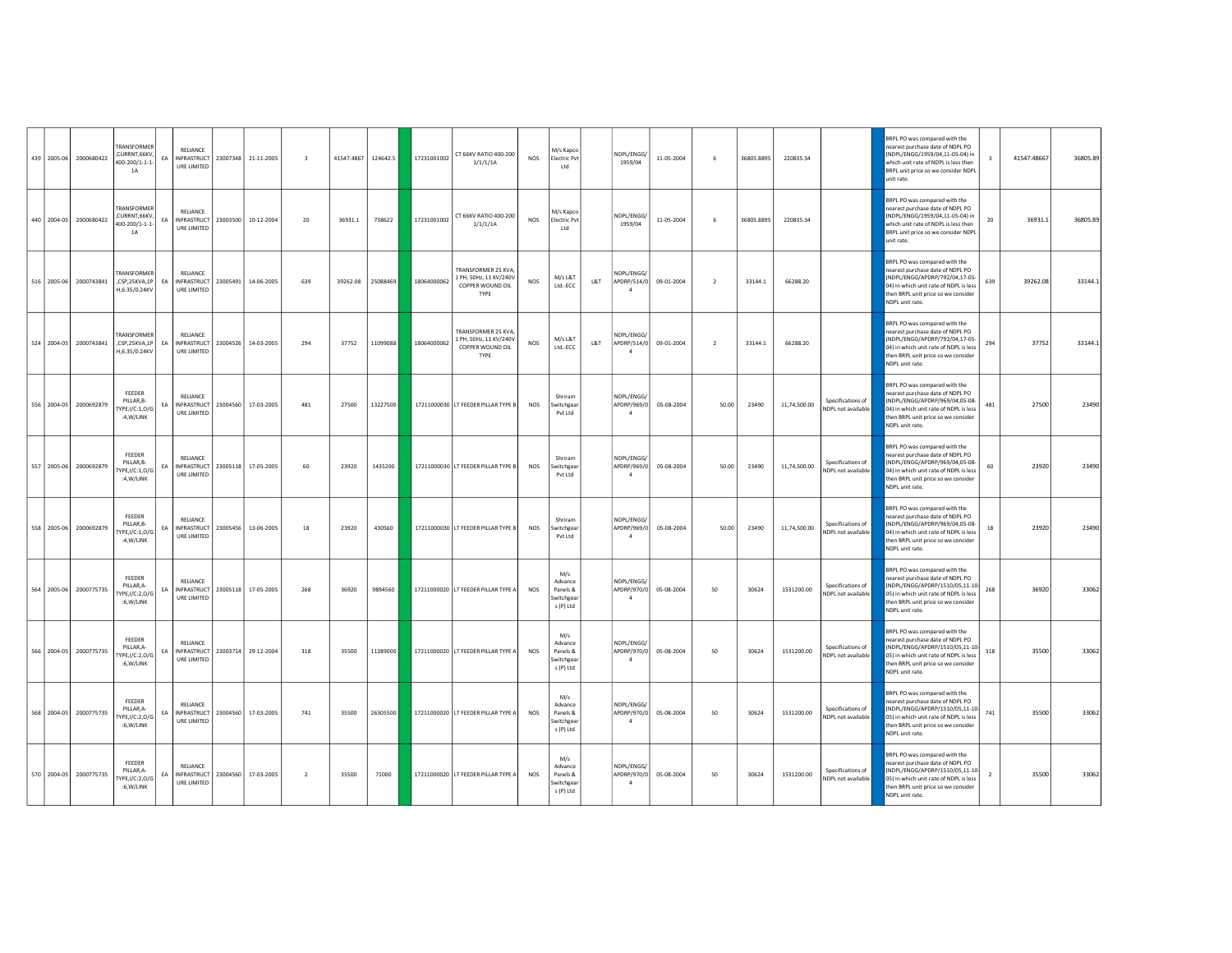| 572 2004-05 | 2000775735             | <b>FEEDER</b><br>PILLAR,A-<br>TYPE,I/C:2,O/G<br>:6,W/LINK           | EA | RELIANCE<br>INFRASTRUCT 23004605 24-03-2005<br>URE LIMITED        |                                 | 40                      | 35500      | 1420000  |             | 17211000020 LT FEEDER PILLAR TYPE A                                     | <b>NOS</b> | M/s<br>Advance<br>Panels &<br>Switchgear<br>s (P) Ltd |       | NDPL/ENGG/<br>$\mathbf{A}$                                  | APDRP/970/0 05-08-2004 | 50    | 30624      | 1531200.00   | Specifications of<br>NDPL not available                        | BRPL PO was compared with the<br>D9 I9OD of the stab each out teams<br>(NDPL/ENGG/APDRP/1510/05,11-10-<br>05) in which unit rate of NDPL is less<br>hen BRPL unit price so we consider<br>NDPL unit rate.     | 40   | 35500       | 33062    |
|-------------|------------------------|---------------------------------------------------------------------|----|-------------------------------------------------------------------|---------------------------------|-------------------------|------------|----------|-------------|-------------------------------------------------------------------------|------------|-------------------------------------------------------|-------|-------------------------------------------------------------|------------------------|-------|------------|--------------|----------------------------------------------------------------|---------------------------------------------------------------------------------------------------------------------------------------------------------------------------------------------------------------|------|-------------|----------|
| 575 2005-06 | 2000471579             | FLAT, MS, 50X6<br>MM                                                | KG | RELIANCE<br>INFRASTRUCT   23008148   06-02-2006<br>URE LIMITED    |                                 | 1870                    | 31.8937487 | 59641.31 |             | 15005000050 FLAT MS SIZE 50X6 MM                                        | TON        | M/s<br>Ashoka<br>Steels                               | AHOKA | NDPL/ENGG/<br>3544/05                                       | 10-11-2005             | 50.00 | 23200      | 11.60.000.00 |                                                                | BRPL PO was compared with the<br>earest purchase date of NDPL PO<br>NDPL/ENGG/3544/05,10-11-05) in<br>which unit rate of NDPL is less then<br>BRPL unit price so we consider NDPL<br>unit rate.               | 1870 | 31.89374866 | 23.2     |
| 578 2005-06 | 2000693141             | FUSE, DD, 100<br>AMP,11 KV                                          | EA | RELIANCE<br>INFRASTRUCT 23005456 13-06-2005<br>URE LIMITED        |                                 | $\overline{\mathbf{3}}$ | 4375.79    | 13127.37 | 60284000015 | Fuse unit drop down<br>11kv 40AMp, 1Ph w/<br>Insulator                  | NOS        | LARSEN &<br>TOUBRO<br>LTD                             |       | NDPL/ENGG/<br>APDRP/792/0<br>$\overline{a}$                 | 17-05-2004             | 61    | 2161.5     | 1,31,851.50  | NDPL fuse is<br>40Amp whereas<br><b>BSES</b> fuse is<br>100Amp | <b>SRPL PO was compared with the</b><br>earest purchase date of NDPL PO<br>(NDPL/ENGG/APDRP/792/04,17-05-<br>04) in which unit rate of NDPL is less<br>then BRPL unit price so we consider<br>NDPL unit rate. |      | 4375.79     | 2161.5   |
| 579 2004-05 | 2000693141             | FUSE, DD, 100<br>AMP,11 KV                                          | EA | RELIANCE<br><b>INFRASTRUCT</b><br>URE LIMITED                     | 23003714 29-12-2004             | 13                      | 4207.49    | 54697.37 | 60284000015 | Fuse unit drop down<br>11kv 40AMp. 1Ph w/<br>Insulator                  | <b>NOS</b> | LARSEN &<br>TOUBRO<br>LTD                             |       | NDPL/ENGG/<br>$\overline{4}$                                | APDRP/792/0 17-05-2004 | 61    | 2161.5     | 1,31,851.50  | NDPL fuse is<br>40Amp whereas<br><b>BSES</b> fuse is<br>100Amp | BRPL PO was compared with the<br>earest purchase date of NDPL PO<br>(NDPL/ENGG/APDRP/792/04,17-05-<br>04) in which unit rate of NDPL is less<br>then BRPL unit price so we consider<br>NDPL unit rate.        | 13   | 4207.49     | 2161.5   |
| 613 2004-05 | 2000691726             | <b>F-CONNECTOR</b><br>F/ZEBRA<br>CONDUCTOR                          | EA | RELIANCE<br>INFRASTRUCT 23003500 10-12-2004<br>URE LIMITED        |                                 | 1500                    | 460        | 690000   | 12172001011 | <b>T CONNECTOR FOR</b><br>TWIN ACSR ZEBRA<br>CONDUCTOR                  | NOS        |                                                       |       | NDPL/ENGG/<br>EMCO LTD EMCO LTD APDRP/643/0<br>$\mathbf{A}$ | 29-09-2005             | 18    | 450        | 8,100.00     |                                                                | BRPL PO was compared with the<br>nearest purchase date of NDPL PO<br>(NDPL/ENGG/APDRP/643/04,29-09-<br>05) in which unit rate of NDPL is less<br>then BRPL unit price so we consider<br>NDPL unit rate.       | 1500 | 460         | 450      |
| 616 2005-06 |                        | FITTING, S/SUSP<br>2000743192   ENSION, COMP.<br>F/ACSR GOAT        | EA | RELIANCE<br>INFRASTRUCT 23005148 19-05-2005<br>URE LIMITED        |                                 | 420                     | 2152.8     | 904176   | 12172000700 | SINGLE TENSION<br>HARDWARE FITTING FOR<br><b>ACSR GOAT</b><br>CONDUCTOR | <b>NOS</b> | AQUARIAN<br><b>ENTERPRIS</b><br>ES                    |       | NDPL/ENGG/<br>1727/04                                       | 28-02-2004             | 24    | 1425       | 34,200.00    |                                                                | BRPL PO was compared with the<br>nearest purchase date of NDPL PO<br>(NDPL/ENGG/2819/05, 13-01-05) in<br>which unit rate of NDPL is less then<br>BRPL unit price so we consider NDPL<br>unit rate.            | 420  | 2152.8      | 1370.304 |
| 618 2005-06 | 2000743192             | <b>FITTING S/SLISP</b><br>ENSION, COMP.<br>.F/ACSR GOAT             | EA | RELIANCE<br>INFRASTRUCT 23005148 19-05-2005<br>URE LIMITED        |                                 | 24                      | 2152.8     | 51667.2  | 12172000700 | SINGLE TENSION<br>HARDWARE FITTING FOR<br>ACSR GOAT<br>CONDUCTOR        | <b>NOS</b> | AOUARIAN<br><b>ENTERPRIS</b><br>ES                    |       | NDPL/ENGG/<br>1727/04                                       | 28-02-2004             | 24    | 1425       | 34,200.00    |                                                                | BRPL PO was compared with the<br>nearest purchase date of NDPL PO<br>NDPL/ENGG/2819/05, 13-01-05) in<br>which unit rate of NDPL is less then<br>BRPL unit price so we consider NDPL<br>unit rate.             | 24   | 2152.8      | 1370.304 |
| 620 2004-05 |                        | FITTING,S/SUSP<br>2000743192 ENSION, COMP.<br>.F/ACSR GOAT          | EA | <b>RELIANCE</b><br>INFRASTRUCT 23003500 10-12-2004<br>URE LIMITED |                                 | 1338                    | 2070       | 2769660  | 12172000700 | SINGLE TENSION<br>HARDWARE FITTING FOR<br>ACSR GOAT<br>CONDUCTOR        | <b>NOS</b> | AOUARIAN<br><b>ENTERPRIS</b><br>ES                    |       | NDPL/ENGG/<br>1727/04                                       | 28-02-2004             | 24    | 1425       | 34,200.00    |                                                                | BRPL PO was compared with the<br>earest purchase date of NDPL PO<br>(NDPL/ENGG/2819/05, 13-01-05) in<br>which unit rate of NDPL is less then<br>BRPL unit price so we consider NDPL<br>unit rate.             | 1338 | 2070        | 1370.304 |
| 624 2004-05 | 2000749729             | REPAIR SLEEVE<br><b>FOR</b><br>CONDUCTOR<br>(ACSR GOAT)             | EA | RELIANCE<br><b>INFRASTRUCT</b><br>URE LIMITED                     | 23003500 10-12-2004             | 60                      | 1380       | 82800    | 12172000300 | REPAIR SLEEVE FOT<br><b>GOAT CONDUCTOR</b>                              | <b>NOS</b> | <b>EMC</b><br>PROJECTS<br>PVT LTD                     |       | NDPL/ENGG/<br>2366/04                                       | 28-09-2004             | 50    | 124.460211 | 6,223.01     |                                                                | BRPL PO was compared with the<br>nearest purchase date of NDPL PO<br>(NDPL/ENGG/2366/04,28-09-04) in<br>which unit rate of NDPL is less then<br>BRPL unit price so we consider NDPL<br>unit rate.             | 60   | 1380        | 124.46   |
| 629 2005-06 | 2000765617             | <b>TENSION</b><br><b>CLAMP FOR</b><br>7/3.15MM<br><b>EARTH WIRE</b> | EA | RELIANCE<br>URE LIMITED                                           | INFRASTRUCT 23005148 19-05-2005 | $\overline{7}$          | 1196       | 8372     | 12172000355 | TENSION CLAMP FOR<br>7/3.15 MM EARTH WIRE                               | <b>NOS</b> | <b>AQUARIAN</b><br><b>ENTERPRIS</b><br>ES             |       | NDPL/ENGG/<br>1727/04                                       | 28-02-2004             | 22    | 285        | 6,270.00     |                                                                | BRPL PO was compared with the<br>nearest purchase date of NDPL PO<br>(NDPL/ENGG/2819/05,13-01-05) in<br>which unit rate of NDPL is less then<br>BRPL unit price so we consider NDPL<br>unit rate.             |      | 1196        | 256.93   |
|             | 632 2004-05 2000765617 | <b>TENSION</b><br><b>CLAMP FOR</b><br>7/3.15MM<br><b>EARTH WIRE</b> | EA | <b>RELIANCE</b><br>INFRASTRUCT 23003500 10-12-2004<br>URE LIMITED |                                 | 100                     | 1150       | 115000   | 12172000355 | TENSION CLAMP FOR<br>7/3.15 MM EARTH WIRE                               | <b>NOS</b> | AOUARIAN<br><b>ENTERPRIS</b><br>ES                    |       | NDPL/ENGG/<br>1727/04                                       | 28-02-2004             | 22    | 285        | 6,270.00     |                                                                | BRPL PO was compared with the<br>earest purchase date of NDPL PO<br>(NDPL/ENGG/2819/05,13-01-05) in<br>which unit rate of NDPL is less then<br>BRPL unit price so we consider NDPL<br>unit rate.              | 100  | 1150        | 256.93   |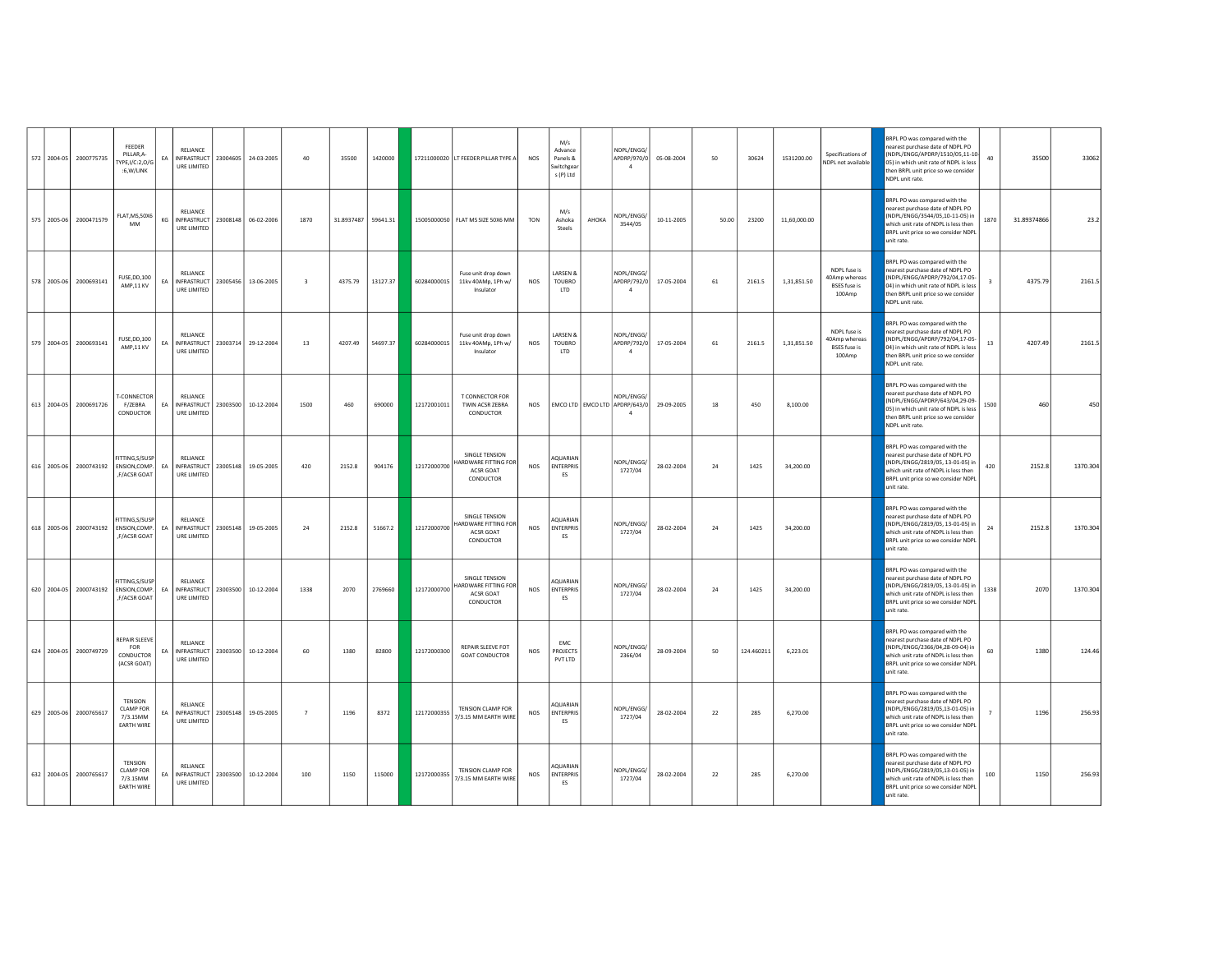|  | 990 2005-06 2000676327  | INSULATOR.SH<br>ACKLE, MEDIU<br>M<br>OLTAG, 90X75<br>MM <sub>2</sub>                | EA | RELIANCE<br><b>INFRASTRUCT</b><br>URE LIMITED                     |          | 23007348 21-11-2005 | 185            | 13.4887568          | 2495.42  | 9010000150 | SHACKLE INSULATOR<br>BROWN GLAZED<br>MEDIUM               | <b>NOS</b> | <b>HUNDUST</b><br>AN<br>CHEMICAL              |         | NDPL/ENGG/<br>APDRP/1207/<br>05   | 08-02-2005 | 5000 | 8.72      | 43,600.00  |                                                                 | BRPL PO was compared with the<br>nearest purchase date of NDPL PO<br>(NDPL/ENGG/APDRP/1207/05,08-02-<br>05) in which unit rate of NDPL is less<br>then BRPL unit price so we consider<br>NDPL unit rate. | 185            | 13.48875676 | 8.72   |
|--|-------------------------|-------------------------------------------------------------------------------------|----|-------------------------------------------------------------------|----------|---------------------|----------------|---------------------|----------|------------|-----------------------------------------------------------|------------|-----------------------------------------------|---------|-----------------------------------|------------|------|-----------|------------|-----------------------------------------------------------------|----------------------------------------------------------------------------------------------------------------------------------------------------------------------------------------------------------|----------------|-------------|--------|
|  | 991 2005-06 2000676327  | <b>INSULATOR.SH</b><br>ACKLE, MEDIU<br><b>M</b><br>VOLTAG, 90X75<br>MM <sub>2</sub> | FA | RELIANCE<br><b>INFRASTRUCT</b><br>URE LIMITED                     |          | 23005456 13-06-2005 | 99             | 12.3                | 1217.7   | 9010000150 | <b>SHACKLE INSULATOR</b><br>BROWN GLAZED<br>MEDIUM        | NOS        | HUNDUST<br>AN<br>CHEMICAL<br>- S              |         | NDPL/ENGG/<br>APDRP/1207/<br>05   | 08-02-2005 | 5000 | 8.72      | 43,600.00  |                                                                 | BRPL PO was compared with the<br>nearest purchase date of NDPL PO<br>NDPL/ENGG/APDRP/1207/05,08-02<br>05) in which unit rate of NDPL is less<br>then BRPL unit price so we consider<br>NDPL unit rate.   | 99             | 12.3        | 8.72   |
|  | 992 2004-05 2000676327  | INSULATOR.SH<br>ACKLE.MEDIU<br>M<br>VOLTAG.90X75<br>MM <sub>2</sub>                 | EA | RELIANCE<br>INFRASTRUCT<br><b>URE LIMITED</b>                     | 23003714 | 29-12-2004          | 1559           | 11.99               | 18692.41 | 9010000150 | SHACKLE INSULATOR<br><b>BROWN GLAZED</b><br><b>MEDIUM</b> | <b>NOS</b> | HUNDUST<br>AN<br>CHEMICAL<br>$\sim$           |         | NDPI/FNGG/<br>APDRP/1207/<br>- 05 | 08-02-2005 | 5000 | 8.72      | 43,600.00  |                                                                 | BRPL PO was compared with the<br>earest purchase date of NDPL PO<br>(NDPL/ENGG/APDRP/1207/05,08-02<br>05) in which unit rate of NDPL is less<br>then BRPL unit price so we consider<br>NDPL unit rate.   | 1559           | 11.99       | 8.72   |
|  | 993 2004-05 2000676327  | <b>INSULATOR, SH</b><br>ACKLE, MEDIU<br>M<br>VOLTAG, 90X75<br>MM <sub>2</sub>       | EA | <b>RELIANCE</b><br>INFRASTRUCT<br>URE LIMITED                     | 23003714 | 29-12-2004          | $\overline{1}$ | 11.99               | 11.99    | 9010000150 | <b>SHACKLE INSULATOR</b><br>BROWN GLAZED<br>MEDIUM        | <b>NOS</b> | HUNDUST<br>AN<br>CHEMICAL<br>S.               |         | NDPL/ENGG/<br>APDRP/1207/<br>05   | 08-02-2005 | 5000 | 8.72      | 43,600.00  |                                                                 | BRPL PO was compared with the<br>nearest purchase date of NDPL PO<br>(NDPL/ENGG/APDRP/1207/05,08-02-<br>05) in which unit rate of NDPL is less<br>then BRPL unit price so we consider<br>NDPL unit rate. | $\mathbf{1}$   | 11.99       | 8.72   |
|  | 996 2005-06 2000677008  | NSULATOR.DIS<br>C,11KV,90KN,C<br>REEP:320/165<br>MM                                 | EA | RELIANCE<br>INFRASTRUCT<br>URE LIMITED                            |          | 23005148 19-05-2005 | 707            | 342.513607 242157.1 |          | 9010000300 | 11KV DISC INSULATORS<br><b>90 KN</b>                      | <b>NOS</b> | M/s Indian<br>Rayon and<br>Industries<br>Ltd. |         | NDPL/ENGG/<br>3165/05             | 30-05-2005 | 3000 | 303.33472 | 910004.16  | In NDPL material<br>creepage<br>specification not<br>mentioned. | <b>BRPL PO was compared with the</b><br>earest purchase date of NDPL PO<br>(NDPL/ENGG/3165/05,30-05-05) in<br>which unit rate of NDPL is less then<br>BRPL unit price so we consider NDPL<br>unit rate.  | 707            | 342.5136068 | 303.33 |
|  | 997 2005-06 2000677008  | <b>INSULATOR.DIS</b><br>.11KV,90KN,C<br>REEP:320/165<br>MM                          | EA | RELIANCE<br><b>INFRASTRUCT</b><br>URE LIMITED                     | 23005456 | 13-06-2005          | 9              | 342.51              | 3082.59  | 9010000300 | 11KV DISC INSULATORS<br>90 KN                             | NOS        | M/s Indian<br>Rayon and<br>Industries<br>Ltd. |         | NDPL/ENGG/<br>3165/05             | 30-05-2005 | 3000 | 303.33472 | 910004.16  | In NDPL material<br>creepage<br>specification not<br>mentioned. | BRPL PO was compared with the<br>D9 I9OD of the stab each out teams<br>(NDPL/ENGG/3165/05,30-05-05) in<br>which unit rate of NDPL is less then<br>BRPL unit price so we consider NDPL<br>unit rate.      | $\mathbf{q}$   | 342.51      | 303.33 |
|  | 998 2005-06 2000677008  | <b>NSULATOR.DIS</b><br>.11KV,90KN,C<br>REEP:320/165<br><b>MM</b>                    | EA | RELIANCE<br>INFRASTRUCT<br>URE LIMITED                            |          | 23005118 17-05-2005 | 401            | 342.16              | 137206.2 | 9010000300 | 11KV DISC INSULATORS<br><b>90 KN</b>                      | <b>NOS</b> | M/s Indian<br>Rayon and<br>ndustries<br>Ltd.  |         | NDPL/ENGG/<br>3165/05             | 30-05-2005 | 3000 | 303.33472 | 910004.16  | In NDPL material<br>creepage<br>specification not<br>mentioned. | BRPL PO was compared with the<br>earest purchase date of NDPL PO<br>NDPL/ENGG/3165/05,30-05-05) in<br>which unit rate of NDPL is less then<br>BRPL unit price so we consider NDPL<br>unit rate.          | 401            | 342.16      | 303.33 |
|  | 999 2004-05 2000677008  | INSULATOR, DIS<br>C 11KV 90KN C<br>REEP:320/165<br><b>MM</b>                        | EA | <b>RELIANCE</b><br>INFRASTRUCT 23003714 29-12-2004<br>URE LIMITED |          |                     | 240            | 329.34              | 79041.6  | 9010000300 | 11KV DISC INSULATORS<br><b>90 KN</b>                      | NOS        | M/s Indian<br>Rayon and<br>Industries<br>Ltd. |         | NDPI/FNGG/<br>3165/05             | 30-05-2005 | 3000 | 303.33472 | 910004.16  | In NDPL material<br>creepage<br>specification not<br>mentioned. | <b>SRPL PO was compared with the</b><br>earest purchase date of NDPL PO<br>(NDPL/ENGG/3165/05,30-05-05) in<br>which unit rate of NDPL is less then<br>BRPL unit price so we consider NDPI<br>unit rate.  | 240            | 329.34      | 303.33 |
|  | 1034 2005-06 2000082999 | KIT STRT JNT -<br><b>11KV</b><br>3CX300MM2<br><b>HS XLPE</b>                        | EA | RELIANCE<br>INFRASTRUCT<br>URE LIMITED                            | 23005491 | 14-06-2005          | $\overline{1}$ | 6726.72             | 6726.72  | 4088000350 | Jointing Kit 11KV ST TH<br>3x300 SQ MM XLPE HS<br>TYPE    | Nos        | Raychem<br><b>RPG</b>                         | Ravchem | NDPL/ENGG/<br>2424/04             | 04-11-2004 | 1500 | 5.722.00  | 8583000.00 |                                                                 | BRPL PO was compared with the<br>nearest purchase date of NDPL PO<br>(NDPL/ENGG/2424/04,04-11-04) in<br>which unit rate of NDPL is less then<br>BRPL unit price so we consider NDPL<br>unit rate.        | $\overline{1}$ | 6726.72     | 5722   |
|  | 1035 2004-05 2000082999 | KIT STRT JNT -<br>11KV<br>3CX300MM2<br><b>HS XLPE</b>                               | EA | RELIANCE<br>INFRASTRUCT 23003714 29-12-2004<br>URE LIMITED        |          |                     | 652            | 6468                | 4217136  | 4088000350 | Jointing Kit 11KV ST TH<br>3x300 SQ MM XLPE HS<br>TYPE    | Nos        | Raychem<br><b>RPG</b>                         | Raychem | NDPL/ENGG/<br>2424/04             | 04-11-2004 | 1500 | 5,722.00  | 8583000.00 |                                                                 | BRPL PO was compared with the<br>earest purchase date of NDPL PO<br>(NDPL/ENGG/2424/04,04-11-04) in<br>which unit rate of NDPL is less then<br>BRPL unit price so we consider NDPL<br>unit rate.         | 652            | 6468        | 5722   |
|  | 1036 2004-05 2000082999 | KIT STRT JNT -<br><b>11KV</b><br>3CX300MM2<br>HS XLPE                               | EA | <b>RELIANCE</b><br><b>INFRASTRUCT</b><br>URE LIMITED              |          | 23003714 29-12-2004 | $\,$ 1 $\,$    | 6468                | 6468     | 4088000350 | Jointing Kit 11KV ST TH<br>3x300 SQ MM XLPE HS<br>TYPE    | Nos        | Ravchem<br>RPG                                | Raychem | NDPL/ENGG/<br>2424/04             | 04-11-2004 | 1500 | 5,722.00  | 8583000.00 |                                                                 | BRPL PO was compared with the<br>earest purchase date of NDPL PO<br>(NDPL/ENGG/2424/04,04-11-04) in<br>which unit rate of NDPL is less then<br>BRPL unit price so we consider NDPL<br>unit rate.         |                | 6468        | 5722   |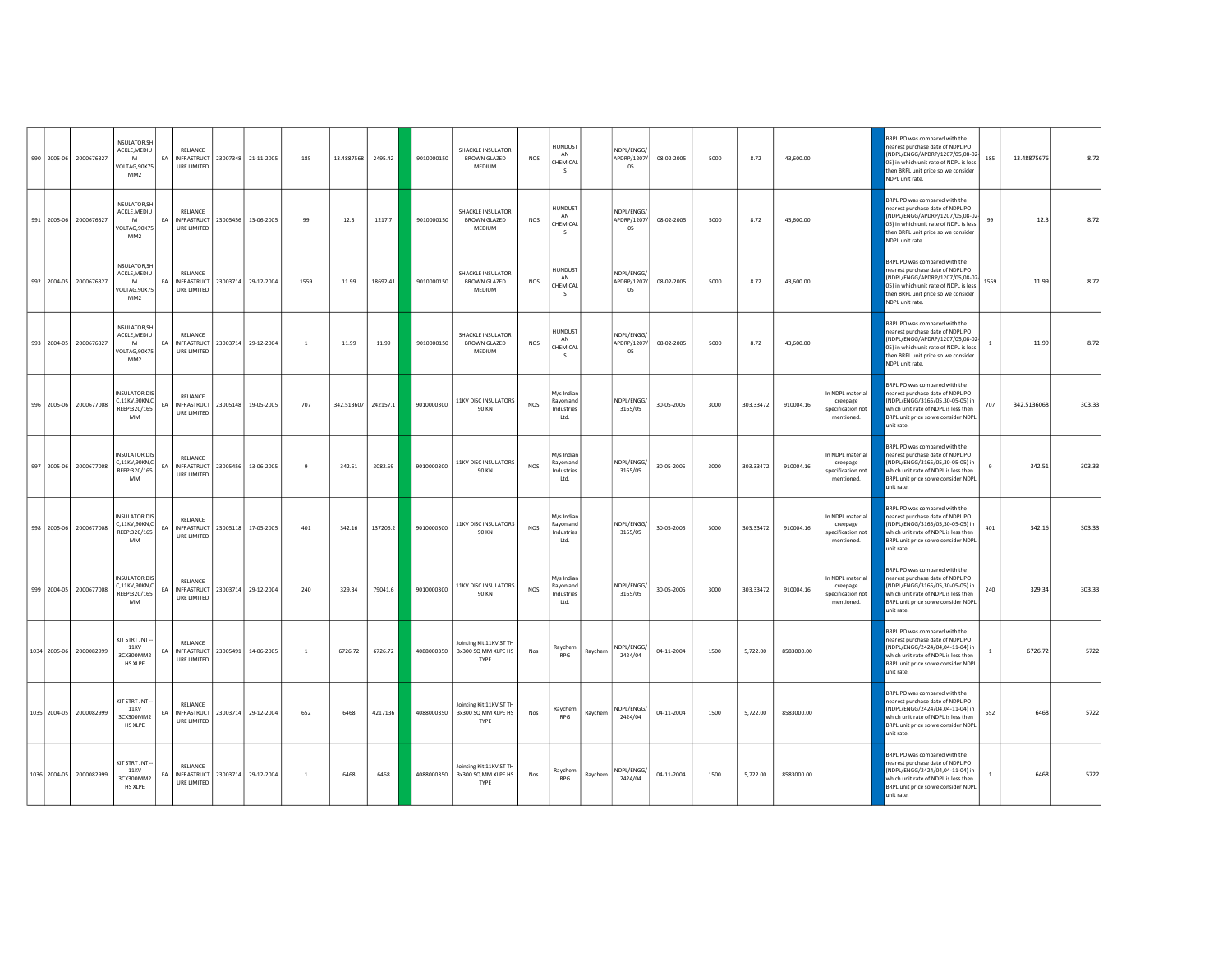| 1037 2004-05 | 2000082999              | KIT STRT JNT<br><b>11KV</b><br>3CX300MM2<br>HS XLPE                                | EA  | RELIANCE<br>URE LIMITED                                           | INFRASTRUCT 23004560 17-03-2005 | 17                       | 6468    | 109956   | 4088000350 | Jointing Kit 11KV ST TH<br>3x300 SQ MM XLPE HS<br>TYPE                               | Nos        | Raychem<br><b>RPG</b>     | Raychem    | NDPL/ENGG/<br>2424/04                | 04-11-2004 | 1500 | 5,722.00 | 8583000.00  | BRPL PO was compared with the<br>D9 I9OD of the stab each out teams<br>(NDPL/ENGG/2424/04,04-11-04) in<br>which unit rate of NDPL is less then<br>BRPL unit price so we consider NDPL<br>unit rate. | 17           | 6468    | 5722   |
|--------------|-------------------------|------------------------------------------------------------------------------------|-----|-------------------------------------------------------------------|---------------------------------|--------------------------|---------|----------|------------|--------------------------------------------------------------------------------------|------------|---------------------------|------------|--------------------------------------|------------|------|----------|-------------|-----------------------------------------------------------------------------------------------------------------------------------------------------------------------------------------------------|--------------|---------|--------|
| 1038 2005-06 | 2000680093              | KIT STRT JT<br>1.1KV<br>3.5CX150MM2<br>HS PVC/XLP                                  | EA  | RELIANCE<br>INFRASTRUCT 23007348 21-11-2005<br>URE LIMITED        |                                 | $\overline{1}$           | 826.88  | 826.88   |            | 1.1 KV S/T, 3.5/4X150<br>XLPE - HS                                                   | Nos        | Raychem<br><b>RPG Ltd</b> |            | NDPL/ENGG/<br>1436/03                | 21-10-2003 | 250  | 647      | 161750.00   | BRPL PO was compared with the<br>nearest purchase date of NDPL PO<br>NDPL/ENGG/1436/03,21-10-03) in<br>which unit rate of NDPL is less then<br>BRPL unit price so we consider NDPL<br>unit rate.    | $\mathbf{1}$ | 826.88  | 647    |
| 1039 2005-06 | 2000680095              | KIT STRT JNT<br>1.1KV<br>3.5X300MM2<br>HS PVC/XLP                                  | EA  | <b>RELIANCE</b><br>INFRASTRUCT 23005456 13-06-2005<br>URE LIMITED |                                 | 12                       | 733.3   | 8799.6   | 4097000310 | Jointing Kit 1.1KV 3.5C<br>x300 SQ MM STRAIGHT<br>THROUGH XLPE HEAT<br><b>SHRINK</b> | <b>NOS</b> | Raychem<br><b>RPG</b>     | Raychem    | NDPL/ENGG/<br>2424/04                | 04-11-2004 | 1500 | 715      | 1072500.00  | BRPL PO was compared with the<br>earest purchase date of NDPL PO<br>(NDPL/ENGG/2424/04,04-11-04) in<br>which unit rate of NDPL is less then<br>BRPL unit price so we consider NDPL<br>unit rate.    | 12           | 733.3   | 715    |
| 1083 2004-05 | 2000681121              | KIT TRNSN JNT<br>11KV<br>3CX150MM2<br>HS                                           | EA  | RELIANCE<br>INFRASTRUCT 23003714 29-12-2004<br>URE LIMITED        |                                 | 58                       | 5228.3  | 303241.4 | 4088000180 | Jointing Kit 11KV ST TH<br>Transitional 3x150 SQ<br>MM HEAT SHRINK                   | <b>NOS</b> | Raychem<br><b>RPG</b>     | Raychem    | NDPL/ENGG/<br>2424/04                | 04-11-2004 | 400  | 3965     | 1586000.00  | BRPL PO was compared with the<br>nearest purchase date of NDPL PO<br>(NDPL/ENGG/2424/04,01.11.2004)<br>n which unit rate of NDPL is less<br>then BRPL unit price so we consider<br>NDPL unit rate.  | 58           | 5228.3  | 3965   |
|              | 1084 2004-05 2000681121 | KIT TRNSN JNT<br>11KV<br>3CX150MM2<br><b>HS</b>                                    | EA  | RELIANCE<br>INFRASTRUCT 23004561 17-03-2005<br>URE LIMITED        |                                 | 50                       | 5228.3  | 261415   | 4088000180 | Jointing Kit 11KV ST TH<br>Transitional 3x150 SQ<br>MM HEAT SHRINK                   | <b>NOS</b> | Raychem<br><b>RPG</b>     | Raychem    | NDPL/ENGG/<br>2424/04                | 04-11-2004 | 400  | 3965     | 1586000.00  | BRPL PO was compared with the<br>nearest purchase date of NDPL PO<br>(NDPL/ENGG/2424/04,04-11-04) in<br>which unit rate of NDPL is less then<br>BRPL unit price so we consider NDPL<br>unit rate.   | 50           | 5228.3  | 3965   |
| 1087 2004-05 | 2000681132              | KIT STRT JNT<br><b>11KV</b><br>3CX150MM2<br><b>HS XLPE</b>                         | EA  | RELIANCE<br>INFRASTRUCT 23003714 29-12-2004<br>URE LIMITED        |                                 | 242                      | 5441.7  | 1316891  |            | 11KV, 3X150 XLPE S/t -<br><b>HS</b>                                                  | Nos        | Raychem<br>RPG Ltd        |            | NDPL/ENGG/<br>1436/03                | 21-10-2003 | 450  | 5197     | 2338650.00  | BRPL PO was compared with the<br>nearest purchase date of NDPL PO<br>(NDPL/ENGG/1436/03,21-10-03) in<br>which unit rate of NDPL is less then<br>BRPL unit price so we consider NDPL<br>unit rate.   | 242          | 5441.7  | 5197   |
| 1088 2004-05 | 2000681132              | KIT STRT JNT -<br><b>11KV</b><br>3CX150MM2<br>HS XI PF                             | EA  | RELIANCE<br>INFRASTRUCT 23004561 17-03-2005<br>URE LIMITED        |                                 | 130                      | 5441.7  | 707421   |            | 11KV, 3X150 XLPE S/t -<br><b>HS</b>                                                  | Nos        | Ravchem<br><b>RPG Ltd</b> |            | NDPL/ENGG/<br>1436/03                | 21-10-2003 | 450  | 5197     | 2338650.00  | BRPL PO was compared with the<br>earest purchase date of NDPL PO<br>NDPL/ENGG/1436/03,21-10-03) in<br>which unit rate of NDPL is less then<br>BRPL unit price so we consider NDPL<br>unit rate.     | 130          | 5441.7  | 5197   |
| 1096 2004-05 | 2000700119              | KIT CBL TERN<br>IND 11KV<br>3CX150MM2<br><b>HS PILCA</b>                           | EA  | <b>RELIANCE</b><br>URE LIMITED                                    | INFRASTRUCT 23004561 17-03-2005 | 50                       | 5633.16 | 281658   | 4088000231 | 3 C X 150 SOMM, PILC<br>HEAT SHRINK, INDOOR                                          | <b>NOS</b> | RPG                       | RPG        | RAYCHEM RAYCHEM NDPL/ENGG/<br>604/03 | 10-02-2003 | 75   | 2251.6   | 1,68,870.00 | BRPL PO was compared with the<br>earest purchase date of NDPL PO<br>(NDPL/ENGG/604/03.10-02-03) in<br>which unit rate of NDPL is less then<br>BRPL unit price so we consider NDPL<br>unit rate.     | 50           | 5633.16 | 2251.6 |
| 1097 2004-05 | 2000700119              | KIT CBL TERN<br>IND 11KV<br>3CX150MM2<br><b>HS PILCA</b>                           | EA  | RELIANCE<br>URE LIMITED                                           | INFRASTRUCT 23004585 22-03-2005 | $\overline{\phantom{a}}$ | 5388.24 | 26941.2  | 4088000231 | 3 C X 150 SQMM, PILC<br>HEAT SHRINK, INDOOR                                          | <b>NOS</b> | RAYCHEM<br>RPG            | <b>RPG</b> | RAYCHEM NDPL/ENGG/<br>604/03         | 10-02-2003 | 75   | 2251.6   | 1.68.870.00 | BRPL PO was compared with the<br>nearest purchase date of NDPL PO<br>(NDPL/ENGG/604/03,10-02-03) in<br>which unit rate of NDPL is less then<br>BRPL unit price so we consider NDPL<br>unit rate.    | -5           | 5388.24 | 2251.6 |
|              |                         | KIT,TRANSITIO<br>1105 2004-05 2000734487 N,JNT,OUT,3/C,<br>11KV, 150MM2            | KIT | RELIANCE<br>URE LIMITED                                           | INFRASTRUCT 23004561 17-03-2005 | 75                       | 5465.95 | 409946.3 |            | 11KV, 3X150 Transition                                                               | Nos        | Ravchem<br>RPG Itd        |            | NDPL/ENGG/<br>1436/03                | 21-10-2003 | 600  | 3965     | 2379000.00  | BRPL PO was compared with the<br>nearest purchase date of NDPL PO<br>(NDPL/ENGG/1436/03,21-10-03) in<br>which unit rate of NDPL is less then<br>BRPL unit price so we consider NDPL<br>unit rate.   | 75           | 5465.95 | 3965   |
|              |                         | <b>KIT TRANSITIO</b><br>1106 2005-06 2000734488 NJNT, OUT, 11K KIT<br>V.3/C 300MM2 |     | <b>RELIANCE</b><br>URE LIMITED                                    | INFRASTRUCT 23005118 17-05-2005 | $\overline{1}$           | 5877.04 | 5877.04  | 4088000370 | Jointing Kit 11KV ST TH<br>Transitional 3x300 SQ<br>MM HEAT SHRINK                   | <b>NOS</b> | Ravchem<br>RPG            | Raychem    | NDPL/ENGG/<br>2424/04                | 04-11-2004 | 1275 | 4041     | 5152275.00  | BRPL PO was compared with the<br>earest purchase date of NDPL PO<br>(NDPL/ENGG/2424/04,04-11-04) in<br>which unit rate of NDPL is less then<br>BRPL unit price so we consider NDPL<br>unit rate.    |              | 5877.04 | 4041   |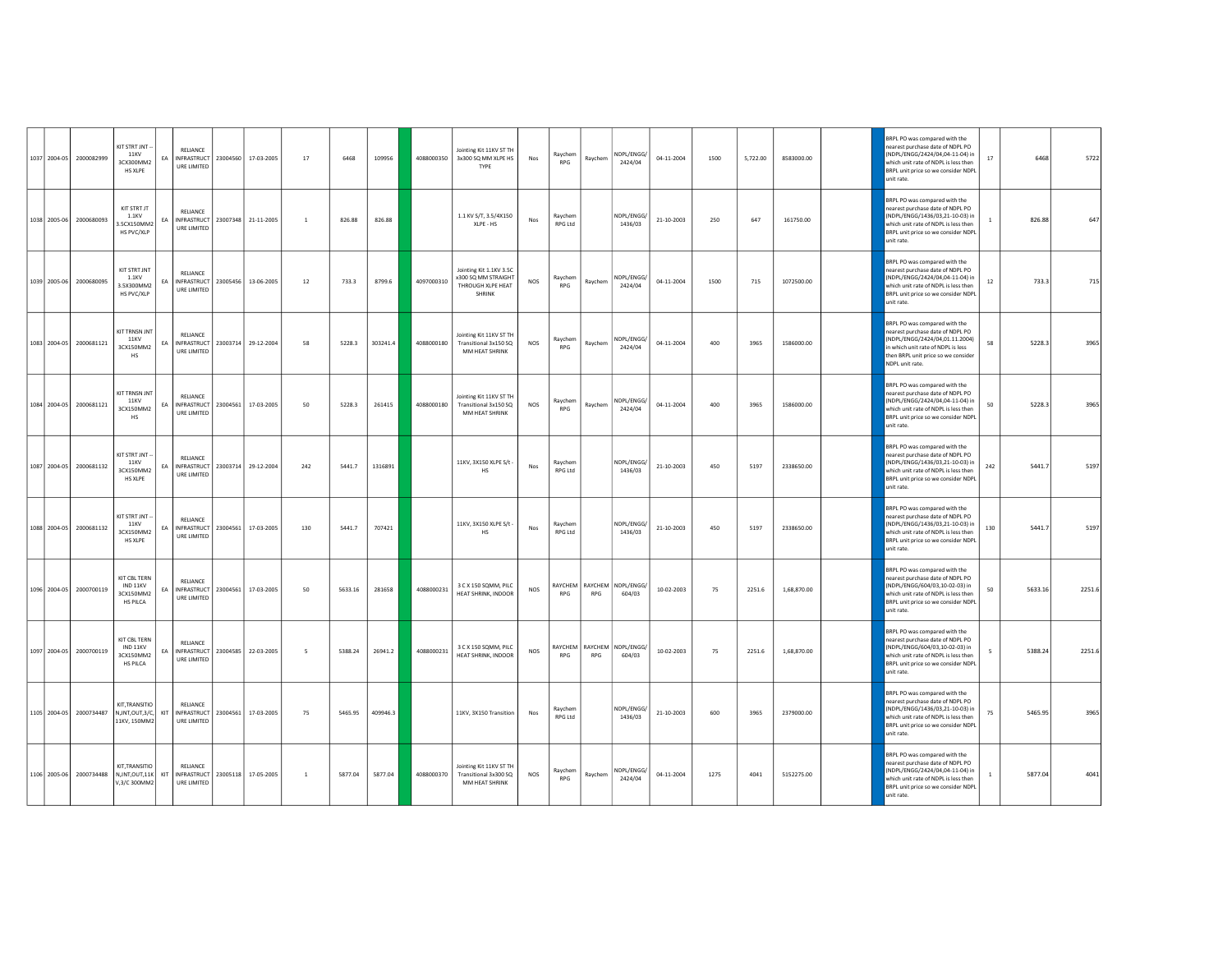|  | 1107 2004-05 2000734488 | KIT, TRANSITIO<br>NJNT.OUT.11K<br>V,3/C 300MM2         | KIT | RELIANCE<br>INFRASTRUCT<br>URE LIMITED                            | 23004561 | 17-03-2005          | 50           | 5651.1  | 282555   | 4088000370 | Jointing Kit 11KV ST TH<br>Transitional 3x300 SQ<br>MM HEAT SHRINK                                                  | NOS        | Raychem<br><b>RPG</b> | Raychem | NDPL/ENGG/<br>2424/04              | 04-11-2004 | 1275    | 4041   | 5152275.00 | BRPL PO was compared with the<br>nearest purchase date of NDPL PO<br>(NDPL/ENGG/2424/04,04-11-04) in<br>which unit rate of NDPL is less then<br>BRPL unit price so we consider NDPL<br>unit rate.   | 50     | 5651.1  | 4041   |
|--|-------------------------|--------------------------------------------------------|-----|-------------------------------------------------------------------|----------|---------------------|--------------|---------|----------|------------|---------------------------------------------------------------------------------------------------------------------|------------|-----------------------|---------|------------------------------------|------------|---------|--------|------------|-----------------------------------------------------------------------------------------------------------------------------------------------------------------------------------------------------|--------|---------|--------|
|  | 1108 2004-05 2000734488 | KIT, TRANSITIO<br>N,JNT,OUT,11K<br>V,3/C 300MM2        | KIT | RELIANCE<br>INFRASTRUCT<br>URE LIMITED                            |          | 23004585 22-03-2005 | 20           | 5445    | 108900   | 4088000370 | Jointing Kit 11KV ST TH<br>Transitional 3x300 SQ<br>MM HEAT SHRINK                                                  | NOS        | Raychem<br><b>RPG</b> | Raychem | NDPL/ENGG/<br>2424/04              | 04-11-2004 | 1275    | 4041   | 5152275.00 | BRPL PO was compared with the<br>nearest purchase date of NDPL PO<br>NDPL/ENGG/2424/04,04-11-04) in<br>which unit rate of NDPL is less then<br>BRPL unit price so we consider NDPL<br>unit rate.    | 20     | 5445    | 4041   |
|  | 1120 2005-06 2000806335 | KIT CBL<br><b>STRAIGHT OUT</b><br>1.1KV<br>4CX25MM2,HS | EA  | RELIANCE<br>INFRASTRUCT<br><b>URE LIMITED</b>                     |          | 23007348 21-11-2005 | 66           | 429.525 | 28348.65 |            | 1.1 KV S/T, 4X25 PVC -<br>HS                                                                                        | Nos        | Ravchem<br>RPG Ltd    |         | NDPL/ENGG/<br>1436/03              | 21-10-2003 | $100\,$ | 346    | 34600.00   | BRPL PO was compared with the<br>earest purchase date of NDPL PO<br>(NDPL/ENGG/1436/03,21-10-03) in<br>which unit rate of NDPL is less then<br>BRPL unit price so we consider NDPI<br>unit rate     | 66     | 429.525 | 346    |
|  | 1122 2004-05 2000806335 | KIT CBL<br>TRAIGHT OUT<br>1.1KV<br>4CX25MM2,HS         | EA  | <b>RELIANCE</b><br>INFRASTRUCT<br>URE LIMITED                     |          | 23004560 17-03-2005 | 321          | 381.8   | 122557.8 |            | 1.1 KV S/T, 4X25 PVC -<br><b>HS</b>                                                                                 | Nos        | Raychem<br>RPG Ltd    |         | NDPL/ENGG/<br>1436/03              | 21-10-2003 | 100     | 346    | 34600.00   | BRPL PO was compared with the<br>nearest purchase date of NDPL PO<br>(NDPL/ENGG/1436/03,21-10-03) in<br>which unit rate of NDPL is less then<br>BRPL unit price so we consider NDPL<br>unit rate.   | 321    | 381.8   | 346    |
|  | 1124 2005-06 2000806336 | <b>KIT STRAIGHT</b><br>OUT 1.1<br>3.5CX300             | EA  | RELIANCE<br>INFRASTRUCT 23005456 13-06-2005<br>URE LIMITED        |          |                     | 20           | 766.64  | 15332.8  | 4097000310 | Jointing Kit 1.1KV 3.5C<br>x300 SQ MM STRAIGHT<br>THROUGH XLPE HEAT<br>SHRINK                                       | NOS        | Raychem<br><b>RPG</b> | Raychem | NDPL/ENGG/<br>2424/04              | 04-11-2004 | 1500    | 715    | 1072500.00 | BRPL PO was compared with the<br>earest purchase date of NDPL PO<br>(NDPL/ENGG/2424/04,04-11-04) in<br>which unit rate of NDPL is less then<br>BRPL unit price so we consider NDPL<br>unit rate.    | 20     | 766.64  | 715    |
|  | 1126 2004-05 2000806336 | KIT STRAIGHT<br>OUT 1.1<br>3.5CX300                    | EA  | RELIANCE<br><b>INFRASTRUCT</b><br>URE LIMITED                     | 23004560 | 17-03-2005          | 267          | 737.15  | 196819.1 | 4097000310 | Jointing Kit 1.1KV 3.5C<br>x300 SQ MM STRAIGHT<br>THROUGH XLPE HEAT<br>SHRINK                                       | NOS        | Raychem<br><b>RPG</b> | Raychem | NDPL/ENGG/<br>2424/04              | 04-11-2004 | 1500    | 715    | 1072500.00 | BRPL PO was compared with the<br>D9 I9OD of the stab each out teams<br>(NDPL/ENGG/2424/04,04-11-04) in<br>which unit rate of NDPL is less then<br>BRPL unit price so we consider NDPI<br>unit rate. | 267    | 737.15  | 715    |
|  | 1128 2005-06 2000806337 | KIT STRAIGHT<br>OUT 1.1<br>3.5CX150                    | EA  | RELIANCE<br>INFRASTRUCT<br>URE LIMITED                            |          | 23007348 21-11-2005 | 10           | 745.2   | 7452     |            | 1.1 KV S/T, 3.5/4X150<br>XLPE - HS                                                                                  | Nos        | Raychem<br>RPG Ltd    |         | NDPL/ENGG/<br>1436/03              | 21-10-2003 | 250     | 647    | 161750.00  | BRPL PO was compared with the<br>earest purchase date of NDPL PO<br>NDPL/ENGG/1436/03,21.10.2003)<br>n which unit rate of NDPL is less<br>then BRPL unit price so we consider<br>NDPL unit rate.    | $10\,$ | 745.2   | 647    |
|  | 1129 2004-05 2000806337 | KIT STRAIGHT<br>OUT 1.1<br>3.5CX150                    | EA  | RELIANCE<br>INFRASTRUCT 23004560 17-03-2005<br>URE LIMITED        |          |                     | 75           | 662.4   | 49680    |            | 1.1 KV S/T, 3.5/4X150<br>XLPE - HS                                                                                  | Nos        | Ravchem<br>RPG Ltd    |         | NDPI/FNGG/<br>1436/03              | 21-10-2003 | 250     | 647    | 161750.00  | BRPL PO was compared with the<br>earest purchase date of NDPL PO<br>(NDPL/ENGG/1436/03,21.10.2003)<br>n which unit rate of NDPL is less<br>then BRPL unit price so we consider<br>NDPL unit rate.   | 75     | 662.4   | 647    |
|  | 1130 2004-05 2000806338 | KIT STRAIGHT<br>OUT 1.1<br>3.5CX50                     | EA  | RELIANCE<br>INFRASTRUCT<br>URE LIMITED                            |          | 23004560 17-03-2005 | 165          | 381.52  | 62950.8  |            | 1.1 KV S/T, 4X50 PVC -<br><b>HS</b>                                                                                 | Nos        | Raychem<br>RPG Ltd    |         | NDPL/ENGG/<br>1436/03              | 21-10-2003 | 100     | 366    | 36600.00   | BRPL PO was compared with the<br>nearest purchase date of NDPL PO<br>(NDPL/ENGG/1436/03,21.10.2003)<br>n which unit rate of NDPL is less<br>then BRPL unit price so we consider<br>NDPL unit rate.  | 165    | 381.52  | 366    |
|  | 1144 2005-06 2000678787 | ARRESTOR,LIG<br>HTNING, ZINC<br>OXIDE, 9KV, 5KA        | EA  | RELIANCE<br>INFRASTRUCT 23005148 19-05-2005<br>URE LIMITED        |          |                     | $\mathbf{q}$ | 15548   | 139932   | 6013000010 | <b>LIGHTING ARRESTOR</b><br>RATED 9KV, 5KA<br>SUITABLE FOR 11KV<br>SOLIDTY GROUND<br>NEUTRAL SYSTEM TYPE<br>ZODIVER | <b>NOS</b> | L&T LTD-<br>ECC       |         | NDPL/ENGG/<br>APDRP/718-<br>719/04 | 12-04-2004 | 78      | 550.00 | 42.900.00  | BRPL PO was compared with the<br>earest purchase date of NDPL PO<br>(NDPL/ENgg/APDRP/1344/05) in<br>which unit rate of NDPL is less then<br>BRPL unit price so we consider NDPL<br>unit rate.       |        | 15548   | 488.75 |
|  | 1160 2004-05 2000678787 | ARRESTOR.LIG<br>HTNING, ZINC<br>OXIDE, 9KV, 5KA        | EA  | <b>RELIANCE</b><br>INFRASTRUCT 23003500 10-12-2004<br>URE LIMITED |          |                     | 24           | 14950   | 358800   | 6013000010 | <b>LIGHTING ARRESTOR</b><br>RATED 9KV, 5KA<br>SUITABLE FOR 11KV<br>SOLIDTY GROUND<br>NEUTRAL SYSTEM TYPE<br>ZODIVER | <b>NOS</b> | L&T LTD-<br>ECC       |         | NDPI/FNGG/<br>APDRP/718-<br>719/04 | 12-04-2004 | 78      | 550.00 | 42,900.00  | BRPL PO was compared with the<br>earest purchase date of NDPL PO<br>(NDPL/ENgg/APDRP/830/04) in<br>which unit rate of NDPL is less then<br>BRPL unit price so we consider NDPL<br>unit rate.        | 24     | 14950   | 550    |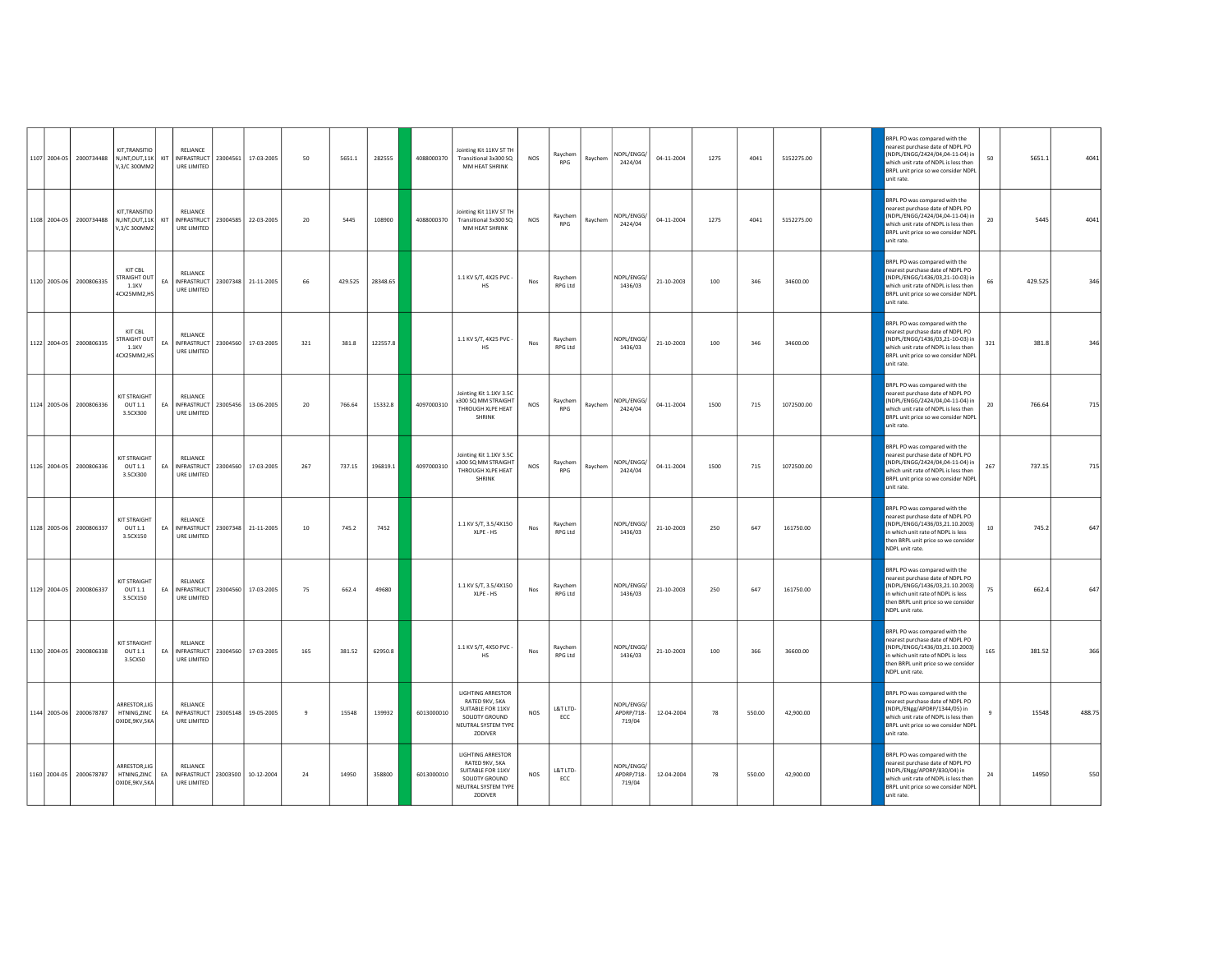|  | 1208 2004-05 2000678789 | ARRESTOR,LIG<br>HTNING.ZINC                                  | FA | RELIANCE<br>INFRASTRUCT                                    | 23003500 | 10-12-2004          | 30             | 17250               | 517500   | 6015000030  | 33 KV Lighting Arrestor                                                                                                                  | <b>NOS</b> | Crompton<br>Greaves                                      |           | Crompton   NDPL/ENGG/                                | 19-03-2005 | 50             | 10887.552 |                | 5,44,377.60                                                                                                                                                               | BRPL PO was compared with the<br>nearest purchase date of NDPL PO<br>(NDPL/ENGG/2968/05.19-03-05) in                                                                                                   | 30                                                                              | 17250      |
|--|-------------------------|--------------------------------------------------------------|----|------------------------------------------------------------|----------|---------------------|----------------|---------------------|----------|-------------|------------------------------------------------------------------------------------------------------------------------------------------|------------|----------------------------------------------------------|-----------|------------------------------------------------------|------------|----------------|-----------|----------------|---------------------------------------------------------------------------------------------------------------------------------------------------------------------------|--------------------------------------------------------------------------------------------------------------------------------------------------------------------------------------------------------|---------------------------------------------------------------------------------|------------|
|  |                         | OXIDE, 33KV, 10<br>KA                                        |    | URE LIMITED                                                |          |                     |                |                     |          |             | with Counter                                                                                                                             |            | Ltd                                                      | Greaves   | 2968/05                                              |            |                |           |                |                                                                                                                                                                           | which unit rate of NDPL is less then<br>BRPL unit price so we consider NDPI<br>unit rate.                                                                                                              |                                                                                 |            |
|  | 1245 2004-05 2000759421 | CONN CBL CRP<br>SINGLE HOL<br>300MM2<br>IS:5082              | FA | <b>RELIANCE</b><br>INFRASTRUCT   23004642  <br>URE LIMITED |          | 30-03-2005          | 4000           | 44.62               | 178480   | 4085000311  | ALU LUG SOCKET<br>CRIMPING TYPE SIZE 300<br>SQMM FOR XLPE SINGLE<br>HOLE TUBE TERMINAL                                                   | <b>NOS</b> | SHYAM<br><b>INDUS</b><br>POWER<br>SOLUTION               |           | NDPL/ENGG/<br>APDRP/499/0<br>$\overline{\mathbf{3}}$ | 29-10-2004 | 128            | 33        | 4,224.00       |                                                                                                                                                                           | BRPL PO was compared with the<br>earest purchase date of NDPL PO<br>then BRPL unit price so we consider<br>NDPL unit rate.                                                                             | NDPL/ENGG/APDRP/499/03,29-10-<br>4000<br>04) in which unit rate of NDPL is less | 44.62      |
|  | 1253 2004-05 2000815075 | CONN CBL CRP<br>SOCKET AL<br>300MM2 ALS-<br>XL27             | EA | <b>RELIANCE</b><br>INFRASTRUCT<br>URE LIMITED              | 23004561 | 17-03-2005          | 914            | 48.25               | 44100.5  | 4085000311  | ALU LUG SOCKET<br>CRIMPING TYPE SIZE 300<br>SQMM FOR XLPE SINGLE<br>HOLE TUBE TERMINAL                                                   | <b>NOS</b> | SHYAM<br><b>INDUS</b><br>POWER<br>SOLUTION               |           | NDPL/FNGG/<br>APDRP/499/0<br>$\overline{\mathbf{3}}$ | 29-10-2004 | 128            | 33        | 4,224.00       |                                                                                                                                                                           | BRPL PO was compared with the<br>nearest purchase date of NDPL PO<br>04) in which unit rate of NDPL is less<br>then BRPL unit price so we consider<br>NDPL unit rate.                                  | (NDPL/ENGG/APDRP/499/03,29-10-<br>914                                           | 48.25      |
|  | 1254 2004-05 2000815075 | CONN CBL CRP<br>SOCKET AL<br>300MM2 ALS-<br><b>XL27</b>      | EA | <b>RELIANCE</b><br>INFRASTRUCT   23004561  <br>URE LIMITED |          | 17-03-2005          | 35             | 48.25               | 1688.75  | 4085000311  | ALU LUG SOCKET<br>CRIMPING TYPE SIZE 300<br>SOMM FOR XLPE SINGLE<br>HOLE TUBE TERMINAL                                                   | <b>NOS</b> | SHYAM<br><b>INDUS</b><br>POWER<br>SOLUTION               |           | NDPL/ENGG/<br>APDRP/499/0<br>$\overline{\mathbf{3}}$ | 29-10-2004 | 128            | 33        | 4,224.00       |                                                                                                                                                                           | BRPL PO was compared with the<br>earest purchase date of NDPL PO<br>then BRPL unit price so we consider<br>NDPL unit rate.                                                                             | (NDPL/ENGG/APDRP/499/03,29-10-<br>35<br>04) in which unit rate of NDPL is less  | 48.25      |
|  | 1255 2005-06 2000815075 | CONN CBL CRP<br>SOCKET AL<br>300MM2 ALS<br>XL27              | EA | <b>RELIANCE</b><br>INFRASTRUCT<br>URE LIMITED              | 23005118 | 17-05-2005          | 17099          | 47.84               | 818016.2 | 4085000311  | ALU LUG SOCKET<br>CRIMPING TYPE SIZE 300<br>SOMM FOR XLPE SINGL<br>HOLE TUBE TERMINAL                                                    | <b>NOS</b> | SHYAM<br><b>INDUS</b><br>POWER<br>SOLUTION               |           | NDPI/FNGG/<br>APDRP/499/0<br>$\overline{\mathbf{3}}$ | 29-10-2004 | 128            | 33        | 4,224.00       |                                                                                                                                                                           | BRPL PO was compared with the<br>nearest purchase date of NDPL PO<br>NDPL/ENGG/APDRP/499/03,29-10-<br>04) in which unit rate of NDPL is les:<br>then BRPL unit price so we consider<br>NDPL unit rate. | 17099                                                                           | 47.84      |
|  | 1256 2005-06 2000815075 | CONN CBL CRP<br>SOCKET AL<br>300MM2 ALS-<br>XL <sub>27</sub> | EA | RELIANCE<br>INFRASTRUCT   23005456<br>URE LIMITED          |          | 13-06-2005          | 13             | 47.84               | 621.92   | 4085000311  | ALU LUG SOCKET<br>CRIMPING TYPE SIZE 300<br>SOMM FOR XLPE SINGLE<br>HOLE TUBE TERMINAL                                                   | <b>NOS</b> | SHVAM<br><b>INDUS</b><br>POWER<br>SOLUTION               |           | NDPI/FNGG/<br>APDRP/499/0<br>$\overline{\mathbf{3}}$ | 29-10-2004 | 128            | 33        | 4,224.00       |                                                                                                                                                                           | <b>SRPL PO was compared with the</b><br>earest purchase date of NDPL PO<br>then BRPL unit price so we consider<br>NDPL unit rate.                                                                      | (NDPL/ENGG/APDRP/499/03,29-10-<br>13<br>04) in which unit rate of NDPL is less  | 47.84      |
|  | 1257 2004-05 2000815075 | CONN CBL CRP<br>SOCKET AL<br>300MM2 ALS-<br>XL <sub>27</sub> | EA | RELIANCE<br>INFRASTRUCT   23004585  <br>URE LIMITED        |          | 22-03-2005          | 902            | 46.16               | 41636.32 | 4085000311  | ALU LUG SOCKET<br>CRIMPING TYPE SIZE 300<br>SOMM FOR XLPF SINGLE<br>HOLE TUBE TERMINAL                                                   | <b>NOS</b> | <b>SHVAM</b><br><b>INDUS</b><br><b>POWER</b><br>SOLUTION |           | NDPL/ENGG/<br>APDRP/499/0<br>$\overline{\mathbf{3}}$ | 29-10-2004 | 128            | 33        | 4,224.00       |                                                                                                                                                                           | BRPL PO was compared with the<br>earest purchase date of NDPL PO<br>04) in which unit rate of NDPL is less<br>then BRPL unit price so we consider<br>NDPL unit rate.                                   | NDPL/ENGG/APDRP/499/03,29-10-<br>902                                            | 46.16      |
|  | 1278 2004-05 2000767047 | METER BOX<br>F/1PH STATIC<br><b>ENERGY METER</b>             | EA | RELIANCE<br><b>INFRASTRUCT</b><br>URE LIMITED              | 23003741 | 31-12-2004          | 31300          | 205.57              | 6434341  | 10109000062 | BOX FOR 1 PHASE<br>METER, TAMPER PROOF<br>MOULDED PLASTIC FIRE<br>RETARDANT WITH<br><b>/IEWING WINDOW 80 X</b><br>80 MM                  | NOS        | M/S<br>GENUS<br>OVERSEAS<br>ELECTRON<br>CS LTD.          | GENUS     | NDPL/ENGG/<br>APDRP/858/0 24-06-2004                 |            | 80000          | 197.00    | 1,57,59,648.16 |                                                                                                                                                                           | BRPL PO was compared with the<br>OS ISON has a date of the read<br>(NDPL/Engg/APDRP/858/04) in<br>which unit rate of NDPL is less then<br>BRPL unit price so we consider NDPL<br>unit rate.            | 31300                                                                           | 205.57     |
|  | 1319 2005-06 2000804059 | SUB<br><b>STATION, PACK</b><br>AGE,990KVA,1<br>1/0.433KV     | EA | RELIANCE<br>INFRASTRUCT 23005118 17-05-2005<br>URE LIMITED |          |                     | 32             | 1806949.04 57822369 |          | 17173001014 | Pakage Substation<br>Compresing 1 No. 3 way<br>RMU, 990KVA, 11/0.433<br>KV Dist. Transf Enclosure<br>with conopy & Requirer<br>LT System | SET        | M/s<br>Schneider<br>Flectric<br>India Pvt.<br>Ltd.       | Schneider | NDPL/ENGG/<br>2972/05                                | 21-03-2005 | $\overline{2}$ | 1450000   | 2900000.00     | NDPL model has<br>Sub station<br><b>Monitoring Device</b><br>and Conventional<br>Transformer<br>whereas BSES has<br>APFC in RMU and<br>harmatically<br>sealed transformer | BRPL PO was compared with the<br>earest purchase date of NDPL PO<br>NDPL/Engg/APDRP/2972/05) in<br>which unit rate of NDPL is less then<br>BRPL unit price so we consider NDPL<br>unit rate.           | 32                                                                              | 1806949.04 |
|  | 1320 2005-06 2000804059 | SUB<br>STATION, PACK<br>AGE 990KVA.1<br>1/0.433KV            | EA | RELIANCE<br><b>INFRASTRUCT</b><br>URE LIMITED              |          | 23005118 17-05-2005 | $\overline{a}$ | 1806949.04          | 7227796  | 17173001014 | Pakage Substation<br>Compresing 1 No. 3 way<br>RMU, 990KVA, 11/0.433<br>KV Dist. Transf Enclosur<br>with conopy & Required<br>LT System  | SET        | M/s<br>Schneider<br>Electric<br>India Pvt.<br>Ltd.       | Schneider | NDPL/ENGG/<br>2972/05                                | 21-03-2005 | $\overline{2}$ | 1450000   | 2900000.00     | NDPL model has<br>Sub station<br><b>Monitoring Device</b><br>and Conventional<br>Transformer<br>whereas BSES has<br>APFC in RMU and<br>harmatically<br>sealed transformer | BRPL PO was compared with the<br>OS ISON has a date of the read<br>(NDPL/Engg/APDRP/2972/05) in<br>which unit rate of NDPL is less then<br>unit rate.                                                  | BRPL unit price so we consider NDPL                                             | 1806949.04 |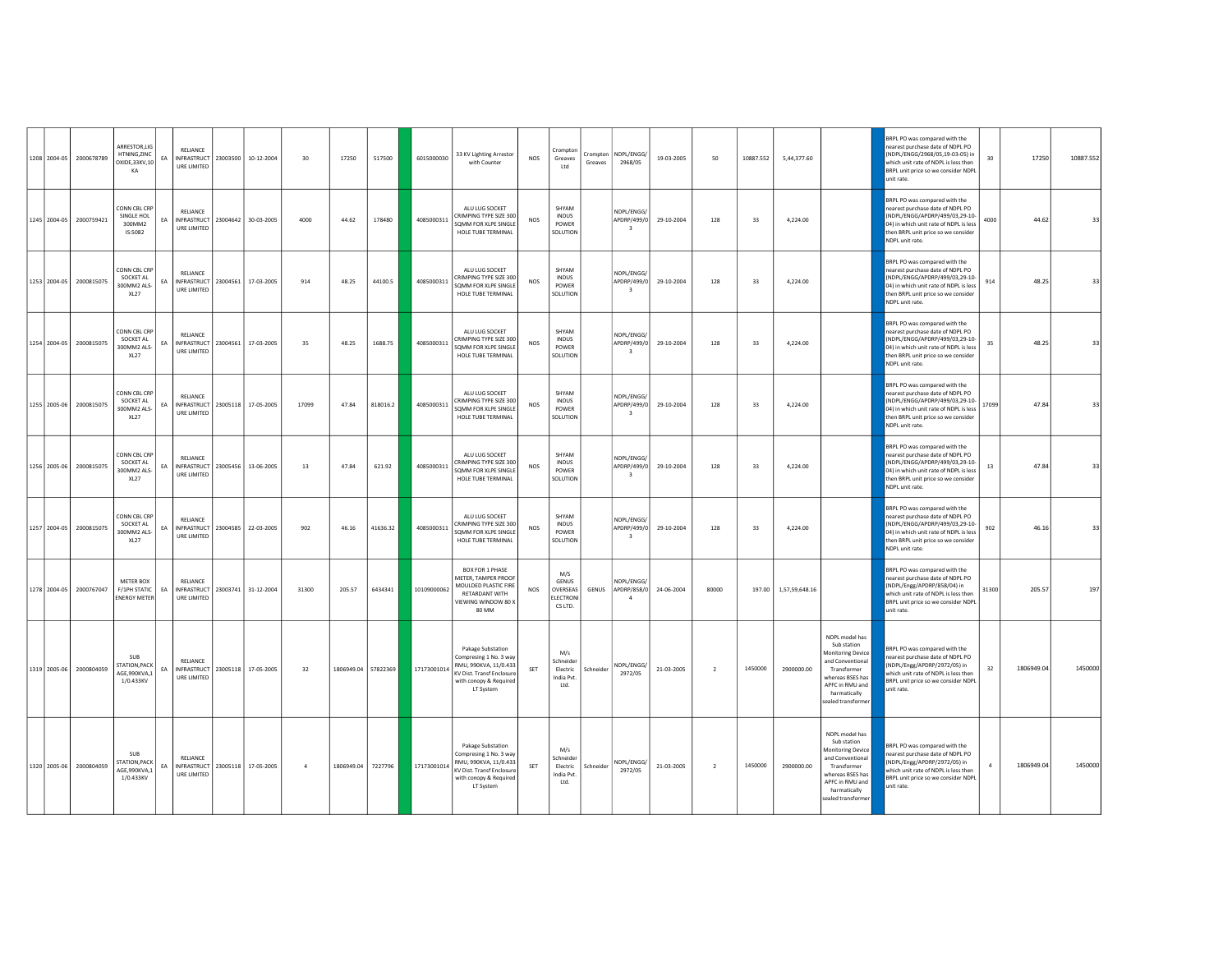| 1321 2005-06 | 2000804059 | <b>SUB</b><br>STATION, PACK<br>AGE,990KVA,1<br>1/0.433KV        | EA | RELIANCE<br>URE LIMITED                         |          | INFRASTRUCT 23005118 17-05-2005 | $\overline{\mathbf{3}}$ | 1806949.04 5420847  |                     | 17173001014 | Pakage Substation<br>Compresing 1 No. 3 way<br>RMU, 990KVA, 11/0.433<br><b>KV Dist. Transf Enclosure</b><br>with conopy & Required<br>LT System | SET        | M/s<br>Schneider<br>Electric<br>India Pvt.<br>Ltd.        | Schneider                                                     | NDPL/ENGG/<br>2972/05     | 21-03-2005 | $\overline{2}$ | 1450000  | 2900000.00  | NDPL model has<br>Sub station<br>Monitoring Device<br>and Conventional<br>Transformer<br>whereas BSES has<br>APFC in RMU and<br>harmatically<br>sealed transformer        | BRPL PO was compared with the<br>earest purchase date of NDPL PO<br>(NDPL/Engg/APDRP/2972/05) in<br>which unit rate of NDPL is less then<br>BRPL unit price so we consider NDPL<br>unit rate.                                                                                                                                                   |     | 1806949.04  | 1450000  |
|--------------|------------|-----------------------------------------------------------------|----|-------------------------------------------------|----------|---------------------------------|-------------------------|---------------------|---------------------|-------------|-------------------------------------------------------------------------------------------------------------------------------------------------|------------|-----------------------------------------------------------|---------------------------------------------------------------|---------------------------|------------|----------------|----------|-------------|---------------------------------------------------------------------------------------------------------------------------------------------------------------------------|-------------------------------------------------------------------------------------------------------------------------------------------------------------------------------------------------------------------------------------------------------------------------------------------------------------------------------------------------|-----|-------------|----------|
| 1322 2005-06 | 2000804059 | <b>SUB</b><br><b>STATION, PACK</b><br>AGE,990KVA,1<br>1/0.433KV | EA | RELIANCE<br>URE LIMITED                         |          | INFRASTRUCT 23005118 17-05-2005 | $\sim$                  | 1806949.04          | 7227796             | 17173001014 | Pakage Substation<br>Compresing 1 No. 3 way<br>RMU, 990KVA, 11/0.433<br>KV Dist. Transf Enclosure<br>with conopy & Required<br>LT System        | SET        | M/s<br>Schneider<br>Electric<br>India Pvt.<br>Ltd.        | Schneider                                                     | NDPL/ENGG/<br>2972/05     | 21-03-2005 | $\overline{2}$ | 1450000  | 2900000.00  | NDPL model has<br>Sub station<br>Monitoring Device<br>and Conventional<br>Transformer<br>whereas BSES has<br>APFC in RMU and<br>harmatically<br>sealed transformer        | BRPL PO was compared with the<br>earest purchase date of NDPL PO<br>(NDPL/Engg/APDRP/2972/05) in<br>which unit rate of NDPL is less then<br>BRPL unit price so we consider NDPL<br>unit rate.                                                                                                                                                   |     | 1806949.04  | 1450000  |
| 1323 2004-05 | 2000804059 | <b>SUB</b><br>STATION, PACK<br>AGE,990KVA,1<br>1/0.433KV        | EA | RELIANCE<br><b>INFRASTRUCT</b><br>URE LIMITED   |          | 23003714 29-12-2004             | 160                     | 1737450.53 2.78E+08 |                     | 17173001014 | Pakage Substation<br>ompresing 1 No. 3 way<br>RMU, 990KVA, 11/0.433<br>KV Dist. Transf Enclosure<br>with conopy & Required<br>LT System         | SET        | M/s<br><b>Schneider</b><br>Electric<br>India Pvt.<br>Ltd. | Schneider                                                     | NDPL/ENGG/<br>2972/05     | 21-03-2005 | $\overline{2}$ | 1450000  | 2900000.00  | NDPL model has<br>Sub station<br><b>Monitoring Device</b><br>and Conventional<br>Transformer<br>whereas BSES has<br>APFC in RMU and<br>harmatically<br>sealed transformer | RPL PO was compared with the<br>earest purchase date of NDPL PO<br>NDPL/Engg/APDRP/2972/05) in<br>which unit rate of NDPL is less then<br>BRPL unit price so we consider NDPL<br>unit rate.                                                                                                                                                     | 160 | 1737450.53  | 1450000  |
| 1324 2004-05 | 2000804059 | <b>SUB</b><br>STATION, PACK<br>AGE.990KVA.1<br>1/0.433KV        | FA | RELIANCE<br>INFRASTRUCT<br>URE LIMITED          | 23004526 | 14-03-2005                      | $\overline{7}$          |                     | 1737450.53 12162154 | 17173001014 | Pakage Substation<br>Compresing 1 No. 3 way<br>RMU, 990KVA, 11/0.433<br>KV Dist. Transf Enclosure<br>with conopy & Required<br>LT System        | SET        | M/s<br>Schneider<br>Electric<br>India Pvt.<br>Ltd.        | Schneider                                                     | NDPL/ENGG/<br>2972/05     | 21-03-2005 | $\overline{2}$ | 1450000  | 2900000.00  | NDPL model has<br>Sub station<br>Monitoring Device<br>and Conventional<br>Transformer<br>whereas BSES has<br>APFC in RMU and<br>harmatically<br>sealed transformer        | BRPL PO was compared with the<br>nearest purchase date of NDPL PO<br>(NDPL/Engg/APDRP/2972/05) in<br>which unit rate of NDPL is less then<br>BRPL unit price so we consider NDPL<br>unit rate                                                                                                                                                   |     | 1737450.53  | 1450000  |
| 1325 2004-05 | 2000804059 | <b>SUB</b><br>STATION, PACK<br>AGE,990KVA,1<br>1/0.433KV        | EA | RELIANCE<br>INFRASTRUCT 23004560<br>URE LIMITED |          | 17-03-2005                      | 44                      |                     | 1737450.53 76447823 | 17173001014 | Pakage Substation<br>Compresing 1 No. 3 way<br>RMU, 990KVA, 11/0.433<br>KV Dist. Transf Enclosure<br>with conopy & Required<br>LT System        | SET        | M/s<br><b>Schneider</b><br>Electric<br>India Pvt.<br>Ltd. | Schneider                                                     | NDPL/ENGG/<br>2972/05     | 21-03-2005 | $\overline{2}$ | 1450000  | 2900000.00  | NDPL model has<br>Sub station<br><b>Monitoring Device</b><br>and Conventional<br>Transformer<br>whereas BSES has<br>APFC in RMU and<br>harmatically<br>sealed transformer | <b>SRPL PO was compared with the</b><br>earest purchase date of NDPL PO<br>(NDPL/Engg/APDRP/2972/05) in<br>which unit rate of NDPL is less then<br>BRPL unit price so we consider NDPL<br>unit rate.                                                                                                                                            | 44  | 1737450.53  | 1450000  |
| 1341 2005-06 | 2000788861 | SWITCHBOARD<br>,11KV,2000A,5<br>00MVA,SF6/VC<br>$\mathbf{R}$    | EA | RELIANCE<br>URE LIMITED                         |          | INFRASTRUCT 23008148 06-02-2006 | $\overline{1}$          |                     | 17467265.8 17467266 | 17211000274 | 12KV, 500 MVA, 2000A,<br>INDOOR VCB<br>SWITCHGEAR PANEL<br>COMPL. WITH PTS. CTS.<br>RELAYS, METERS ETC                                          | SET        | M/s ABB<br><b>ITD</b>                                     |                                                               | NDPL/ENGG/<br>2832/05     | 24-03-2005 | <sup>1</sup>   | 14404113 | 14404113.00 | In both cases, no.<br>of panels not<br>indicated.                                                                                                                         | BRPL PO was compared with the<br>nearest purchase date of NDPL PO<br>(NDPL/Engg/2832/05) in which unit<br>rate of NDPL is less then BRPL unit<br>price so we consider NDPL unit rate                                                                                                                                                            |     | 17467265.77 | 14404113 |
| 1410 2004-05 | 2000767387 | PIPE, EARTH, GI,<br>PERFORATED,4<br>OMM,CLB,2.5<br>M            | FA | <b>RELIANCE</b><br>URE LIMITED                  |          | INFRASTRUCT 23004585 22-03-2005 | 126                     | 1029.6              | 129729.6            |             | 40MM DIA 'A' CLASS GI<br>14075000120 PIPE OF 2.5 MTR. LONG<br>FOR EARTHING                                                                      | <b>MTR</b> |                                                           | ABSOLUTE ABSOLUTE<br>PROJECTS PROJECTS<br>PVT. LTD. PVT. LTD. | NDPL/ENGG/<br>PDRP/368/03 | 26-09-2003 | 187.5          | 154      | 28.875.00   | BRPL rate is per<br>Piece whereas rate<br>of NDPL is per<br>meter.                                                                                                        | BRPL PO was compared with the<br>nearest purchase date of NDPL PO<br>(NDPL/Engg/APDRP/368/03.<br>26.09.03) in which unit rate of NDPL<br>is less then BRPL unit price so we<br>consider NDPL unit rate, in BRPL<br>rate was calculated on per piece of<br>2.5 mtrs but in NDPL it was per<br>meter so quantity was converted<br>into per piece. | 126 | 1029.6      | 385      |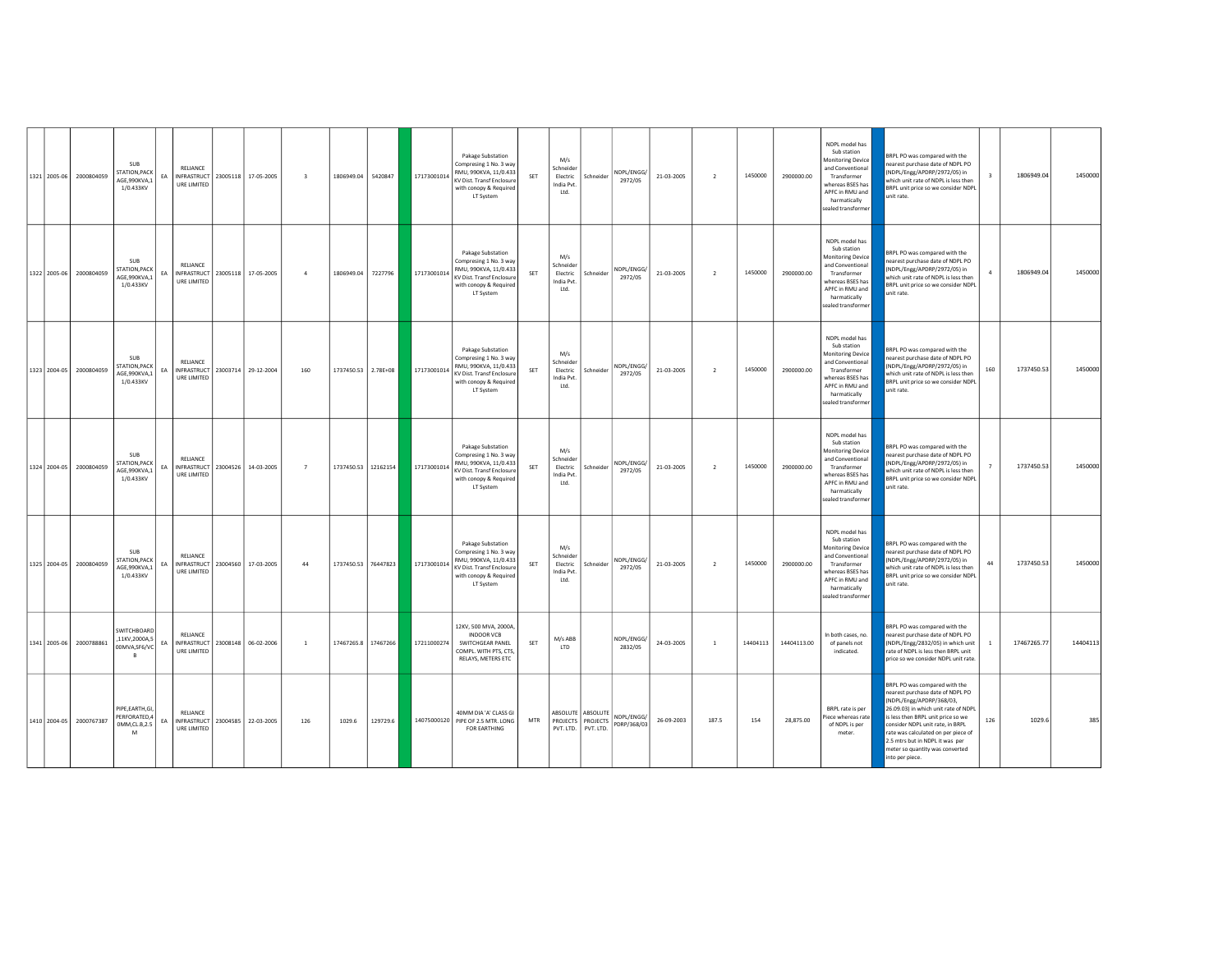|              | 1412 2005-06 2000767387 | PIPE.EARTHING<br>,GI,PERFO,40M<br>MX2.5M,CLAS:<br>$\mathbf{R}$                    | EA | RELIANCE<br>INFRASTRUCT 23007348 21-11-2005<br>URE LIMITED        |                     | 939    | 485.1              | 455508.9 |             | 40MM DIA 'A' CLASS GI<br>14075000120 PIPE OF 2.5 MTR. LONG<br><b>FOR FARTHING</b> | MTR        |                                                     | ABSOLUTE ABSOLUTE<br>PROJECTS PROJECTS<br>PVT. LTD. PVT. LTD. | NDPL/ENGG/<br>PDRP/368/03 | 26-09-2003 | 187.5 | 154     | 28,875.00   | BRPL rate is per<br>Piece whereas rate<br>of NDPL is per<br>meter. | RPL PO was compared with the<br>earest purchase date of NDPL PO<br>(NDPL/Engg/APDRP/368/03,<br>26.09.03) in which unit rate of NDPL<br>is less then BRPL unit price so we<br>consider NDPL unit rate, in BRPL<br>rate was calculated on ner niece of<br>2.5 mtrs but in NDPL it was per<br>meter so quantity was converted<br>into per piece.  | 939   | 485.1       | 385    |
|--------------|-------------------------|-----------------------------------------------------------------------------------|----|-------------------------------------------------------------------|---------------------|--------|--------------------|----------|-------------|-----------------------------------------------------------------------------------|------------|-----------------------------------------------------|---------------------------------------------------------------|---------------------------|------------|-------|---------|-------------|--------------------------------------------------------------------|------------------------------------------------------------------------------------------------------------------------------------------------------------------------------------------------------------------------------------------------------------------------------------------------------------------------------------------------|-------|-------------|--------|
|              | 1414 2005-06 2000767387 | <b>PIPE FARTHING</b><br>GI, PERFO, 40M<br>MX2.5M,CLAS:<br>$\overline{R}$          | EA | <b>RELIANCE</b><br>INFRASTRUCT<br>URE LIMITED                     | 23005491 14-06-2005 | 772    | 448.5              | 346242   |             | 40MM DIA 'A' CLASS GL<br>14075000120 PIPE OF 2.5 MTR. LONG<br><b>FOR EARTHING</b> | MTR        | PVT. LTD. PVT. LTD.                                 | ABSOLUTE ABSOLUTE<br>PROJECTS PROJECTS                        | NDPL/ENGG/<br>PDRP/368/03 | 26-09-2003 | 187.5 | 154     | 28,875.00   | BRPL rate is per<br>Piece whereas rate<br>of NDPL is per<br>meter  | BRPL PO was compared with the<br>nearest purchase date of NDPL PO<br>(NDPL/Engg/APDRP/368/03,<br>26.09.03) in which unit rate of NDPL<br>is less then BRPL unit price so we<br>onsider NDPL unit rate, in BRPL<br>rate was calculated on per piece of<br>2.5 mtrs but in NDPL it was ner<br>meter so quantity was converted<br>into per piece. | 772   | 448.5       | 385    |
|              | 1416 2004-05 2000767387 | PIPE, EARTH, GI,<br>PERFORATED,4<br>0MM, CL.B, 2.5<br>M                           | EA | <b>RELIANCE</b><br>INFRASTRUCT 23004561 17-03-2005<br>URE LIMITED |                     | 1839   | 431.25             | 793068.8 |             | 40MM DIA 'A' CLASS GI<br>14075000120 PIPE OF 2.5 MTR. LONG<br>FOR EARTHING        | MTR        |                                                     | ABSOLUTE ABSOLUTE<br>PROJECTS PROJECTS<br>PVT. LTD. PVT. LTD. | NDPL/ENGG/<br>PDRP/368/03 | 26-09-2003 | 187.5 | 154     | 28,875.00   | BRPL rate is per<br>Piece whereas rate<br>of NDPL is per<br>meter  | BRPL PO was compared with the<br>earest purchase date of NDPL PO<br>NDPL/Engg/APDRP/368/03,<br>26.09.03) in which unit rate of NDPL<br>is less then BRPL unit price so we<br>consider NDPL unit rate, in BRPL<br>rate was calculated on per piece of<br>2.5 mtrs but in NDPL it was per<br>meter so quantity was converted<br>into per piece.  | 1839  | 431.25      | 385    |
|              | 1463 2005-06 2000472382 | POLE, RAIL, MS,<br>105LBS                                                         | MT | RELIANCE<br>INFRASTRUCT 23007348 21-11-2005<br>URE LIMITED        |                     | 47.449 | 31803.7499 1509056 |          | 15047000020 | RAIL MS 105 LBS                                                                   | MT         | AOUARIAN<br><b>ENTERPRIS</b><br>ES                  |                                                               | NDPL/ENGG/<br>1727/04     | 28-02-2004 | 6.76  | 36990   | 2,50,052.40 |                                                                    | BRPL PO was compared with the<br>earest purchase date of NDPL PO<br>(NDPL/ENGG/1769/04 09.02.2004)<br>in which unit rate of NDPL is less<br>then BRPL unit price so we consider<br>NDPL unit rate.                                                                                                                                             | 47.45 | 31803.74992 | 23500  |
| 1465 2005-06 | 2000472382              | POLE, RAIL, MS,<br>105LBS                                                         | MT | RELIANCE<br>INFRASTRUCT 23005458<br>URE LIMITED                   | 13-06-2005          | 18     | 29400.8            | 529214.4 | 15047000020 | RAIL MS 105 LBS                                                                   | MT         | AOUARIAN<br><b>ENTERPRIS</b><br>ES                  |                                                               | NDPL/ENGG/<br>1727/04     | 28-02-2004 | 6.76  | 36990   | 2,50,052.40 |                                                                    | BRPL PO was compared with the<br>earest purchase date of NDPL PO<br>(NDPL/ENGG/1769/04 09.02.2004)<br>in which unit rate of NDPL is less<br>then BRPL unit price so we consider<br>NDPL unit rate.                                                                                                                                             | 18    | 29400.8     | 23500  |
|              | 1467 2005-06 2000472382 | POLE, RAIL, MS,<br>105LBS                                                         | MT | RELIANCE<br>INFRASTRUCT 23005456<br>URE LIMITED                   | 13-06-2005          | 5.4    | 29400.8            | 158764.3 | 15047000020 | RAIL MS 105 LBS                                                                   | MT         | <b>QUARIAN</b><br><b>ENTERPRIS</b><br>FS.           |                                                               | NDPL/ENGG/<br>1727/04     | 28-02-2004 | 6.76  | 36990   | 2,50,052.40 |                                                                    | BRPL PO was compared with the<br>earest purchase date of NDPL PO<br>NDPL/ENGG/1769/04 09.02.2004)<br>n which unit rate of NDPL is less<br>then BRPL unit price so we consider<br>NDPL unit rate.                                                                                                                                               | 5.4   | 29400.8     | 23500  |
| 1496 2005-06 | 2000755219              | ROD, ARMOUR<br>ED FOR GOAT<br>CONDUCTOR                                           | EA | RELIANCE<br>INFRASTRUCT<br>URE LIMITED                            | 23008148 06-02-2006 | 100    | 996.1016           | 99610.16 | 12172001004 | P. ARMOURED ROD<br>SUITABLE FOR ACSE<br><b>GOAT CONDUCTOR</b>                     | <b>NOS</b> | EMC<br>PROJECTS<br>PVT LTD                          |                                                               | NDPL/ENGG/<br>2819/05     | 13-01-2005 | 30    | 799.344 | 23,980.32   |                                                                    | BRPL PO was compared with the<br>nearest purchase date of NDPL PO<br>NDPL/ENGG/2819/05,13-01-05) in<br>which unit rate of NDPL is less then<br>BRPL unit price so we consider NDPL<br>unit rate.                                                                                                                                               | 100   | 996.1016    | 799.28 |
|              | 1531 2004-05 2000844541 | <b>DAMPER, VIBRA</b><br><b><i>FION,FOR ACSR</i></b><br>GOAT<br>CONDUCTOR          | FA | RELIANCE<br>INFRASTRUCT<br>URE LIMITED                            | 23003500 10-12-2004 | 500    | 1150               | 575000   | 12172000060 | <b>VIBRATION DAMPER</b><br>FOR GOAT COND                                          | <b>NOS</b> | AQUARIAN<br><b>ENTERPRIS</b><br>ES                  |                                                               | NDPL/ENGG/<br>1727/04     | 28-02-2004 | 132   | 380     | 50,160.00   |                                                                    | BRPL PO was compared with the<br>nearest purchase date of NDPL PO<br>(NDPL/ENGG/2819/05) in which unit<br>rate of NDPL is less then BRPL unit<br>price so we consider NDPL unit rate.                                                                                                                                                          | 500   | 1150        | 342.57 |
|              |                         | 1597 2004-05 2000774673   WIRE, GI, 6SWG   KG   INFRASTRUCT 23004560   17-03-2005 |    | RELIANCE<br>URE LIMITED                                           |                     | 100    | 42.9               | 4290     |             | GI WIRE 6SWG                                                                      | kg         | <b>HIMANCH</b><br>AL WIRE<br>INDUSTRIE<br>S PVT LTD |                                                               | NDPL/ENGG/<br>2937/05     | 07-03-2005 | 10000 | 35      | 3,50,000.00 |                                                                    | BRPL PO was compared with the<br>D9 I9OD of the stab each out teams<br>(NDPL/ENGG/2937/05,07-03-05) in<br>which unit rate of NDPL is less then<br>BRPL unit price so we consider NDPL<br>unit rate.                                                                                                                                            | 100   | 42.9        | 35     |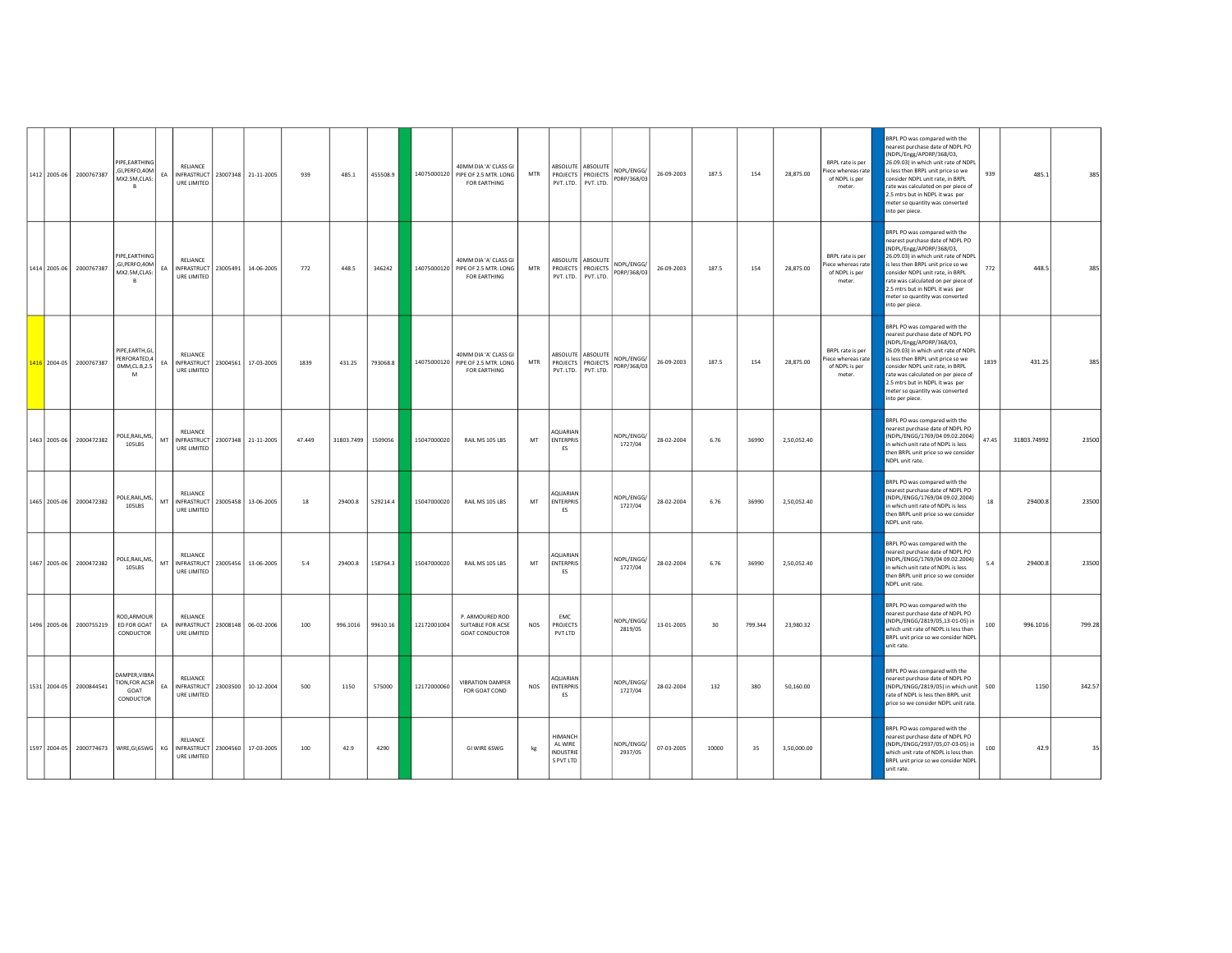|    |                  | 1598 2005-06 2000678517 | VIRE, STAY, GI, 7<br>/8SWG                                   | KG | RELIANCE<br>INFRASTRUCT 23005118 17-05-2005<br>URE LIMITED           |                     | 1615           | 44.616              | 72054.84 | Stay Wire Hot Dip GI<br>7/8 SWG 4mm | ToN |  | NDPI/MM/<br>2408/04 | 04.11.2004 | 20 | 33.41        | 33410 | Similar PO Not<br>Available | BRPL PO was compared with the<br>earest purchase date of NDPL PO<br>NDPL/MM/2408/04, 04.11.04) in<br>which unit rate of NDPL is less then<br>BRPL unit price so we consider NDPL<br>unit rate.        | 1615  | 44.616      | 33.41       |
|----|------------------|-------------------------|--------------------------------------------------------------|----|----------------------------------------------------------------------|---------------------|----------------|---------------------|----------|-------------------------------------|-----|--|---------------------|------------|----|--------------|-------|-----------------------------|-------------------------------------------------------------------------------------------------------------------------------------------------------------------------------------------------------|-------|-------------|-------------|
|    |                  | 1599 2005-06 2000678517 | VIRE, STAY, GI, 7<br>/8SWG                                   |    | <b>RELIANCE</b><br>KG INFRASTRUCT 23005118 17-05-2005<br>URE LIMITED |                     | 65             | 44.616              | 2900.04  | Stay Wire Hot Dip GI<br>7/8 SWG 4mm | ToN |  | NDPL/MM/<br>2408/04 | 04.11.2004 | 20 | 33.41        | 33410 | Similar PO Not<br>Available | <b>BRPL PO was compared with the</b><br>earest purchase date of NDPL PO<br>NDPL/MM/2408/04, 04.11.04) in<br>which unit rate of NDPL is less then<br>BRPL unit price so we consider NDPL<br>unit rate. | 65    | 44.616      | 33.41       |
|    |                  | 1600 2005-06 2000678517 | VIRE, STAY, GI, 7<br>/8SWG                                   | KG | RELIANCE<br>INFRASTRUCT 23005491 14-06-2005<br>URE LIMITED           |                     | 489            | 44.6159918 21817.22 |          | Stay Wire Hot Dip GI<br>7/8 SWG 4mm | ToN |  | NDPL/MM/<br>2408/04 | 04.11.2004 | 20 | 33.41        | 33410 | Similar PO Not<br>Available | RRPL PO was compared with the<br>earest purchase date of NDPL PO<br>NDPL/MM/2408/04, 04.11.04) in<br>which unit rate of NDPL is less then<br>BRPL unit price so we consider NDPL<br>unit rate.        | 489   | 44.61599182 | 33.41       |
|    |                  | 1601 2004-05 2000678517 | VIRE, STAY, GI, 7<br>/8SWG                                   |    | RELIANCE<br>KG  INFRASTRUCT 23004560   17-03-2005<br>URE LIMITED     |                     | 2309           | 42.9                | 99056.1  | Stay Wire Hot Dip GI<br>7/8 SWG 4mm | ToN |  | NDPL/MM/<br>2408/04 | 04.11.2004 | 20 | 33.41        | 33410 | Similar PO Not<br>Available | 3RPL PO was compared with the<br>earest purchase date of NDPL PO<br>NDPL/MM/2408/04, 04.11.04) in<br>which unit rate of NDPL is less then<br>BRPL unit price so we consider NDPL<br>unit rate.        | 2309  | 42.9        | 33.41       |
|    |                  | 1602 2004-05 2000678517 | VIRE, STAY, GI, 7<br>/8SWG                                   | KG | <b>RELIANCE</b><br>INFRASTRUCT 23003714 29-12-2004<br>URE LIMITED    |                     | 12825.2        | 42.9                | 550201.1 | Stay Wire Hot Dip GI<br>7/8 SWG 4mm | ToN |  | NDPL/MM/<br>2408/04 | 04.11.2004 | 20 | 33.41        | 33410 | Similar PO Not<br>Available | BRPL PO was compared with the<br>earest purchase date of NDPL PO<br>NDPL/MM/2408/04, 04.11.04) in<br>which unit rate of NDPL is less then<br>BRPL unit price so we consider NDPL<br>nit rate          | 12825 | 42.9        | 33.41       |
|    | 17 2004-05       | 2000262574              | ANGL MTL EQ<br>$MS -$<br>75X75X6MM                           | MT | RELIANCE<br>INFRASTRUCT 23003500<br>URE LIMITED                      | 10-12-2004          | 10             | 39675               | 396750   |                                     |     |  | <b>NA</b>           |            |    | $\Omega$     | 0.00  | Similar PO Not<br>Available | Material Found in GRN sheet                                                                                                                                                                           | 10    | 39675       | 37000       |
|    | 18 2004-05       | 2000262574              | ANGL MTL EQ<br>$MS -$<br>75X75X6MM                           | MT | RELIANCE<br>INFRASTRUCT   23004585   22-03-2005<br>URE LIMITED       |                     | 0.834          | 39675               | 33088.95 |                                     |     |  | <b>NA</b>           |            |    | $\Omega$     | 0.00  | Similar PO Not<br>Available | Material Found in GRN sheet                                                                                                                                                                           | 0.834 | 39675       | 37000       |
|    | 79 2005-06       | 2000048043              | CBL ELEC ARM<br>11KV XLPE AL<br>3C 150MM2                    | M  | RELIANCE<br>INFRASTRUCT 23005456<br>URE LIMITEI                      | 13-06-2005          | 15             | 896.4               | 13446    |                                     |     |  | <b>NA</b>           |            |    | $\mathbb O$  | 0.00  | Similar PO Not<br>Available | Material Found in GRN sheet                                                                                                                                                                           | 15    | 896.4       | 770         |
| 80 | 2004-05          | 2000048043              | CBL ELEC AR<br>11000V XLPE<br>AL 3C 150MM2                   | M  | <b>RELIANCE</b><br><b>INFRASTRUCT</b><br>URE LIMITED                 | 23003714 29-12-2004 | 12528.5        | 861.92              | 10798565 |                                     |     |  | <b>NA</b>           |            |    | $^{\circ}$   | 0.00  | Similar PO Not<br>Available | Material Found in GRN sheet                                                                                                                                                                           | 12529 | 861.92      | 770         |
|    | 81 2004-05       | 2000048043              | CBL ELEC AR<br>11000V XLPE<br>AL 3C 150MM2                   | M  | <b>RELIANCE</b><br>INFRASTRUCT 23004560 17-03-2005<br>URE LIMITED    |                     | 214            | 861.92              | 184450.9 |                                     |     |  | <b>NA</b>           |            |    | $\Omega$     | 0.00  | Similar PO Not<br>Available | Material Found in GRN sheet                                                                                                                                                                           | 214   | 861.92      | 770         |
|    | 82 2004-05       | 2000048043              | <b>CBL ELEC ARM</b><br>11 KV XI PF AI<br><b>3C 150MM2</b>    | м  | RELIANCE<br>INFRASTRUCT 23003714 29-12-2004<br><b>JRE LIMITED</b>    |                     | $\mathbf{R}$   | 861.92              | 6895.36  |                                     |     |  | <b>NA</b>           |            |    | $\circ$      | 0.00  | Similar PO Not<br>Available | Material Found in GRN sheet                                                                                                                                                                           |       | 861.92      | 770         |
|    | 83 2004-05       | 2000048043              | CBL ELEC AR<br>11000V XLPE<br>AL 3C 150MM2                   | M  | RELIANCE<br>INFRASTRUCT 23004523<br>URE LIMITED                      | 14-03-2005          | 75             | 861.92              | 64644    |                                     |     |  | <b>NA</b>           |            |    | $^{\circ}$   | 0.00  | Similar PO Not<br>Available | Material Found in GRN sheet                                                                                                                                                                           | 75    | 861.92      | 770         |
|    | 87 2005-06       | 2000260023              | CBL ELEC ARM<br>1.1KV PVC AL<br>2C 25MM2                     | M  | RELIANCE<br>INFRASTRUCT 23008148<br><b>URE LIMITED</b>               | 06-02-2006          | 5633           | 59.9351997          | 337615   |                                     |     |  | <b>NA</b>           |            |    | $\circ$      | 0.00  | Similar PO Not<br>Available | Material Found in GRN sheet                                                                                                                                                                           | 5633  | 59.93519972 | 58.1599734  |
|    | $91   2004 - 05$ | 2000674993              | CBL ELEC ARM<br>1.1KV PVC in<br>L 2C 10MM2                   | M  | RELIANCE<br>INFRASTRUCT 23004526 14-03-2005<br>URE LIMITED           |                     | 7022           | 41.61               | 292185.4 |                                     |     |  | NA                  |            |    | $\mathbb O$  | 0.00  | Similar PO Not<br>Available | Material Found in GRN sheet                                                                                                                                                                           | 7022  | 41.61       | 36.50005293 |
|    | 390 2004-05      | 2000687194              | CONDUCTOR.A<br>CSR,UN<br>INSULATED,SQ<br>LIIRREI             | M  | RELIANCE<br><b>INFRASTRUCT</b><br>URE LIMITED                        | 23003714 29-12-2004 | 13998          | 11.28               | 157897.4 |                                     |     |  | <b>NA</b>           |            |    | $\mathbf{0}$ | 0.00  | Similar PO Not<br>Available | Material Found in GRN sheet                                                                                                                                                                           | 13998 | 11.28       | 7.491583996 |
|    | 489 2005-06      | 2000676846              | RANSFORMER<br>,990KVA,11KV/<br>433V, OIL TYPE                | EA | <b>RELIANCE</b><br>INFRASTRUCT 23005456 13-06-2005<br>URE LIMITED    |                     | $\overline{1}$ | 624040.6            | 624040.6 |                                     |     |  | <b>NA</b>           |            |    | $\Omega$     | 0.00  | Similar PO Not<br>Available | Material Found in GRN sheet                                                                                                                                                                           |       | 624040.6    | 420589      |
|    | 490 2004-05      | 2000676846              | <b><i>FRANSFORMER</i></b><br>,990KVA,11KV/<br>433V, OIL TYPE | EA | RELIANCE<br>INFRASTRUCT 23004526 14-03-2005<br>URE LIMITED           |                     | 8              | 600039.14           | 4800313  |                                     |     |  | <b>NA</b>           |            |    | $\Omega$     | 0.00  | Similar PO Not<br>Available | Material Found in GRN sheet                                                                                                                                                                           |       | 600039.14   | 420589      |
|    | 491 2004-05      | 2000676846              | RANSFORMER<br>,990KVA,11KV/<br>433V.OIL TYPE                 | EA | RELIANCE<br><b>INFRASTRUCT</b><br>URE LIMITED                        | 23003714 29-12-2004 | 58             | 600039.04           | 34802264 |                                     |     |  | NA                  |            |    | $\Omega$     | 0.00  | Similar PO Not<br>Available | Material Found in GRN sheet                                                                                                                                                                           | 58    | 600039.04   | 420589      |
|    |                  | 492 2004-05 2000676846  | RANSFORMER<br>,990KVA,11KV/ EA<br>433V, OIL TYPE             |    | RELIANCE<br>INFRASTRUCT 23004560 17-03-2005<br>URE LIMITED           |                     | 12             | 600039.04           | 7200468  |                                     |     |  | <b>NA</b>           |            |    | $\Omega$     | 0.00  | Similar PO Not<br>Available | Material Found in GRN sheet                                                                                                                                                                           | 12    | 600039.04   | 420589      |
|    |                  |                         |                                                              |    |                                                                      |                     |                |                     |          |                                     |     |  |                     |            |    |              |       |                             |                                                                                                                                                                                                       |       |             |             |